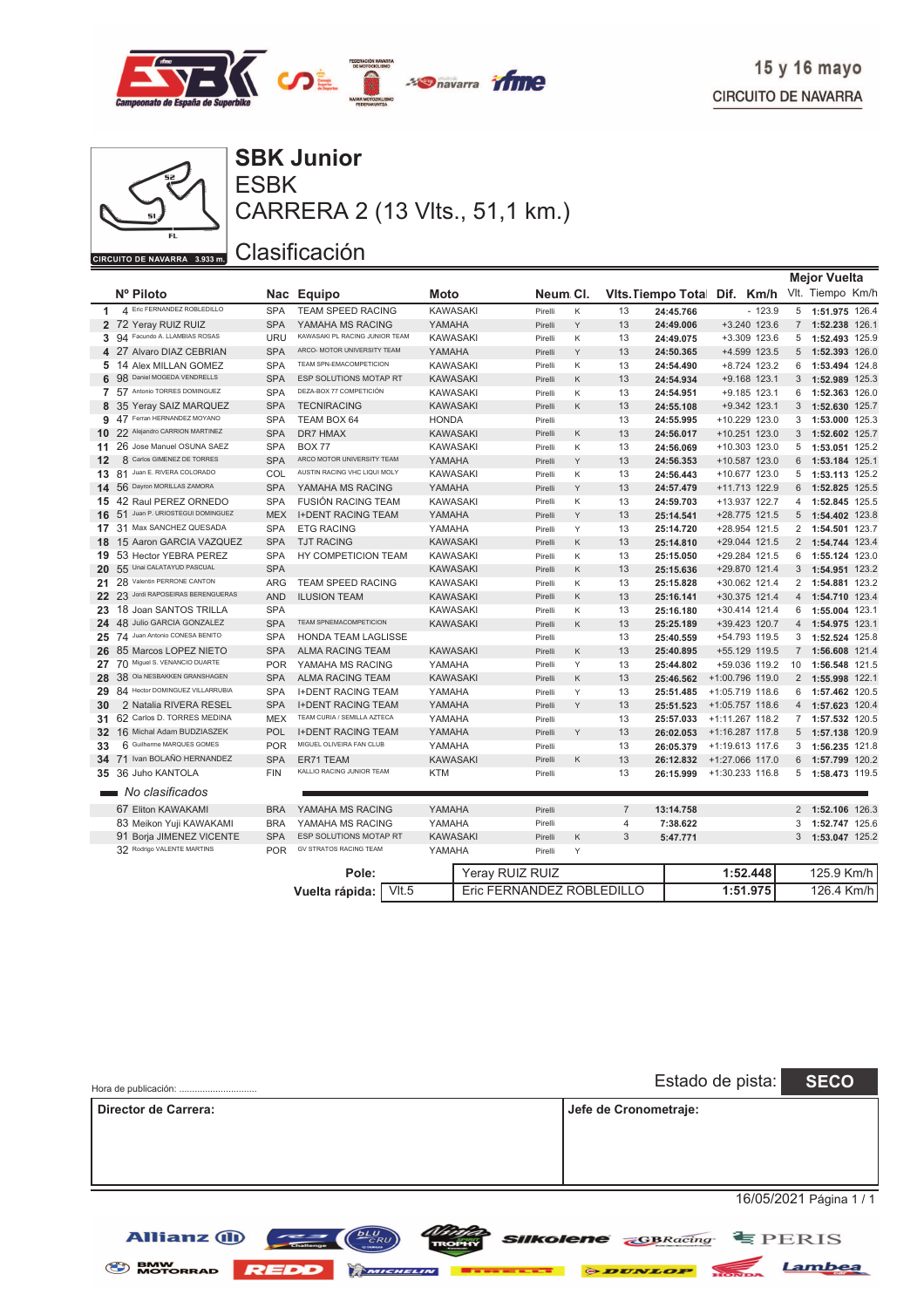

**Mejor Vuelta**



**Allianz (ii)** 

CARRERA 2 ESBK **SBK Junior**

Clasificación por Clase

|                |                                 |            |                                |                 |    |                   |                 |             | mejor vuelta      |
|----------------|---------------------------------|------------|--------------------------------|-----------------|----|-------------------|-----------------|-------------|-------------------|
|                | <b>NºPiloto</b>                 |            | Nac Equipo                     | Moto            |    | Vits. lempo Total | Dif. Km/h       |             | Vlt. Tiempo Km/h  |
| K              |                                 |            |                                |                 |    |                   |                 |             |                   |
| 1              | A Eric FERNANDEZ ROBLEDILLO     | <b>SPA</b> | <b>TEAM SPEED RACING</b>       | <b>KAWASAKI</b> | 13 | 24:45.766         | 123.9           |             | 5 1:51.975 126.4  |
| $\overline{2}$ | 94 Facundo A. LLAMBIAS ROSAS    | <b>URU</b> | KAWASAKI PL RACING JUNIOR TEAM | <b>KAWASAKI</b> | 13 | 24:49.075         | +3.309 123.6    | 5           | 1:52.493 125.9    |
| 3              | 14 Alex MILLAN GOMEZ            | <b>SPA</b> | TEAM SPN-EMACOMPETICION        | <b>KAWASAKI</b> | 13 | 24:54.490         | +8.724 123.2    | 6           | 1:53.494 124.8    |
| 4              | 98 Daniel MOGEDA VENDRELLS      | <b>SPA</b> | ESP SOLUTIONS MOTAP RT         | <b>KAWASAKI</b> | 13 | 24:54.934         | $+9.168$ 123.1  |             | 3 1:52.989 125.3  |
| 5              | 57 Antonio TORRES DOMINGUEZ     | <b>SPA</b> | DEZA-BOX 77 COMPETICIÓN        | <b>KAWASAKI</b> | 13 | 24:54.951         | +9.185 123.1    | 6           | 1:52.363 126.0    |
|                | 35 Yeray SAIZ MARQUEZ           | <b>SPA</b> | <b>TECNIRACING</b>             | <b>KAWASAKI</b> | 13 | 24:55.108         | +9.342 123.1    |             | 3 1:52.630 125.7  |
| 7              | 22 Alejandro CARRION MARTINEZ   | <b>SPA</b> | DR7 HMAX                       | <b>KAWASAKI</b> | 13 | 24:56.017         | +10.251 123.0   |             | 3 1:52.602 125.7  |
| 8              | 26 Jose Manuel OSUNA SAEZ       | <b>SPA</b> | <b>BOX 77</b>                  | <b>KAWASAKI</b> | 13 | 24:56.069         | +10.303 123.0   |             | 5 1:53.051 125.2  |
| 9              | 81 Juan E. RIVERA COLORADO      | COL        | AUSTIN RACING VHC LIQUI MOLY   | <b>KAWASAKI</b> | 13 | 24:56.443         | +10.677 123.0   |             | 5 1:53.113 125.2  |
| 10             | <b>42 Raul PEREZ ORNEDO</b>     | <b>SPA</b> | <b>FUSIÓN RACING TEAM</b>      | <b>KAWASAKI</b> | 13 | 24:59.703         | +13.937 122.7   |             | 4 1:52.845 125.5  |
| 11             | 15 Aaron GARCIA VAZQUEZ         | <b>SPA</b> | <b>TJT RACING</b>              | <b>KAWASAKI</b> | 13 | 25:14.810         | +29.044 121.5   | 2           | 1:54.744 123.4    |
| 12             | 53 Hector YEBRA PEREZ           | <b>SPA</b> | HY COMPETICION TEAM            | <b>KAWASAKI</b> | 13 | 25:15.050         | +29.284 121.5   |             | 6 1:55.124 123.0  |
| 13             | 55 Unai CALATAYUD PASCUAL       | <b>SPA</b> |                                | <b>KAWASAKI</b> | 13 | 25:15.636         | +29.870 121.4   |             | 3 1:54.951 123.2  |
| 14             | 28 Valentin PERRONE CANTON      | <b>ARG</b> | <b>TEAM SPEED RACING</b>       | <b>KAWASAKI</b> | 13 | 25:15.828         | +30.062 121.4   |             | 2 1:54.881 123.2  |
| 15             | 23 Jordi RAPOSEIRAS BERENGUERAS | <b>AND</b> | <b>ILUSION TEAM</b>            | <b>KAWASAKI</b> | 13 | 25:16.141         | +30.375 121.4   | 4           | 1:54.710 123.4    |
| 16             | 18 Joan SANTOS TRILLA           | <b>SPA</b> |                                | <b>KAWASAKI</b> | 13 | 25:16.180         | +30.414 121.4   |             | 6 1:55.004 123.1  |
| 17             | <b>48 Julio GARCIA GONZALEZ</b> | <b>SPA</b> | TEAM SPNEMACOMPETICION         | <b>KAWASAKI</b> | 13 | 25:25.189         | +39.423 120.7   |             | 4 1:54.975 123.1  |
| 18             | 85 Marcos LOPEZ NIETO           | <b>SPA</b> | <b>ALMA RACING TEAM</b>        | <b>KAWASAKI</b> | 13 | 25:40.895         | +55.129 119.5   |             | 7 1:56.608 121.4  |
| 19             | 38 Ola NESBAKKEN GRANSHAGEN     | <b>SPA</b> | <b>ALMA RACING TEAM</b>        | <b>KAWASAKI</b> | 13 | 25:46.562         | +1'00.796 119.0 |             | 2 1:55.998 122.1  |
| 20             | 71 Ivan BOLAÑO HERNANDEZ        | <b>SPA</b> | ER71 TEAM                      | <b>KAWASAKI</b> | 13 | 26:12.832         | +1'27.066 117.0 |             | 6 1:57.799 120.2  |
|                | No clasificados                 |            |                                |                 |    |                   |                 |             |                   |
|                | 91 Borja JIMENEZ VICENTE        | <b>SPA</b> | ESP SOLUTIONS MOTAP RT         | <b>KAWASAKI</b> | 3  | 5:47.771          | 10 VIts.        |             | 3 1:53.047 125.2  |
| $\mathsf{Y}$   |                                 |            |                                |                 |    |                   |                 |             |                   |
| $\mathbf{1}$   | 72 Yeray RUIZ RUIZ              | <b>SPA</b> | YAMAHA MS RACING               | YAMAHA          | 13 | 24:49.006         | 123.6           | $7^{\circ}$ | 1:52.238 126.1    |
| 2              | 27 Alvaro DIAZ CEBRIAN          | <b>SPA</b> | ARCO- MOTOR UNIVERSITY TEAM    | YAMAHA          | 13 | 24:50.365         | +1.359 123.5    |             | 5 1:52.393 126.0  |
| 3              | 8 Carlos GIMENEZ DE TORRES      | <b>SPA</b> | ARCO MOTOR UNIVERSITY TEAM     | YAMAHA          | 13 | 24:56.353         | +7.347 123.0    | 6           | 1:53.184 125.1    |
| 4              | 56 Dayron MORILLAS ZAMORA       | <b>SPA</b> | YAMAHA MS RACING               | YAMAHA          | 13 | 24:57.479         | +8.473 122.9    | 6           | 1:52.825 125.5    |
| 5              | 51 Juan P. URIOSTEGUI DOMINGUEZ | <b>MEX</b> | <b>I+DENT RACING TEAM</b>      | YAMAHA          | 13 | 25:14.541         | +25.535 121.5   |             | 5 1:54.402 123.8  |
| 6              | 31 Max SANCHEZ QUESADA          | <b>SPA</b> | <b>ETG RACING</b>              | YAMAHA          | 13 | 25:14.720         | +25.714 121.5   |             | 2 1:54.501 123.7  |
| $\overline{7}$ | 70 Miguel S. VENANCIO DUARTE    | <b>POR</b> | YAMAHA MS RACING               | YAMAHA          | 13 | 25:44.802         | +55.796 119.2   |             | 10 1:56.548 121.5 |
| 8              | 84 Hector DOMINGUEZ VILLARRUBIA | <b>SPA</b> | <b>I+DENT RACING TEAM</b>      | YAMAHA          | 13 | 25:51.485         | +1'02.479 118.6 | 6           | 1:57.462 120.5    |
| 9              | 2 Natalia RIVERA RESEL          | <b>SPA</b> | <b>I+DENT RACING TEAM</b>      | YAMAHA          | 13 | 25:51.523         | +1'02.517 118.6 | 4           | 1:57.623 120.4    |
| 10             | 16 Michal Adam BUDZIASZEK       | POL        | <b>I+DENT RACING TEAM</b>      | YAMAHA          | 13 | 26:02.053         | +1'13.047 117.8 |             | 5 1:57.138 120.9  |
|                | No clasificados                 |            |                                |                 |    |                   |                 |             |                   |
|                | 32 Rodrigo VALENTE MARTINS      | <b>POR</b> | <b>GV STRATOS RACING TEAM</b>  | YAMAHA          |    |                   | 13 VIts.        |             |                   |

| Hora de publicación: | Estado de pista:      | <b>SECO</b>                                                                                                                                                                                                                                                                                                                              |
|----------------------|-----------------------|------------------------------------------------------------------------------------------------------------------------------------------------------------------------------------------------------------------------------------------------------------------------------------------------------------------------------------------|
| Director de Carrera: | Jefe de Cronometraje: |                                                                                                                                                                                                                                                                                                                                          |
|                      |                       | $\cdot$ $\sim$ $\cdot$ $\sim$ $\sim$ $\sim$ $\cdot$ $\sim$ $\cdot$ $\sim$ $\cdot$ $\sim$ $\cdot$ $\sim$ $\cdot$ $\sim$ $\cdot$ $\sim$ $\cdot$ $\sim$ $\cdot$ $\sim$ $\cdot$ $\sim$ $\cdot$ $\sim$ $\cdot$ $\sim$ $\cdot$ $\sim$ $\cdot$ $\sim$ $\cdot$ $\sim$ $\cdot$ $\sim$ $\cdot$ $\sim$ $\cdot$ $\sim$ $\cdot$ $\sim$ $\cdot$ $\sim$ |

**SENW MOTORRAD REDD MICHELIN Execute PDUNLOP** 

16/05/2021 Página 1 / 1

Lambea

**SIIKolene GBRacing** EPERIS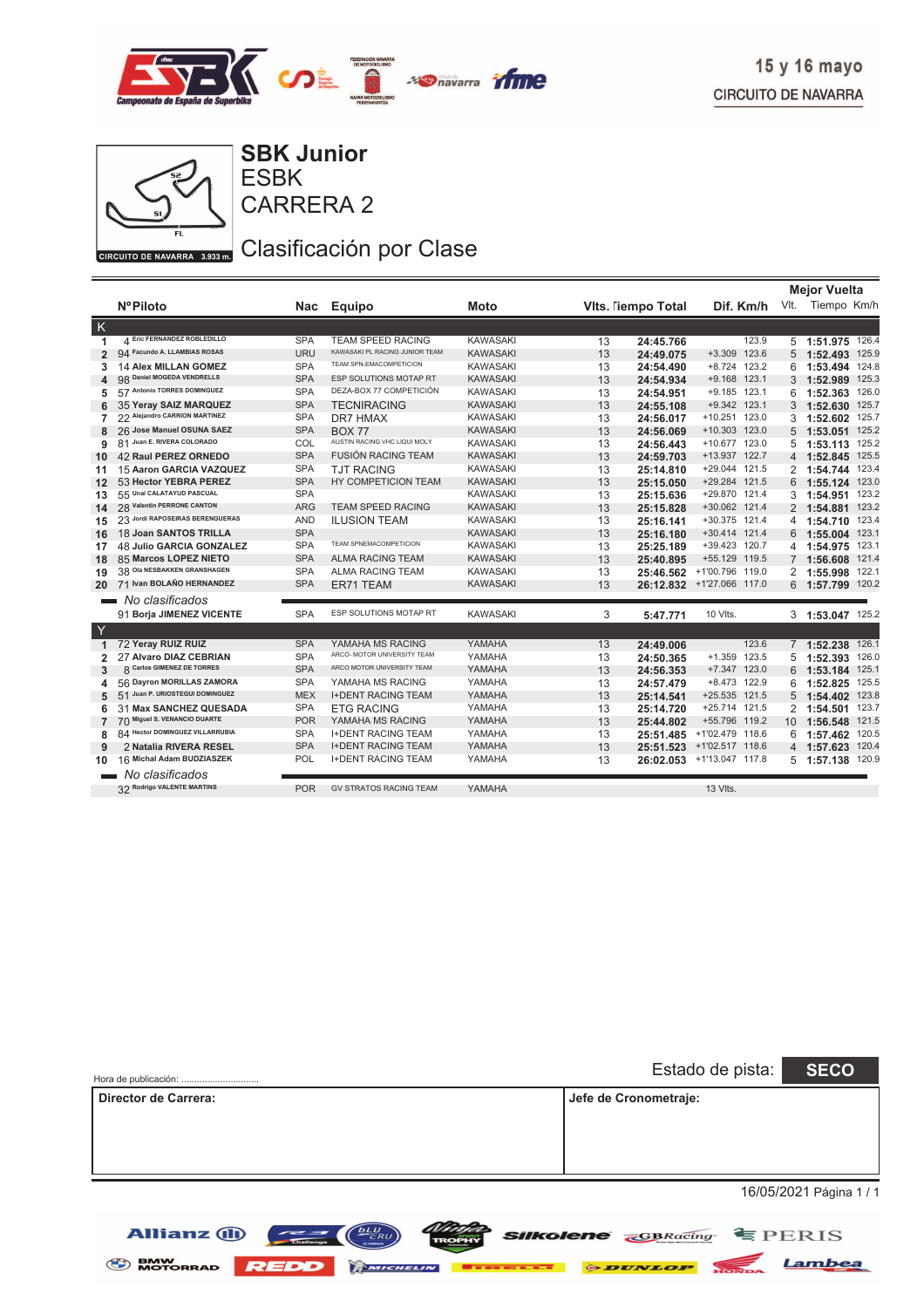



|                |                         | arrilla                 |                          | VIt.           |                |                |                |                |                |                |                |                 |                |                         |                |
|----------------|-------------------------|-------------------------|--------------------------|----------------|----------------|----------------|----------------|----------------|----------------|----------------|----------------|-----------------|----------------|-------------------------|----------------|
| N <sup>o</sup> | Pos                     | ௳                       | $\overline{\phantom{0}}$ | $\sim$         | 3              | 4              | 5              | 6              | $\overline{ }$ | $\infty$       | တ              | $\widetilde{=}$ | ≒              | $\frac{2}{3}$           | 13             |
| 72             | 1                       | 72                      | 72                       | 83             | 67             | 67             | 67             | 67             | 67             | $\overline{4}$ | 72             | 72              | $\overline{4}$ | $\overline{\mathbf{4}}$ | $\overline{4}$ |
| 67             | $\overline{\mathbf{c}}$ | 67                      | 4                        | 72             | 72             | 72             | 72             | 72             | 72             | 72             | 4              | 4               | 72             | 72                      | 72             |
| 94             | 3                       | 94                      | 83                       | 67             | 83             | 83             | 4              | 4              | $\overline{4}$ | 94             | 94             | 57              | 94             | 94                      | 94             |
| 83             | 4                       | 83                      | 57                       | 4              | $\overline{4}$ | 4              | 94             | 57             | 27             | 27             | 27             | 27              | 27             | 27                      | 27             |
| 4              | 5                       | 4                       | 94                       | 94             | 94             | 94             | 57             | 27             | 57             | 57             | 57             | 94              | 35             | 98                      | 14             |
| 91             | 6                       | 91                      | 67                       | 27             | 57             | 57             | 27             | 94             | 94             | 35             | 35             | 98              | 57             | 47                      | 98             |
| 98             | 7                       | 98                      | 98                       | 57             | 27             | 27             | 98             | 98             | 35             | 98             | 98             | 35              | 98             | 35                      | 57             |
| 57             | 8                       | 57                      | 27                       | 98             | 98             | 98             | 22             | 35             | 98             | 22             | 22             | 22              | 47             | 26                      | 35             |
| 27             | 9                       | 27                      | 91                       | 91             | 91             | 22             | 35             | 22             | 22             | 74             | 74             | 47              | 22             | 57                      | 47             |
| 35             | 10                      | 35                      | 8                        | 35             | 35             | 35             | 26             | 26             | 26             | 26             | 47             | 26              | 26             | 22                      | 22             |
| 22             | 11                      | 22                      | 35                       | 22             | 22             | 26             | 74             | 74             | 74             | 47             | 26             | 8               | 14             | 14                      | 26             |
| 8              | 12                      | 8                       | 22                       | 8              | 26             | 8              | 81             | 8              | 81             | 81             | 81             | 42              | 8              | 81                      | 8              |
| 74             | 13                      | 74                      | 14                       | 26             | 8              | 74             | 8              | 81             | 8              | 8              | 8              | 81              | 81             | 8                       | 81             |
| 14             | 14                      | 14                      | 26                       | 14             | 74             | 81             | 14             | 14             | 47             | 14             | 14             | 14              | 42             | 42                      | 56             |
| 26             | 15                      | 26                      | 74                       | 81             | 81             | 14             | 47             | 47             | 42             | 42             | 42             | 56              | 56             | 56                      | 42             |
| 47             | 16                      | 47                      | 81                       | 74             | 14             | 47             | 42             | 42             | 14             | 56             | 56             | 31              | 51             | 51                      | 51             |
| 56             | 17                      | 56                      | 47                       | 47             | 47             | 42             | 56             | 56             | 56             | 28             | 28             | 28              | 15             | 31                      | 31             |
| 31             | 18                      | 31                      | 18                       | 56             | 42             | 56             | 31             | 31             | 28             | 31             | 31             | 51              | 31             | 53                      | 15             |
| 81             | 19                      | 81                      | 56                       | 18             | 56             | 55             | 28             | 28             | 31             | 55             | 15             | 15              | 28             | 15                      | 53             |
| 42             | 20                      | 42                      | 55                       | 42             | 55             | 28             | 55             | 55             | 55             | 15             | 51             | 53              | 53             | 28                      | 55             |
| 15             | 21                      | 15                      | 42                       | 55             | 18             | 31             | 18             | 23             | 15             | 51             | 55             | 55              | 55             | 55                      | 28             |
| 51             | 22                      | 51                      | 28                       | 28             | 28             | 18             | 23             | 18             | 18             | 53             | 53             | 18              | 23             | 18                      | 23             |
| 28             | 23                      | 28                      | 15                       | 15             | 15             | 23             | 15             | 15             | 23             | 23             | 18             | 23              | 18             | 23                      | 18             |
| 23             | 24                      | 23                      | 53                       | 31             | 31             | 15             | 53             | 53             | 51             | 18             | 23             | 48              | 48             | 48                      | 48             |
| 48             | 25                      | 48                      | 31                       | 53             | 53             | 53             | 48             | 51             | 53             | 48             | 48             | 74              | 74             | 74                      | 74             |
| 18             | 26                      | 18                      | 23                       | 23             | 23             | 48             | 51             | 48             | 48             | 38             | 38             | 38              | 38             | 85                      | 85             |
| 55             | 27                      | 55                      | 48                       | 48             | 48             | 51             | 38             | 38             | 38             | 6              | 6              | 6               | 70             | 70                      | 70             |
| 53             | 28                      | 53                      | 51                       | 51             | 51             | 38             | 6              | 6              | 6              | 70             | 70             | 70              | 6              | 38                      | 38             |
| $\overline{2}$ | 29                      | $\overline{\mathbf{c}}$ | 38                       | 38             | 38             | 6              | 70             | 70             | 70             | 85             | 85             | 85              | 85             | 6                       | 84             |
| 38             | 30                      | 38                      | 6                        | 6              | 6              | 70             | 85             | 85             | 85             | 84             | 84             | 84              | 84             | 84                      | $\overline{2}$ |
| 70             | 31                      | 70                      | 36                       | 70             | 70             | 71             | 71             | 84             | 84             | $\overline{2}$ | $\overline{2}$ | $\overline{2}$  | $\overline{2}$ | $\overline{2}$          | 62             |
| 6              | 32                      | 6                       | 70                       | 36             | 71             | 84             | 84             | 71             | 71             | 62             | 62             | 62              | 62             | 62                      | 16             |
| 16             | 33                      | 16                      | 16                       | 84             | 36             | 85             | $\overline{2}$ | $\overline{2}$ | $\overline{2}$ | 16             | 16             | 16              | 16             | 16                      | 6              |
| 36             | 34                      | 36                      | 71                       | 71             | 85             | $\overline{2}$ | 16             | 16             | 16             | 71             | 71             | 71              | 71             | 71                      | 71             |
| 71             | 35                      | 71                      | 62                       | 85             | 84             | 36             | 36             | 36             | 62             | 36             | 36             | 36              | 36             | 36                      | 36             |
| 85             | 36                      | 85                      | 84                       | 62             | $\overline{2}$ | 16             | 62             | 62             | 36             |                |                |                 |                |                         |                |
| 84             | 37                      | 84                      | $\overline{2}$           | $\overline{2}$ | 16             | 62             |                |                |                |                |                |                 |                |                         |                |
| 32             | 38                      | 32                      | 85                       | 16             | 62             |                |                |                |                |                |                |                 |                |                         |                |
| 62             | 39                      | 62                      |                          |                |                |                |                |                |                |                |                |                 |                |                         |                |

**SIIKOlene CBRacing** SPERIS Allianz (I) BMW MOTORRAD REDD MMCHELIN **BERKELLE & DUNLOP** NOTION Lambea

16/05/2021 Página 1 / 1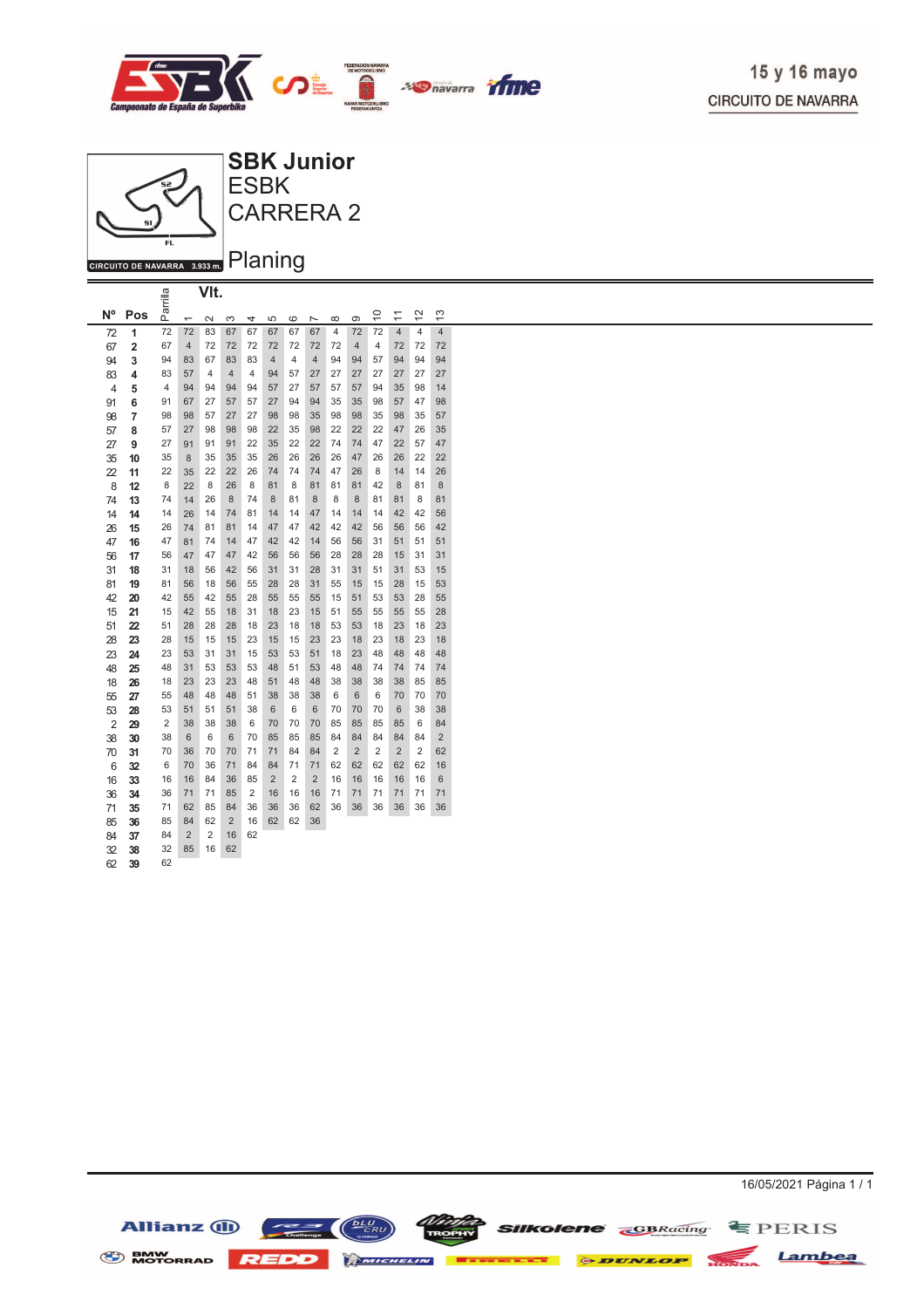



## CARRERA 2 ESBK **SBK Junior**

# GIRCUITO DE NAVARRA 3.933 DI Mejores tiempos de sector

|                | Sector 1                                 |        | <b>Sector 2</b>                                 |               | <b>Sector 3</b>                                 |        |                |                             | <b>Vuelta</b> | Mejor            |
|----------------|------------------------------------------|--------|-------------------------------------------------|---------------|-------------------------------------------------|--------|----------------|-----------------------------|---------------|------------------|
| <b>Pos</b>     | Nº Piloto                                | Tiempo | Nº Piloto                                       | <b>Tiempo</b> | Nº Piloto                                       |        |                | Tiempo Pos Nº Piloto        | Ideal         | Vuelta           |
| 1              | 74 J.CONESA BENITO                       | 30.079 | 67 E.KAWAKAMI                                   | 40.111        | E.FERNANDEZ<br>4<br>ROBLEDILLO                  | 40.753 | 1              | 67 E.KAWAKAMI               | 1:51.704      | 1:52.106<br>(2)  |
| $\overline{2}$ | 22 A.CARRION<br><b>MARTINEZ</b>          | 30.236 | 27 A.DIAZ CEBRIAN                               | 40.330        | 22 A.CARRION<br><b>MARTINEZ</b>                 | 40.884 | $\overline{2}$ | 4 E.FERNANDEZ ROBLEDILLO    | 1:51.854      | (1)<br>1:51.975  |
| 3              | A.TORRES<br>57<br>DOMINGUEZ              | 30.278 | 83 M.KAWAKAMI                                   | 40.359        | 67 E.KAWAKAMI                                   | 40.920 | 3              | 74 J.CONESA BENITO          | 1:51.894      | 1:52.524<br>(7)  |
| 4              | <b>D.MORILLAS</b><br>56<br>ZAMORA        | 30.566 | 72 Y.RUIZ RUIZ                                  | 40.433        | 72 Y.RUIZ RUIZ                                  | 40.955 | 4              | 57 A.TORRES DOMINGUEZ       | 1:52.077      | 1:52.363<br>(4)  |
| 5              | E.FERNANDEZ<br>4<br><b>ROBLEDILLO</b>    | 30.659 | E.FERNANDEZ<br>4<br><b>ROBLEDILLO</b>           | 40.442        | 83 M.KAWAKAMI                                   | 41.013 | 5              | 22 A.CARRION MARTINEZ       | 1:52.095      | 1:52.602<br>(8)  |
| 6              | 67 E.KAWAKAMI                            | 30.673 | C.GIMENEZ DE<br>8<br><b>TORRES</b>              | 40.458        | 94 F.LLAMBIAS ROSAS                             | 41.018 | 6              | 72 Y.RUIZ RUIZ              | 1:52.104      | (3)<br>1:52.238  |
| $\overline{7}$ | O.NESBAKKEN<br>38<br>GRANSHAGEN          | 30.707 | <b>F.LLAMBIAS ROSAS</b><br>94                   | 40.459        | 27 A.DIAZ CEBRIAN                               | 41.029 | $\overline{7}$ | 83 M.KAWAKAMI               | 1:52.146      | 1:52.747 (10)    |
| 8              | D.MOGEDA<br>98<br><b>VENDRELLS</b>       | 30.709 | 26 J.OSUNA SAEZ                                 | 40.673        | C.GIMENEZ DE<br>8<br><b>TORRES</b>              | 41.043 | 8              | 94 F.LLAMBIAS ROSAS         | 1:52.202      | 1:52.493<br>(6)  |
| 9              | 72 Y.RUIZ RUIZ                           | 30.716 | 42 R.PEREZ ORNEDO                               | 40.708        | 57 A.TORRES<br>DOMINGUEZ                        | 41.053 | 9              | 27 A.DIAZ CEBRIAN           | 1:52.232      | 1:52.393<br>(5)  |
| 10             | 94 F.LLAMBIAS ROSAS                      | 30.725 | 35 Y.SAIZ MARQUEZ                               | 40.708        | 74 J.CONESA BENITO                              | 41.066 | 10             | 35 Y.SAIZ MARQUEZ           | 1:52.620      | 1:52.630<br>(9)  |
| 11             | 42 R.PEREZ ORNEDO                        | 30.752 | 57 ATORRES<br><b>DOMINGUEZ</b>                  | 40.746        | 35 Y.SAIZ MARQUEZ                               | 41.101 | 11             | 8 C.GIMENEZ DE TORRES       | 1:52.624      | 1:53.184 (18)    |
| 12             | 47 F.HERNANDEZ<br>MOYANO                 | 30.763 | <b>J.CONESA BENITO</b><br>74                    | 40.749        | 91 B.JIMENEZ VICENTE                            | 41.117 | 12             | 42 R.PEREZ ORNEDO           | 1:52.674      | 1:52.845(12)     |
| 13             | 83 M.KAWAKAMI                            | 30.774 | <b>J.RIVERA</b><br>81<br>COLORADO               | 40.771        | 26 J.OSUNA SAEZ                                 | 41.196 | 13             | 26 J.OSUNA SAEZ             | 1:52.686      | 1:53.051(16)     |
| 14             | 15 A.GARCIA VAZQUEZ                      | 30.791 | <b>B.JIMENEZ VICENTE</b><br>91                  | 40.783        | R.PEREZ ORNEDO<br>42                            | 41.214 | 14             | 56 D.MORILLAS ZAMORA        | 1:52.780      | 1:52.825(11)     |
| 15             | 35 Y.SAIZ MARQUEZ                        | 30.811 | <b>D.MORILLAS</b><br>56<br>ZAMORA               | 40.827        | 98 D.MOGEDA<br>VENDRELLS                        | 41.226 | 15             | 98 D.MOGEDA VENDRELLS       | 1:52.783      | 1:52.989(13)     |
| 16             | 14 A.MILLAN GOMEZ                        | 30.815 | <b>D.MOGEDA</b><br>98<br>VENDRELLS              | 40.848        | F.HERNANDEZ<br>47<br>MOYANO                     | 41.227 | 16             | 91 B.JIMENEZ VICENTE        | 1:52.868      | 1:53.047(15)     |
| 17             | 26 J.OSUNA SAEZ                          | 30.817 | 14 A.MILLAN GOMEZ                               | 40.880        | <b>J.RIVERA</b><br>81<br>COLORADO               | 41.264 | 17             | 47 F.HERNANDEZ MOYANO       | 1:52.925      | 1:53.000(14)     |
| 18             | 53 H.YEBRA PEREZ                         | 30.856 | F.HERNANDEZ<br>47<br><b>MOYANO</b>              | 40.935        | <b>D.MORILLAS</b><br>56<br>ZAMORA               | 41.387 | 18             | 81 J.RIVERA COLORADO        | 1:52.986      | 1:53.113(17)     |
| 19             | 27 A.DIAZ CEBRIAN                        | 30.873 | A.CARRION<br>22<br><b>MARTINEZ</b>              | 40.975        | A.MILLAN GOMEZ<br>14                            | 41.402 | 19             | 14 A.MILLAN GOMEZ           | 1:53.097      | 1:53.494 (19)    |
| 20             | 6 G.MARQUES GOMES                        | 30.922 | <b>J.URIOSTEGUI</b><br>51<br><b>DOMINGUEZ</b>   | 41.327        | <b>J.SANTOS TRILLA</b><br>18                    | 41.530 | 20             | 15 A.GARCIA VAZQUEZ         | 1:54.049      | 1:54.744(23)     |
| 21             | <b>J.RIVERA</b><br>81<br>COLORADO        | 30.951 | M.SANCHEZ<br>31<br>QUESADA                      | 41.328        | 55 U.CALATAYUD<br>PASCUAL                       | 41.568 | 21             | 23 J.RAPOSEIRAS BERENGUERAS | 1:54.085      | 1:54.710 (22)    |
| 22             | <b>B.JIMENEZ VICENTE</b><br>91           | 30.968 | <b>J.SANTOS TRILLA</b><br>18                    | 41.370        | <b>J.URIOSTEGUI</b><br>51<br><b>DOMINGUEZ</b>   | 41.610 | 22             | 55 U.CALATAYUD PASCUAL      | 1:54.129      | 1:54.951(25)     |
| 23             | 23 J.RAPOSEIRAS<br><b>BERENGUERAS</b>    | 30.981 | 28 V.PERRONE<br>CANTON                          | 41.406        | <b>J.RAPOSEIRAS</b><br>23<br><b>BERENGUERAS</b> | 41.646 | 23             | 53 H.YEBRA PEREZ            | 1:54.133      | 1:55.124(28)     |
| 24             | 55 U.CALATAYUD<br>PASCUAL                | 31.088 | <b>J.RAPOSEIRAS</b><br>23<br><b>BERENGUERAS</b> | 41.458        | H.YEBRA PEREZ<br>53                             | 41.684 | 24             | 31 M.SANCHEZ QUESADA        | 1:54.164      | 1:54.501(21)     |
| 25             | M.SANCHEZ<br>31<br>QUESADA               | 31.111 | 55 U.CALATAYUD<br>PASCUAL                       | 41.473        | 15 A.GARCIA VAZQUEZ                             | 41.697 | 25             | 51 J.URIOSTEGUI DOMINGUEZ   | 1:54.196      | 1:54.402 (20)    |
| 26             | <b>J.GARCIA</b><br>48<br><b>GONZALEZ</b> | 31.116 | A.GARCIA VAZQUEZ<br>15                          | 41.561        | <b>J.GARCIA</b><br>48<br>GONZALEZ               | 41.724 | 26             | <b>18 J.SANTOS TRILLA</b>   | 1:54.270      | 1:55.004(27)     |
| 27             | C.GIMENEZ DE<br>8<br><b>TORRES</b>       | 31.123 | 53 H.YEBRA PEREZ                                | 41.593        | M.SANCHEZ<br>31<br>QUESADA                      | 41.725 | 27             | 28 V.PERRONE CANTON         | 1:54.446      | 1:54.881(24)     |
| 28             | J.URIOSTEGUI<br>51<br><b>DOMINGUEZ</b>   | 31.259 | 48 J.GARCIA<br>GONZALEZ                         | 41.746        | <b>V.PERRONE</b><br>28<br>CANTON                | 41.774 | 28             | 48 J.GARCIA GONZALEZ        | 1:54.586      | 1:54.975<br>(26) |
| 29             | 28 V.PERRONE<br>CANTON                   | 31.266 | M.VENANCIO<br>70<br><b>DUARTE</b>               | 41.939        | O.NESBAKKEN<br>38<br>GRANSHAGEN                 | 42.211 | 29             | 38 O.NESBAKKEN GRANSHAGEN   | 1:55.150      | 1:55.998 (29)    |
| 30             | 18 J.SANTOS TRILLA                       | 31.370 | H.DOMINGUEZ<br>84<br>VII I ARRUBIA              | 42.089        | <b>G.MARQUES GOMES</b><br>6                     | 42.394 | 30             | 6 G.MARQUES GOMES           | 1:55.569      | 1:56.235(30)     |
| 31             | 16 M.BUDZIASZEK                          | 31.532 | O.NESBAKKEN<br>38<br>GRANSHAGEN                 | 42.232        | 85 M.LOPEZ NIETO                                | 42.429 | 31             | 70 M.VENANCIO DUARTE        | 1:56.025      | 1:56.548(31)     |
| 32             | 70 M.VENANCIO<br><b>DUARTE</b>           | 31.548 | M.LOPEZ NIETO<br>85                             | 42.244        | M.VENANCIO<br>70<br><b>DUARTE</b>               | 42.538 | 32             | 85 M.LOPEZ NIETO            | 1:56.552      | 1:56.608(32)     |
| 33             | 2 N.RIVERA RESEL                         | 31.715 | 6 G.MARQUES GOMES                               | 42.253        | M.BUDZIASZEK<br>16                              | 42.685 | 33             | 16 M.BUDZIASZEK             | 1:56.802      | 1:57.138(33)     |
| 34             | 71 I.BOLAÑO<br>HERNANDEZ                 | 31.851 | 2 N.RIVERA RESEL                                | 42.559        | 2 N.RIVERA RESEL                                | 42.751 | 34             | 2 N.RIVERA RESEL            | 1:57.025      | 1:57.623(36)     |
| 35             | 85 M.LOPEZ NIETO                         | 31.879 | 62 C.TORRES MEDINA                              | 42.575        | H.DOMINGUEZ<br>84<br>VILLARRUBIA                | 42.757 | 35             | 84 H.DOMINGUEZ VILLARRUBIA  | 1:57.075      | 1:57.462(34)     |
| 36             | 62 C.TORRES MEDINA                       | 32.035 | 16 M.BUDZIASZEK                                 | 42.585        | I.BOLAÑO<br>71<br><b>HFRNANDF7</b>              | 42.876 | 36             | 71 I.BOLAÑO HERNANDEZ       | 1:57.494      | 1:57.799 (37)    |
| 37             | 84 H.DOMINGUEZ<br>VILLARRUBIA            | 32.229 | 71 <b>I.BOLAÑO</b><br>HERNANDEZ                 | 42.767        | C.TORRES MEDINA<br>62                           | 42.922 | 37             | 62 C.TORRES MEDINA          | 1:57.532      | 1:57.532(35)     |
| 38             | 36 J.KANTOLA                             | 32.327 | 36 J.KANTOLA                                    | 42.826        | 36 J.KANTOLA                                    | 43.020 | 38             | 36 J.KANTOLA                | 1:58.173      | 1:58.473(38)     |

**SENW MOTORRAD REDD Extends 6 DUNLOP** 



Lambea

**SIIKOlene GBRacing** EPERIS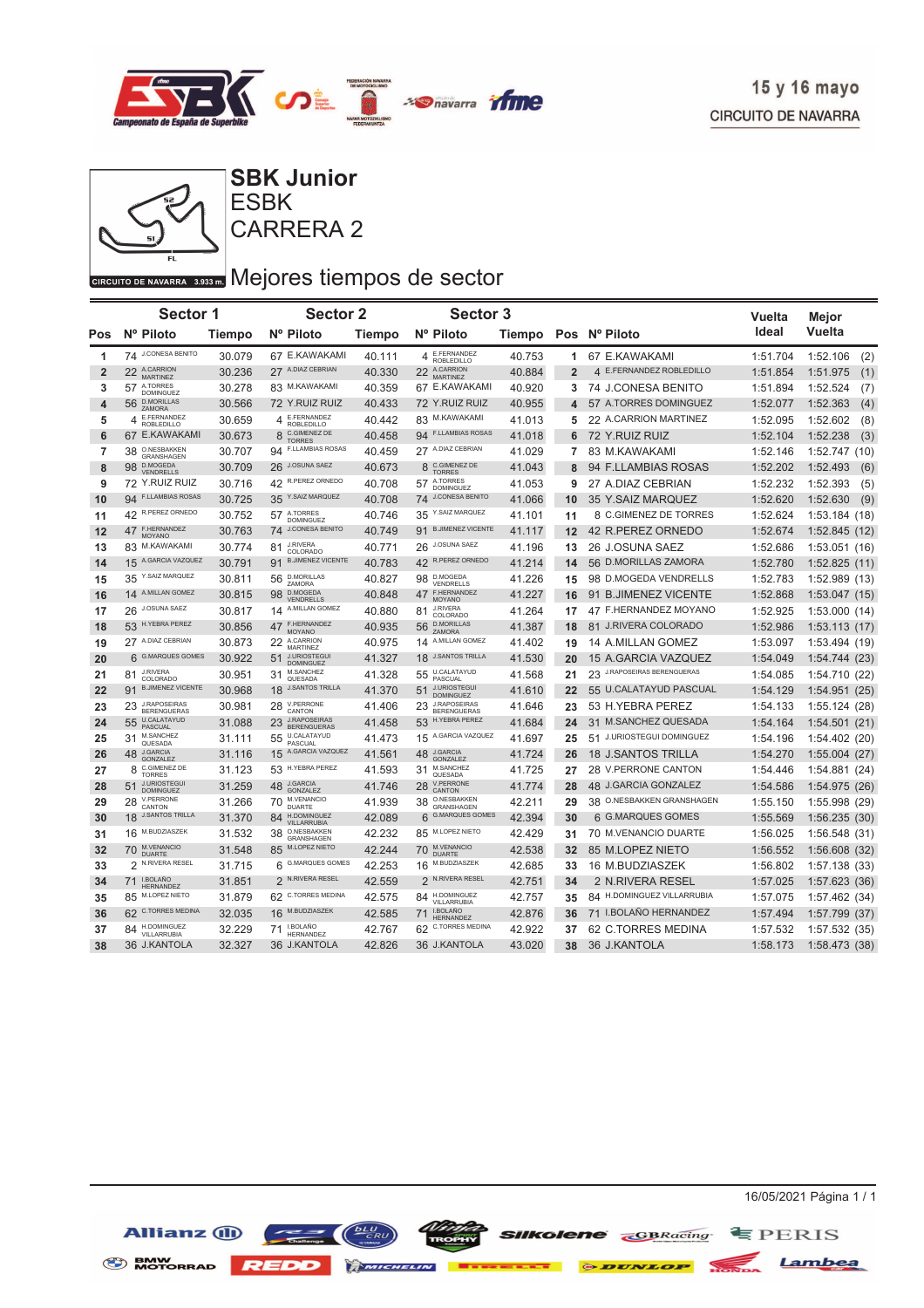



**ESBK SBK Junior** Después de CARRERA 2

# $\overline{C_{\text{CIRCUITO DE NAVARRA} \rightarrow 3933 m}}$ Velociad máxima del evento

| Nº Piloto                       | Equipo                         | Moto            | Clase | V.Max | VIt.           | Sesión              |
|---------------------------------|--------------------------------|-----------------|-------|-------|----------------|---------------------|
| 31 Max SANCHEZ QUESADA          | <b>ETG RACING</b>              | YAMAHA          | Y     | 200.0 | 3              | CARRERA 1           |
| 94 Facundo A. LLAMBIAS ROSAS    | KAWASAKI PL RACING JUNIOR TEAM | <b>KAWASAKI</b> | K     | 198.5 | 2              | <b>CARRERA1</b>     |
| 47 Ferran HERNANDEZ MOYANO      | TEAM BOX 64                    | <b>HONDA</b>    |       | 198.2 | 13             | LIBRES <sub>2</sub> |
| 4 Eric FERNANDEZ ROBLEDILLO     | <b>TEAM SPEED RACING</b>       | <b>KAWASAKI</b> | K     | 197.8 | $9$            | <b>CARRERA1</b>     |
| 35 Yeray SAIZ MARQUEZ           | <b>TECNIRACING</b>             | <b>KAWASAKI</b> | Κ     | 197.4 | 3              | <b>CARRERA1</b>     |
| 25 Dean BERTA VIÑALES           | VIÑALES RACING TEAM            | YAMAHA          |       | 197.1 | $\,8\,$        | <b>CARRERA1</b>     |
| 42 Raul PEREZ ORNEDO            | <b>FUSIÓN RACING TEAM</b>      | <b>KAWASAKI</b> | Κ     | 197.1 | 3              | <b>CARRERA1</b>     |
| 98 Daniel MOGEDA VENDRELLS      | ESP SOLUTIONS MOTAP RT         | <b>KAWASAKI</b> | K     | 197.1 | 3              | <b>CARRERA1</b>     |
| 85 Marcos LOPEZ NIETO           | ALMA RACING TEAM               | KAWASAKI        | Κ     | 196.4 | 2              | <b>CARRERA1</b>     |
| 23 Jordi RAPOSEIRAS BERENGUERAS | <b>ILUSION TEAM</b>            | <b>KAWASAKI</b> | K     | 196.0 | $\overline{2}$ | <b>CARRERA1</b>     |
| 28 Valentin PERRONE CANTON      | TEAM SPEED RACING              | <b>KAWASAKI</b> | Κ     | 196.0 | 9              | <b>CARRERA1</b>     |
| 15 Aaron GARCIA VAZQUEZ         | <b>TJT RACING</b>              | <b>KAWASAKI</b> | K     | 195.7 | $\overline{4}$ | <b>CARRERA1</b>     |
| 53 Hector YEBRA PEREZ           | HY COMPETICION TEAM            | <b>KAWASAKI</b> | Κ     | 195.7 | 2              | <b>CARRERA1</b>     |
| 91 Borja JIMENEZ VICENTE        | <b>ESP SOLUTIONS MOTAP RT</b>  | <b>KAWASAKI</b> | K     | 195.3 | $\overline{4}$ | <b>CARRERA1</b>     |
| <b>67 Eliton KAWAKAMI</b>       | YAMAHA MS RACING               | YAMAHA          |       | 194.9 | 12             | ENT. CRONOMETRAD(   |
| 83 Meikon Yuji KAWAKAMI         | YAMAHA MS RACING               | YAMAHA          |       | 194.9 | $\overline{7}$ | <b>CARRERA1</b>     |
| <b>14 Alex MILLAN GOMEZ</b>     | <b>TEAM SPN-EMACOMPETICION</b> | <b>KAWASAKI</b> | Κ     | 194.6 | $\overline{4}$ | CARRERA 1           |
| 27 Alvaro DIAZ CEBRIAN          | ARCO- MOTOR UNIVERSITY TEAM    | YAMAHA          | Y     | 194.6 | 6              | <b>CARRERA1</b>     |
| 48 Julio GARCIA GONZALEZ        | <b>TEAM SPNEMACOMPETICION</b>  | <b>KAWASAKI</b> | Κ     | 194.2 | 3              | <b>CARRERA1</b>     |
| 57 Antonio TORRES DOMINGUEZ     | DEZA-BOX 77 COMPETICIÓN        | <b>KAWASAKI</b> | K     | 194.2 | 11             | <b>CARRERA1</b>     |
| 26 Jose Manuel OSUNA SAEZ       | <b>BOX 77</b>                  | <b>KAWASAKI</b> | Κ     | 193.9 | 12             | LIBRES <sub>2</sub> |
| 56 Dayron MORILLAS ZAMORA       | YAMAHA MS RACING               | YAMAHA          | Y     | 193.9 | 8              | <b>CARRERA1</b>     |
| 22 Alejandro CARRION MARTINEZ   | DR7 HMAX                       | <b>KAWASAKI</b> | Κ     | 192.9 | $\overline{4}$ | CARRERA 2           |
| 8 Carlos GIMENEZ DE TORRES      | ARCO MOTOR UNIVERSITY TEAM     | YAMAHA          | Y     | 192.9 | 10             | <b>CARRERA1</b>     |
| 18 Joan SANTOS TRILLA           |                                | <b>KAWASAKI</b> | К     | 192.5 | 2              | <b>CARRERA1</b>     |
| 51 Juan P. URIOSTEGUI DOMINGUEZ | <b>I+DENT RACING TEAM</b>      | YAMAHA          | Y     | 192.5 | 2              | <b>CARRERA1</b>     |
| 55 Unai CALATAYUD PASCUAL       |                                | <b>KAWASAKI</b> | Κ     | 192.5 | 6              | <b>CARRERA1</b>     |
| 71 Ivan BOLAÑO HERNANDEZ        | ER71 TEAM                      | <b>KAWASAKI</b> | K     | 192.5 | $\overline{2}$ | <b>CARRERA1</b>     |
| 2 Natalia RIVERA RESEL          | <b>I+DENT RACING TEAM</b>      | YAMAHA          | Υ     | 192.2 | 3              | <b>CARRERA1</b>     |
| <b>36 Juho KANTOLA</b>          | KALLIO RACING JUNIOR TEAM      | <b>KTM</b>      |       | 192.2 | $\overline{2}$ | <b>CARRERA1</b>     |
| 38 Ola NESBAKKEN GRANSHAGEN     | <b>ALMA RACING TEAM</b>        | <b>KAWASAKI</b> | Κ     | 192.2 | $\overline{4}$ | CARRERA 1           |
| 16 Michal Adam BUDZIASZEK       | <b>I+DENT RACING TEAM</b>      | YAMAHA          | Υ     | 191.8 | $\overline{2}$ | <b>CARRERA1</b>     |
| 72 Yeray RUIZ RUIZ              | YAMAHA MS RACING               | YAMAHA          | Y     | 191.8 | 9              | ENT. CRONOMETRAD    |
| 70 Miguel S. VENANCIO DUARTE    | YAMAHA MS RACING               | YAMAHA          | Y     | 191.5 | $\overline{2}$ | <b>CARRERA1</b>     |
| 84 Hector DOMINGUEZ VILLARRUBIA | <b>I+DENT RACING TEAM</b>      | YAMAHA          | Y     | 191.2 | 6              | <b>CARRERA1</b>     |
| 81 Juan E. RIVERA COLORADO      | AUSTIN RACING VHC LIQUI MOLY   | <b>KAWASAKI</b> | Κ     | 190.8 | $\overline{2}$ | <b>CARRERA1</b>     |
| 74 Juan Antonio CONESA BENITO   | <b>HONDA TEAM LAGLISSE</b>     |                 |       | 190.1 | 3              | <b>CARRERA1</b>     |
| 6 Guilherme MARQUES GOMES       | MIGUEL OLIVEIRA FAN CLUB       | YAMAHA          |       | 188.8 | 2              | <b>CARRERA1</b>     |
| 32 Rodrigo VALENTE MARTINS      | <b>GV STRATOS RACING TEAM</b>  | YAMAHA          | Y     | 184.3 | 18             | LIBRES <sub>2</sub> |
| 58 Isaac RUIVINHO MARTINS ROSA  | TEAM MOTOCLUBE LOULÉ CONCELHO  | <b>KAWASAKI</b> | K     | 183.4 | $\overline{7}$ | ENT. CRONOMETRAD(   |
| 62 Carlos D. TORRES MEDINA      | TEAM CURIA / SEMILLA AZTECA    | YAMAHA          |       | 182.4 | 3              | LIBRES <sub>2</sub> |

Allianz (ii)

16/05/2021 Página 1 / 1

BMW MOTORRAD REDD MINIMUM **Execute & DUNLOP** NONDA Lambea

**SIIKolene GBRacing** EPERIS

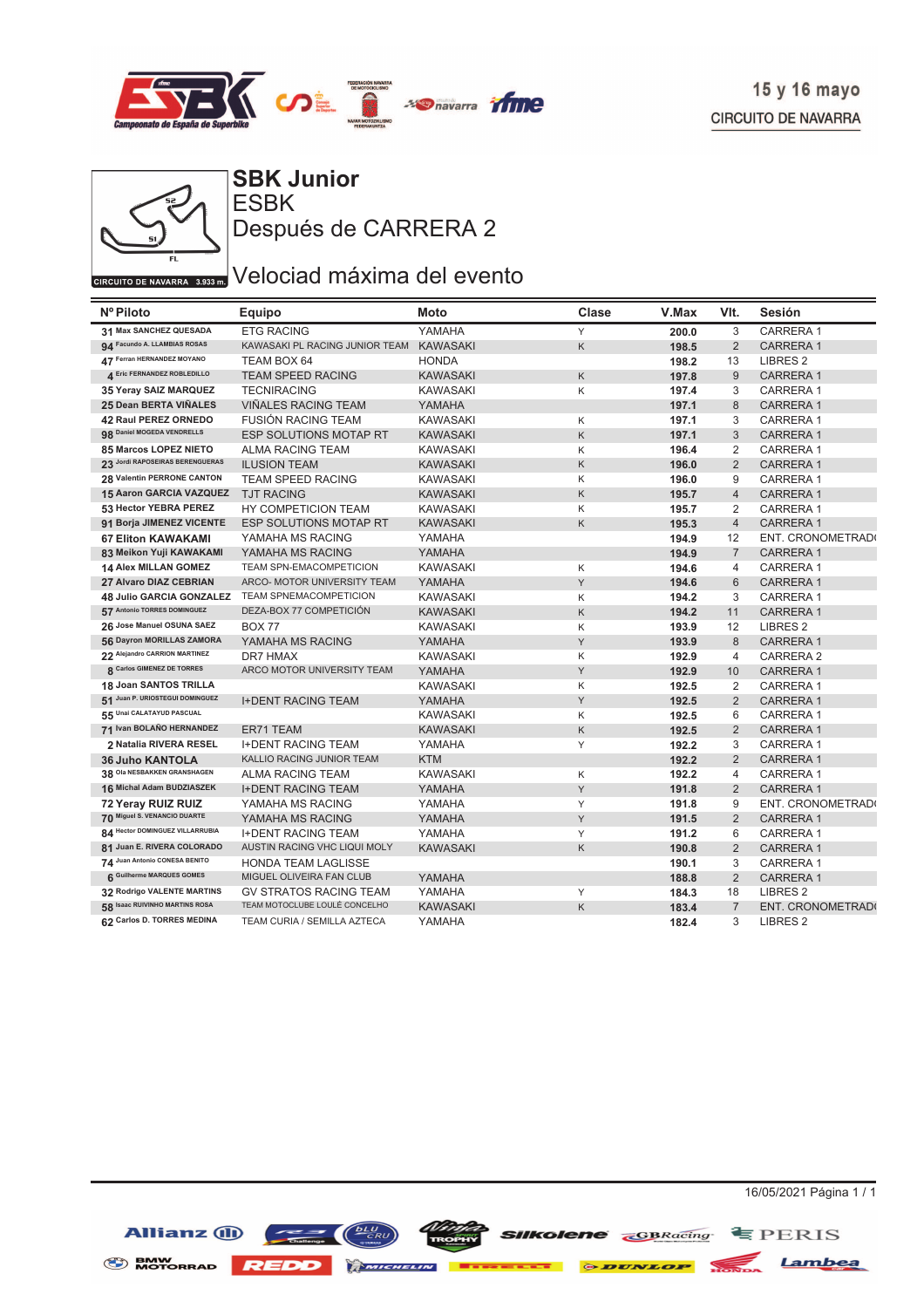



ESBK **SBK Junior**

CARRERA 2

# GIRCUITO DE NAVARRA 8.933 my Secuencia de líderes por Clase

|           |                                                |                  |                 |    | <b>Vuelt Vuelta</b> |                | <b>Total</b>   |
|-----------|------------------------------------------------|------------------|-----------------|----|---------------------|----------------|----------------|
| <b>N°</b> | Piloto                                         | Equipo           | Moto            | а  | <b>Final</b>        | Vits.          | VIts.          |
|           |                                                |                  |                 |    |                     |                |                |
| 83        | Meikon Yuji KAWAKAMI                           | YAMAHA MS RACING | YAMAHA          |    | 2                   | 2              | $\mathcal{P}$  |
| 67        | Eliton KAWAKAMI                                | YAMAHA MS RACING | YAMAHA          | 3  | 7                   | 5              | 5              |
| 74        | Juan Antonio CONESA BENITI HONDA TEAM LAGLISSE |                  |                 | 8  | 9                   | $\overline{2}$ | $\overline{2}$ |
| 47        | Ferran HERNANDEZ MOYAN(TEAM BOX 64             |                  | <b>HONDA</b>    | 10 | 13                  | 4              | $\overline{4}$ |
| K         |                                                |                  |                 |    |                     |                |                |
|           | 4 Eric FERNANDEZ ROBLEDILL TEAM SPEED RACING   |                  | <b>KAWASAKI</b> |    | 13                  | 13             | 13             |
| Y         |                                                |                  |                 |    |                     |                |                |
| 72        | Yeray RUIZ RUIZ                                | YAMAHA MS RACING | YAMAHA          |    | 13                  | 13             | 13             |

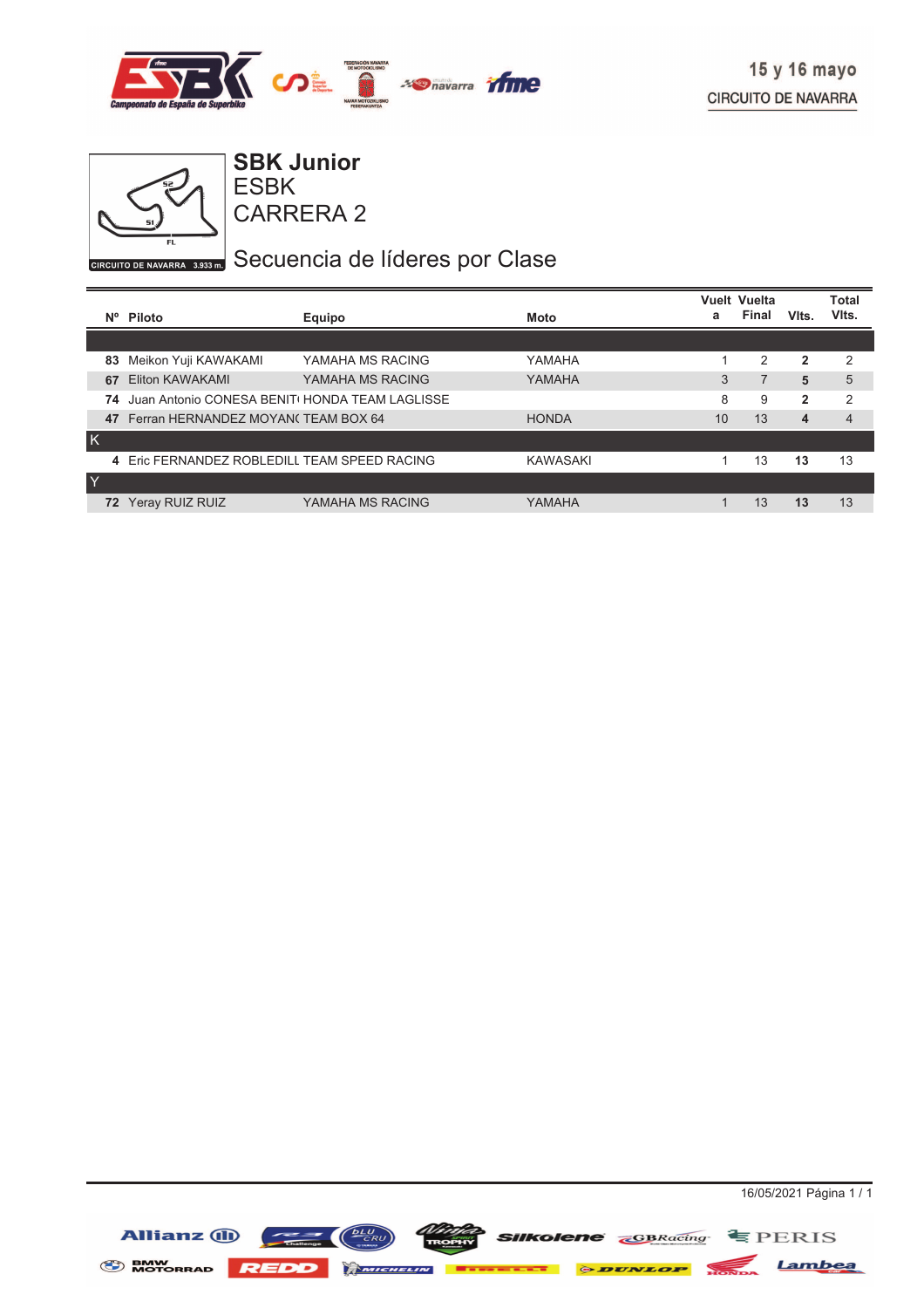



## CARRERA 2 ESBK **SBK Junior**

# **CIRCUITO DE NAVARRA** 3,933 Secuencia de vueltas rápidas

| T. Sesión | Nº Piloto                   | Equipo                   | Moto     | Clase | Tiempo   | Km/h  | VIt. |
|-----------|-----------------------------|--------------------------|----------|-------|----------|-------|------|
| 3:53.015  | 83 Meikon Yuji KAWAKAMI     | YAMAHA MS RACING         | YAMAHA   |       | 1:53.132 | 125.2 |      |
| 3:53.057  | 67 Eliton KAWAKAMI          | YAMAHA MS RACING         | YAMAHA   |       | 1:52.106 | 126.3 |      |
| 9:30.924  | 4 Eric FERNANDEZ ROBLEDILLO | <b>TEAM SPEED RACING</b> | KAWASAKI |       | 1:51.975 | 126.4 | b    |

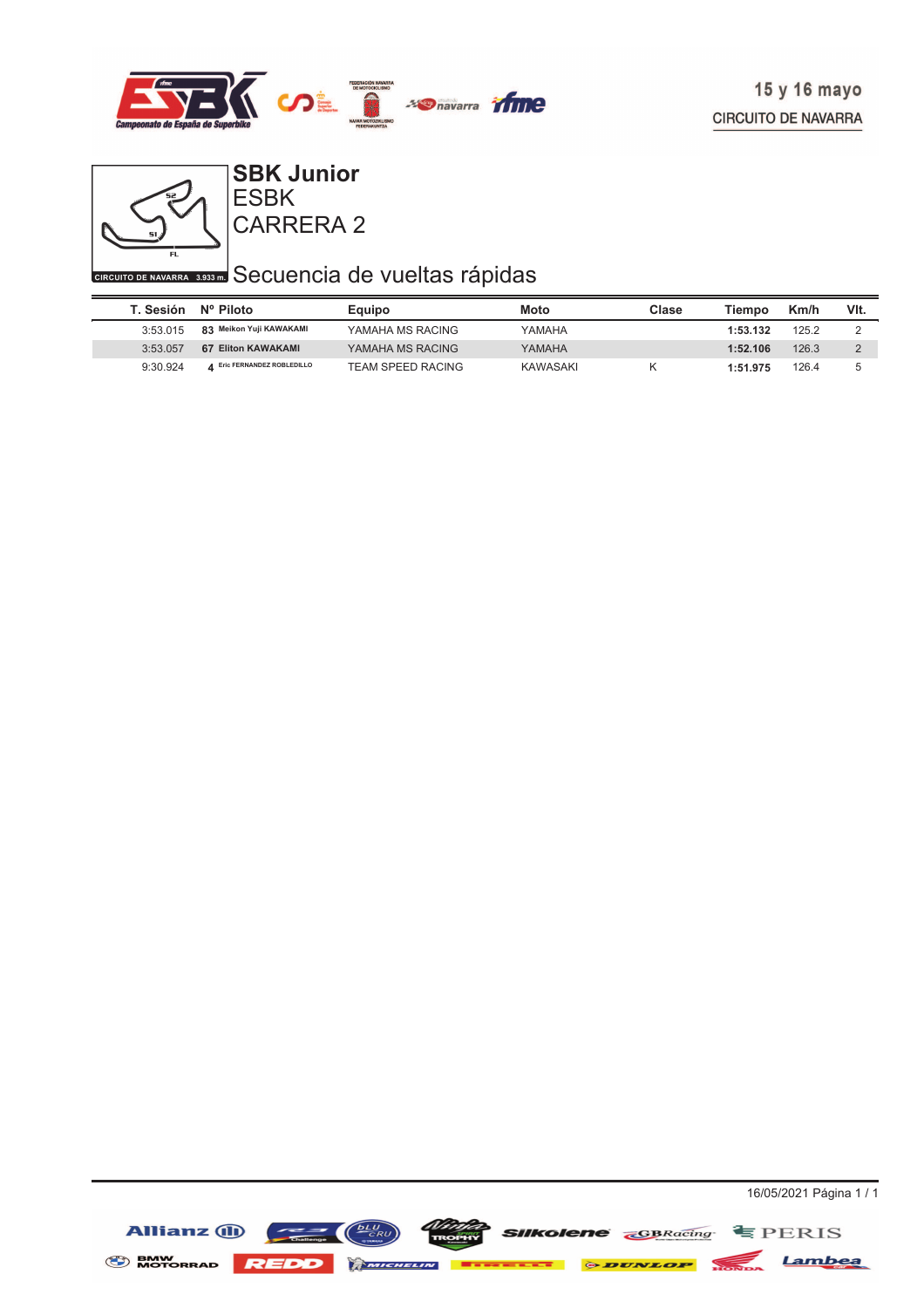



GIRGUITO DE NAVARRA 3.933 mm Tiempos por vuelta

|                |               |        |                |               |        |                |               |        |                |               |        |                |               | Piloto Doblado |
|----------------|---------------|--------|----------------|---------------|--------|----------------|---------------|--------|----------------|---------------|--------|----------------|---------------|----------------|
| <b>N°</b>      | <b>Tiempo</b> | Dif.   | N°             | <b>Tiempo</b> | Dif.   | N <sup>o</sup> | <b>Tiempo</b> | Dif.   | $N^{\circ}$    | <b>Tiempo</b> | Dif.   | $N^{\circ}$    | Tiempo        | Dif.           |
|                |               |        | 81             | 1:53.844      | 4.028  | 70             | 1:57.354      | 20.479 | 98             | 1:53.322      | 4.496  | 51             | 1:54.493      | 19.520         |
|                | <b>VIt. 1</b> |        | 74             | 1:53.990      | 4.071  | 71             | 1:57.908      | 22.086 | 22             | 1:53.382      | 4.765  | 48             | 1:55.580      | 20.178         |
| 72             | 1:59.722      | 0.000  | 47             | 1:54.131      | 4.547  | 36             | 1:58.593      | 22.123 | 35             | 1:53.288      | 5.099  | 38             | 1:56.236      | 26.163         |
| $\overline{4}$ | 1:59.834      | 0.112  | 56             | 1:54.984      | 6.335  | 85             | 1:57.913      | 22.501 | 26             | 1:53.051      | 6.722  | 6              | 1:57.911      | 30.623         |
| 83             | 1:59.883      | 0.161  | 18             | 1:55.407      | 6.360  | 84             | 1:58.735      | 22.640 | 74             | 1:52.838      | 6.904  | 70             | 1:57.569      | 36.200         |
| 57             | 2:00.586      | 0.864  | 42             | 1:54.692      | 6.396  | 2              | 1:57.723      | 23.075 | 81             | 1:53.113      | 7.442  | 85             | 1:57.040      | 37.624         |
| 94             | 2:00.800      | 1.078  | 55             | 1:55.003      | 6.453  | 16             | 1:57.974      | 23.532 | 8              | 1:53.464      | 7.457  | 84             | 1:57.462      | 38.799         |
| 67             | 2:00.951      | 1.229  | 28             | 1:54.881      | 6.877  | 62             | 1:59.264      | 24.614 | 14             | 1:53.652      | 8.219  | 71             | 1:57.799      | 39.001         |
| 98             | 2:01.327      | 1.605  | 15             | 1:54.744      | 7.108  |                |               |        | 47             | 1:53.832      | 8.449  | $\overline{2}$ | 1:57.896      | 39.234         |
| 27             | 2:01.380      | 1.658  | 31             | 1:54.501      | 7.424  |                | <b>VIt. 4</b> |        | 42             | 1:53.165      | 8.997  | 16             | 1:57.813      | 39.512         |
| 91             | 2:01.432      | 1.710  | 53             | 1:55.262      | 7.832  | 67             | 1:52.344      |        | 56             | 1:53.283      | 9.822  | 36             | 1:58.630      | 41.528         |
| 8              | 2:01.965      | 2.243  | 23             | 1:55.064      | 8.027  | 72             | 1:52.845      | 1.089  | 31             | 1:55.105      | 15.827 | 62             | 1:58.023      | 41.636         |
| 35             | 2:02.124      | 2.402  | 48             | 1:55.092      | 8.169  | 83             | 1:52.860      | 1.112  | 28             | 1:55.414      | 15.914 |                |               |                |
| 22             | 2:02.346      | 2.624  | 51             | 1:55.555      | 10.118 | 4              | 1:52.520      | 1.439  | 55             | 1:55.792      | 16.072 |                | <b>VIt. 7</b> |                |
| 14             | 2:02.693      | 2.971  | 38             | 1:55.998      | 10.613 | 94             | 1:52.585      | 1.904  | 18             | 1:55.254      | 16.417 | 67             | 1:52.509      |                |
| 26             | 2:02.856      | 3.134  | 6              | 1:56.396      | 11.449 | 57             | 1:52.631      | 2.168  | 23             | 1:55.287      | 16.610 | 72             | 1:52.238      | 0.874          |
| 74             | 2:03.096      | 3.374  | 70             | 1:58.175      | 15.276 | 27             | 1:52.862      | 2.734  | 15             | 1:55.337      | 16.667 | $\overline{4}$ | 1:52.323      | 1.220          |
| 81             | 2:03.199      | 3.477  | 36             | 1:58.647      | 15.681 | 98             | 1:53.211      | 3.299  | 53             | 1:55.198      | 16.983 | 27             | 1:53.193      | 3.707          |
| 47             | 2:03.431      | 3.709  | 84             | 1:58.651      | 16.056 | 22             | 1:52.832      | 3.508  | 48             | 1:55.269      | 17.212 | 57             | 1:54.086      | 3.826          |
| 18             | 2:03.968      | 4.246  | 71             | 1:59.037      | 16.329 | 35             | 1:53.418      | 3.936  | 51             | 1:54.402      | 17.641 | 94             | 1:52.828      | 3.893          |
| 56             | 2:04.366      | 4.644  | 85             | 1:59.103      | 16.739 | 26             | 1:53.961      | 5.796  | 38             | 1:56.283      | 22.541 | 35             | 1:53.745      | 7.009          |
| 55             | 2:04.465      | 4.743  | 62             | 2:00.148      | 17.501 | 8              | 1:54.117      | 6.118  | 6              | 1:57.198      | 25.326 | 98             | 1:54.365      | 7.571          |
| 42             | 2:04.719      | 4.997  | 2              | 1:59.968      | 17.503 | 74             | 1:54.091      | 6.191  | 70             | 1:57.747      | 31.245 | 22             | 1:54.262      | 7.761          |
| 28             | 2:05.011      | 5.289  | 16             | 2:00.578      | 17.709 | 81             | 1:53.629      | 6.454  | 85             | 1:57.367      | 33.198 | 26             | 1:53.630      | 8.461          |
| 15             | 2:05.379      | 5.657  |                |               |        | 14             | 1:53.845      | 6.692  | 71             | 1:58.365      | 33.816 | 74             | 1:54.020      | 9.484          |
| 53             | 2:05.585      | 5.863  |                | Vlt.3         |        | 47             | 1:53.690      | 6.742  | 84             | 1:58.201      | 33.951 | 81             | 1:53.870      | 9.489          |
| 31             | 2:05.938      | 6.216  | 67             | 1:52.109      |        | 42             | 1:52.845      | 7.957  | 2              | 1:57.723      | 33.952 | 8              | 1:54.318      | 9.836          |
| 23             | 2:05.978      | 6.256  | 72             | 1:52.734      | 0.588  | 56             | 1:53.250      | 8.664  | 16             | 1:57.138      | 34.313 | 47             | 1:53.371      | 10.016         |
| 48             | 2:06.092      | 6.370  | 83             | 1:52.747      | 0.596  | 55             | 1:55.496      | 12.405 | 36             | 1:58.473      | 35.512 | 42             | 1:53.490      | 10.372         |
| 51             | 2:07.578      | 7.856  | $\overline{4}$ | 1:53.295      | 1.263  | 28             | 1:55.278      | 12.625 | 62             | 1:57.820      | 36.227 | 14             | 1:53.789      | 10.379         |
| 38             | 2:07.630      | 7.908  | 94             | 1:52.979      | 1.663  | 31             | 1:54.830      | 12.847 |                |               |        | 56             | 1:55.186      | 12.710         |
| 6              | 2:08.068      | 8.346  | 57             | 1:52.721      | 1.881  | 18             | 1:56.008      | 13.288 |                | VIt. 6        |        | 28             | 1:55.294      | 21.058         |
| 36             | 2:10.049      | 10.327 | 27             | 1:53.147      | 2.216  | 23             | 1:54.710      | 13.448 | 67             | 1:52.614      |        | 31             | 1:55.905      | 21.645         |
| 70             | 2:10.116      | 10.394 | 98             | 1:52.989      | 2.432  | 15             | 1:55.439      | 13.455 | 72             | 1:52.488      | 1.145  | 55             | 1:55.812      | 21.736         |
| 16             | 2:10.146      | 10.424 | 91             | 1:53.047      | 2.605  | 53             | 1:55.291      | 13.910 | $\overline{4}$ | 1:52.731      | 1.406  | 15             | 1:55.265      | 21.927         |
| 71             | 2:10.307      | 10.585 | 35             | 1:52.630      | 2.862  | 48             | 1:54.975      | 14.068 | 57             | 1:52.363      | 2.249  | 18             | 1:56.029      | 22.327         |
| 62             | 2:10.368      | 10.646 | 22             | 1:52.602      | 3.020  | 51             | 1:54.708      | 15.364 | 27             | 1:52.635      | 3.023  | 23             | 1:56.071      | 22.347         |
| 84             | 2:10.420      | 10.698 | 26             | 1:53.277      | 4.179  | 38             | 1:56.183      | 18.383 | 94             | 1:53.916      | 3.574  | 51             | 1:55.648      | 22.659         |
| 2              | 2:10.550      | 10.828 | 8              | 1:53.443      | 4.345  | 6              | 1:57.064      | 20.253 | 98             | 1:53.833      | 5.715  | 53             | 1:55.817      | 22.801         |
| 85             | 2:10.651      | 10.929 | 74             | 1:52.524      | 4.444  | 70             | 1:57.488      | 25.623 | 35             | 1:53.288      | 5.773  | 48             | 1:55.648      | 23.317         |
|                | <b>VIt. 2</b> |        | 81             | 1:53.292      | 5.169  | 71             | 1:57.834      | 27.576 | 22             | 1:53.857      | 6.008  | 38             | 1:56.329      | 29.983         |
|                |               |        | 14             | 1:53.733      | 5.191  | 84             | 1:57.579      | 27.875 | 26             | 1:53.232      | 7.340  | 6              | 1:58.241      | 36.355         |
| 83             | 1:53.132      |        | 47             | 1:53.000      | 5.396  | 85             | 1:57.799      | 27.956 | 74             | 1:53.683      | 7.973  | 70             | 1:57.002      | 40.693         |
| 72             | 1:53.298      | 0.005  | 42             | 1:53.211      | 7.456  | 2              | 1:57.623      | 28.354 | 8              | 1:53.184      | 8.027  | 85             | 1:56.608      | 41.723         |
|                | 67 1:52.106   | 0.042  |                | 56 1:53.574   | 7.758  |                | 36 1:59.385   | 29.164 |                | 81 1:53.300   | 8.128  | 84             | 1:57.546      | 43.836         |
| $\overline{4}$ | 1:53.300      | 0.119  |                | 55 1:54.951   | 9.253  |                | 16 1:58.112   | 29.300 | 14             | 1:53.494      | 9.099  |                | 71 1:58.702   | 45.194         |
| 94             | 1:53.050      | 0.835  |                | 18 1:55.415   | 9.624  |                | 62 1:58.262   | 30.532 | 47             | 1:53.319      | 9.154  |                | 2 1:58.493    | 45.218         |
| 27             | 1:52.855      | 1.220  | 28             | 1:54.965      | 9.691  |                |               |        | 42             | 1:53.008      | 9.391  |                | 16 1:58.421   | 45.424         |
| 57             | 1:53.740      | 1.311  | 15             | 1:55.403      | 10.360 |                | Vlt. 5        |        | 56             | 1:52.825      | 10.033 |                | 62 1:57.532   | 46.659         |
| 98             | 1:53.282      | 1.594  | 31             | 1:55.088      | 10.361 |                | 67 1:52.125   |        | 31             | 1:55.036      | 18.249 |                | 36 1:58.826   | 47.845         |
| 91             | 1:53.292      | 1.709  | 53             | 1:55.282      | 10.963 |                | 72 1:52.307   | 1.271  | 28             | 1:54.973      | 18.273 |                |               |                |
| 35             | 1:53.274      | 2.383  | 23             | 1:55.206      | 11.082 |                | 4 1:51.975    | 1.289  | 55             | 1:54.975      | 18.433 |                | VIt. 8        |                |
| 22             | 1:53.238      | 2.569  | 48             | 1:55.419      | 11.437 |                | 94 1:52.493   | 2.272  | 23             | 1:54.789      | 18.785 |                | 4 1:53.142    |                |
| 8              | 1:54.103      | 3.053  | 51             | 1:55.033      | 13.000 |                | 57 1:52.457   | 2.500  | 18             | 1:55.004      | 18.807 |                | 72 1:53.519   | 0.031          |
| 26             | 1:53.212      | 3.053  | 38             | 1:56.082      | 14.544 |                | 27 1:52.393   | 3.002  | 15             | 1:55.118      | 19.171 |                | 94 1:54.578   | 4.109          |
|                | 14 1:53.931   | 3.609  | 6              | 1:56.235      | 15.533 |                |               |        |                | 53 1:55.124   | 19.493 |                |               |                |

16/05/2021 Página 1 / 2







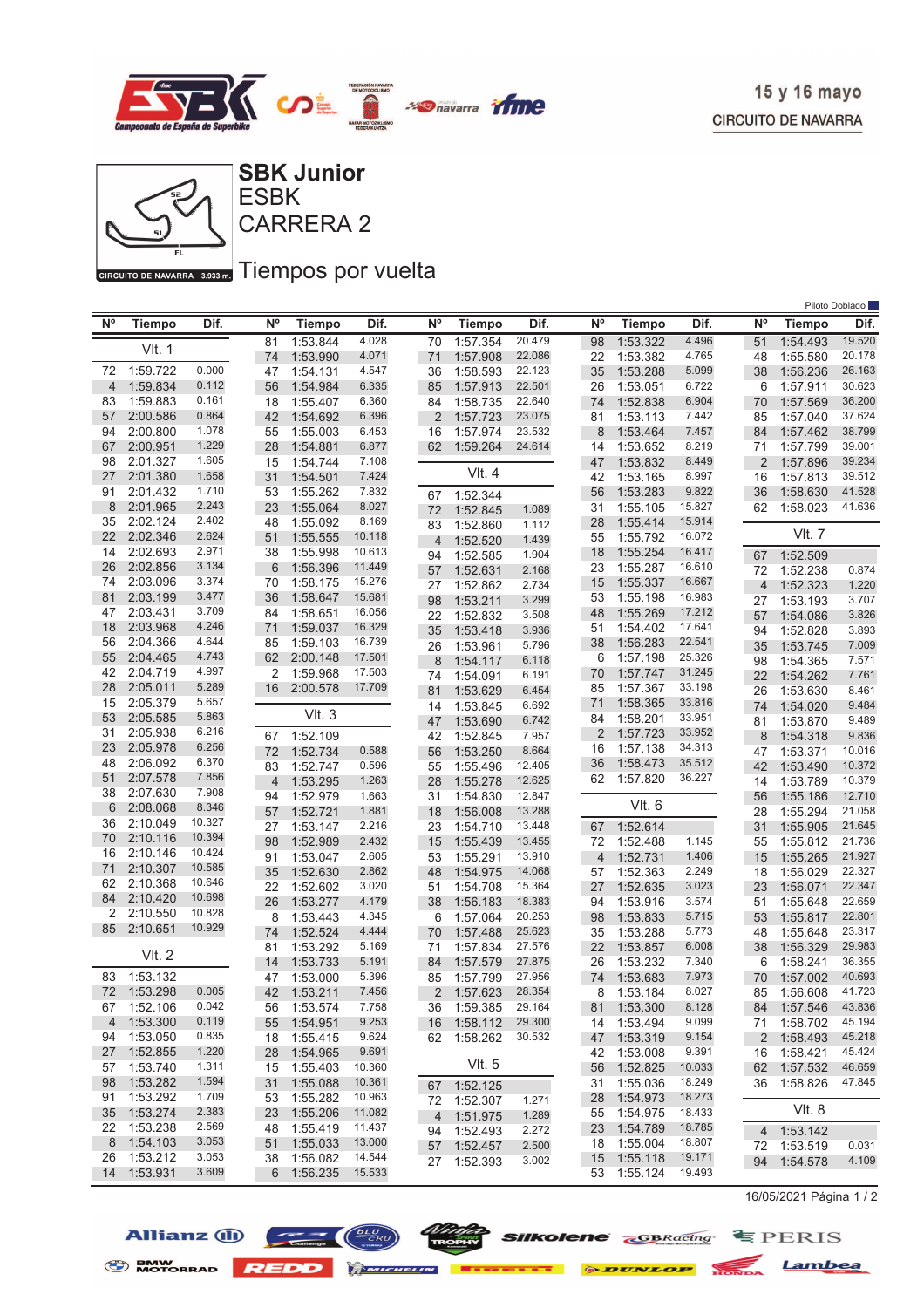

Piloto Doblado



CARRERA 2 ESBK

## GIRGUITO DE NAVARRA 3.933 mm Tiempos por vuelta

|                |               |                  |           |                   |        |           |                      |                   |           |                      |        |           | <b>LIIOIO DODIAUO</b> |      |
|----------------|---------------|------------------|-----------|-------------------|--------|-----------|----------------------|-------------------|-----------|----------------------|--------|-----------|-----------------------|------|
| N°             | <b>Tiempo</b> | Dif.             | <b>N°</b> | <b>Tiempo</b>     | Dif.   | <b>N°</b> | <b>Tiempo</b>        | Dif.              | <b>N°</b> | <b>Tiempo</b>        | Dif.   | <b>N°</b> | <b>Tiempo</b>         | Dif. |
| 27             | 1:54.982      | 4.327            | 18        | 1:55.479          | 26.193 | 27        | 1:56.519             | 7.524             | 23        | 1:57.315             | 30.464 |           |                       |      |
| 57             | 1:55.388      | 4.852            | 23        | 1:56.055          | 26.577 | 35        | 1:55.313             | 8.754             | 48        | 1:58.854             | 37.021 |           |                       |      |
| 35             | 1:54.053      | 6.700            | 48        | 1:56.827          | 28.508 | 57        | 1:58.065             | 8.809             | 74        | 2:00.294             | 51.575 |           |                       |      |
| 98             | 1:53.827      | 7.036            | 38        | 1:57.602          | 38.084 | 98        | 1:55.551             | 8.919             | 85        | 1:58.040             | 54.702 |           |                       |      |
| 22             | 1:54.074      | 7.473            | 6         | 1:57.966          | 44.661 | 47        | 1:55.150             | 9.464             | 70        | 1:59.460             | 54.765 |           |                       |      |
| 74             | 1:53.162      | 8.284            | 70        | 1:57.075          | 46.593 | 22        | 1:56.532             | 10.475            | 38        | 2:01.412             | 54.795 |           |                       |      |
| 26             | 1:55.245      | 9.344            | 85        | 1:57.126          | 47.847 | 26        | 1:55.881             | 10.677            | 6         | 1:59.390             | 54.852 |           |                       |      |
| 47             | 1:53.925      | 9.579            | 84        | 1:57.955          | 51.587 | 14        | 1:54.797             | 12.074            | 84        | 1:59.506 1:01.583    |        |           |                       |      |
| 81             | 1:54.494      | 9.621            | 2         | 1:58.119          | 53.165 | 8         | 1:55.792             | 12.089            | 2         | 1:58.316 1:02.278    |        |           |                       |      |
| 8              | 1:54.534      | 10.008           | 62        | 1:58.329          | 55.339 | 81        | 1:54.948             | 12.096            | 62        | 2:00.179 1:08.050    |        |           |                       |      |
| 14             | 1:54.591      | 10.608           | 16        | 1:58.801          | 55.835 | 42        | 1:56.683             | 13.756            | 16        | 2:01.221 1:10.754    |        |           |                       |      |
| 42             | 1:55.046      | 11.056           | 71        | 2:01.208 1:00.053 |        | 56        | 1:55.735             | 14.715            | 71        | 2:02.341 1:20.758    |        |           |                       |      |
| 56             | 1:54.789      | 13.137           | 36        | 2:00.553 1:00.234 |        | 51        | 1:56.669             | 29.081            | 36        | 2:02.316 1:20.768    |        |           |                       |      |
| 28             | 1:55.936      | 22.632           |           |                   |        | 15        | 1:56.863             | 29.419            |           |                      |        |           |                       |      |
|                |               | 23.066           |           | <b>VIt. 10</b>    |        |           |                      | 29.640            |           | <b>VIt. 13</b>       |        |           |                       |      |
| 31             | 1:55.783      |                  |           |                   |        | 31        | 1:57.342             |                   |           |                      |        |           |                       |      |
| 55             | 1:55.790      | 23.164           |           | 72 1:53.865       |        | 28        | 1:57.360             | 29.736            |           | 4 1:56.422           |        |           |                       |      |
| 15             | 1:55.820      | 23.385           | 4         | 1:53.815          | 0.063  | 53        | 1:57.166             | 30.012            | 72        | 1:56.212             | 3.240  |           |                       |      |
| 51             | 1:55.342      | 23.639           | 57        | 1:54.581          | 5.660  | 55        | 1:57.007             | 30.137            | 94        | 1:54.617             | 3.309  |           |                       |      |
| 53             | 1:55.682      | 24.121           | 27        | 1:54.985          | 5.921  | 23        | 1:57.363             | 30.725            | 27        | 1:55.298             | 4.599  |           |                       |      |
| 23             | 1:56.404      | 24.389           | 94        | 1:55.370          | 6.030  | 18        | 1:58.078             | 31.323            | 14        | 1:55.691             | 8.724  |           |                       |      |
| 18             | 1:56.616      | 24.581           | 98        | 1:54.891          | 8.284  | 48        | 1:58.916             | 35.743            | 98        | 1:56.763             | 9.168  |           |                       |      |
| 48             | 1:56.593      | 25.548           | 35        | 1:55.196          | 8.357  | 74        | 2:01.476             | 48.857            | 57        | 1:56.421             | 9.185  |           |                       |      |
| 38             | 1:58.728      | 34.349           | 22        | 1:55.295          | 8.859  | 38        | 2:02.514             | 50.959            | 35        | 1:56.878             | 9.342  |           |                       |      |
| 6              | 1:58.569      | 40.562           | 47        | 1:53.812          | 9.230  | 70        | 1:58.521             | 52.881            | 47        | 1:57.769             | 10.229 |           |                       |      |
| 70             | 1:57.054      | 43.385           | 26        | 1:54.199          | 9.712  | 6         | 1:58.851             | 53.038            | 22        | 1:57.347             | 10.251 |           |                       |      |
| 85             | 1:57.227      | 44.588           | 8         | 1:54.218          | 11.213 | 85        | 1:57.827             | 54.238            | 26        | 1:57.668             | 10.303 |           |                       |      |
| 84             | 1:58.025      | 47.499           | 42        | 1:54.647          | 11.989 | 84        | 1:58.703             | 59.653            | 8         | 1:56.084             | 10.587 |           |                       |      |
| 2              | 1:58.057      | 48.913           |           | 1:55.072          | 12.064 | 2         | 1:59.020 1:01.538    |                   |           | 1:56.723             | 10.677 |           |                       |      |
| 62             | 1:58.580      | 50.877           | 81        |                   |        | 62        |                      | 2:00.325 1:05.447 | 81        |                      |        |           |                       |      |
| 16             | 1:59.839      | 50.901           | 14        | 1:54.943          | 12.193 | 16        | 2:01.019 1:07.109    |                   | 56        | 1:55.260             | 11.713 |           |                       |      |
| 71             | 2:01.880      | 52.712           | 56        | 1:54.074          | 13.896 |           |                      | 2:02.923 1:15.993 | 42        | 1:57.534             | 13.937 |           |                       |      |
|                |               | 53.548           | 31        | 1:56.339          | 27.214 | 71        |                      |                   | 51        | 1:56.997             | 28.775 |           |                       |      |
| 36             | 2:00.065      |                  | 28        | 1:56.738          | 27.292 |           | 36 2:02.896 1:16.028 |                   | 31        | 1:56.730             | 28.954 |           |                       |      |
|                | VIt. 9        |                  | 51        | 1:56.111          | 27.328 |           | <b>VIt. 12</b>       |                   | 15        | 1:56.344             | 29.044 |           |                       |      |
|                |               |                  | 15        | 1:56.310          | 27.472 |           |                      |                   | 53        | 1:56.995             | 29.284 |           |                       |      |
| 72             | 1:53.836      |                  | 53        | 1:55.900          | 27.762 | 4         | 1:57.576             |                   | 55        | 1:56.368             | 29.870 |           |                       |      |
| $\overline{4}$ | 1:53.980      | 0.113            | 55        | 1:56.230          | 28.046 | 72        | 1:58.198             | 3.450             | 28        | 1:57.050             | 30.062 |           |                       |      |
| 94             | 1:54.283      | 4.525            | 18        | 1:55.833          | 28.161 | 94        | 1:56.071             | 5.114             | 23        | 1:56.333             | 30.375 |           |                       |      |
| 27             | 1:54.341      | 4.801            | 23        | 1:55.566          | 28.278 | 27        | 1:55.775             | 5.723             | 18        | 1:56.553             | 30.414 |           |                       |      |
| 57             | 1:53.959      | 4.944            | 48        | 1:57.100          | 31.743 | 98        | 1:57.484             | 8.827             | 48        | 1:58.824             | 39.423 |           |                       |      |
| 35             | 1:54.193      | 7.026            | 74        | 2:28.670          | 42.297 | 47        | 1:56.994             | 8.882             | 74        | 1:59.640             | 54.793 |           |                       |      |
| 98             | 1:54.089      | 7.258            | 38        | 1:59.142          | 43.361 | 35        | 1:57.708             | 8.886             | 85        | 1:56.849             | 55.129 |           |                       |      |
| 22             | 1:53.823      | 7.429            | 6         | 1:58.307          | 49.103 | 26        | 1:55.956             | 9.057             | 70        | 2:00.693             | 59.036 |           |                       |      |
| 74             | 1:53.075      | 7.492            | 70        | 1:56.548          | 49.276 | 57        | 1:57.953             | 9.186             | 38        | 2:02.423 1:00.796    |        |           |                       |      |
| 47             | 1:53.571      | 9.283            | 85        | 1:57.345          | 51.327 | 22        | 1:56.427             | 9.326             | 84        | 2:00.558 1:05.719    |        |           |                       |      |
| 26             | 1:53.901      | 9.378            | 84        | 1:58.144 55.866   |        |           | 14 1:54.957          | 9.455             |           | 2 1:59.901 1:05.757  |        |           |                       |      |
| 81             | 1:55.103      | 10.857           | 2         | 1:58.134          | 57.434 | 81        | 1:55.856             | 10.376            |           | 62 1:59.639 1:11.267 |        |           |                       |      |
| 8              | 1:54.719      | 10.860           | 62        | 1:58.564 1:00.038 |        | 8         | 1:56.412             | 10.925            | 16        | 2:01.955 1:16.287    |        |           |                       |      |
| 14             | 1:54.374      | 11.115           | 16        | 1:59.036 1:01.006 |        | 42        | 1:56.645             | 12.825            | 6         | 2:21.183 1:19.613    |        |           |                       |      |
|                | 1:54.018      | 11.207           |           | 2:01.798 1:07.986 |        |           | 1:55.736             | 12.875            |           | 2:02.730 1:27.066    |        |           |                       |      |
| 42             |               |                  | 71        |                   |        | 56        |                      |                   | 71        |                      |        |           |                       |      |
| 56             | 1:54.417      | 13.687<br>24.419 | 36        | 2:01.679 1:08.048 |        | 51        | 1:56.695             | 28.200            | 36        | 2:05.887 1:30.233    |        |           |                       |      |
| 28             | 1:55.654      |                  |           | <b>VIt. 11</b>    |        | 31        | 1:56.582             | 28.646            |           |                      |        |           |                       |      |
| 31             | 1:55.541      | 24.740           |           |                   |        | 53        | 1:56.275             | 28.711            |           |                      |        |           |                       |      |
| 15             | 1:55.509      | 25.027           |           | 4 1:54.853        |        | 15        | 1:57.279             | 29.122            |           |                      |        |           |                       |      |
| 51             | 1:55.310      | 25.082           |           | 72 1:57.744       | 2.828  | 28        | 1:57.274             | 29.434            |           |                      |        |           |                       |      |
| 55             | 1:56.384      | 25.681           | 94        | 1:55.505          | 6.619  | 55        | 1:57.363             | 29.924            |           |                      |        |           |                       |      |
| 53             | 1:55.473      | 25.727           |           |                   |        | 18        | 1:56.536             | 30.283            |           |                      |        |           |                       |      |

16/05/2021 Página 2 / 2









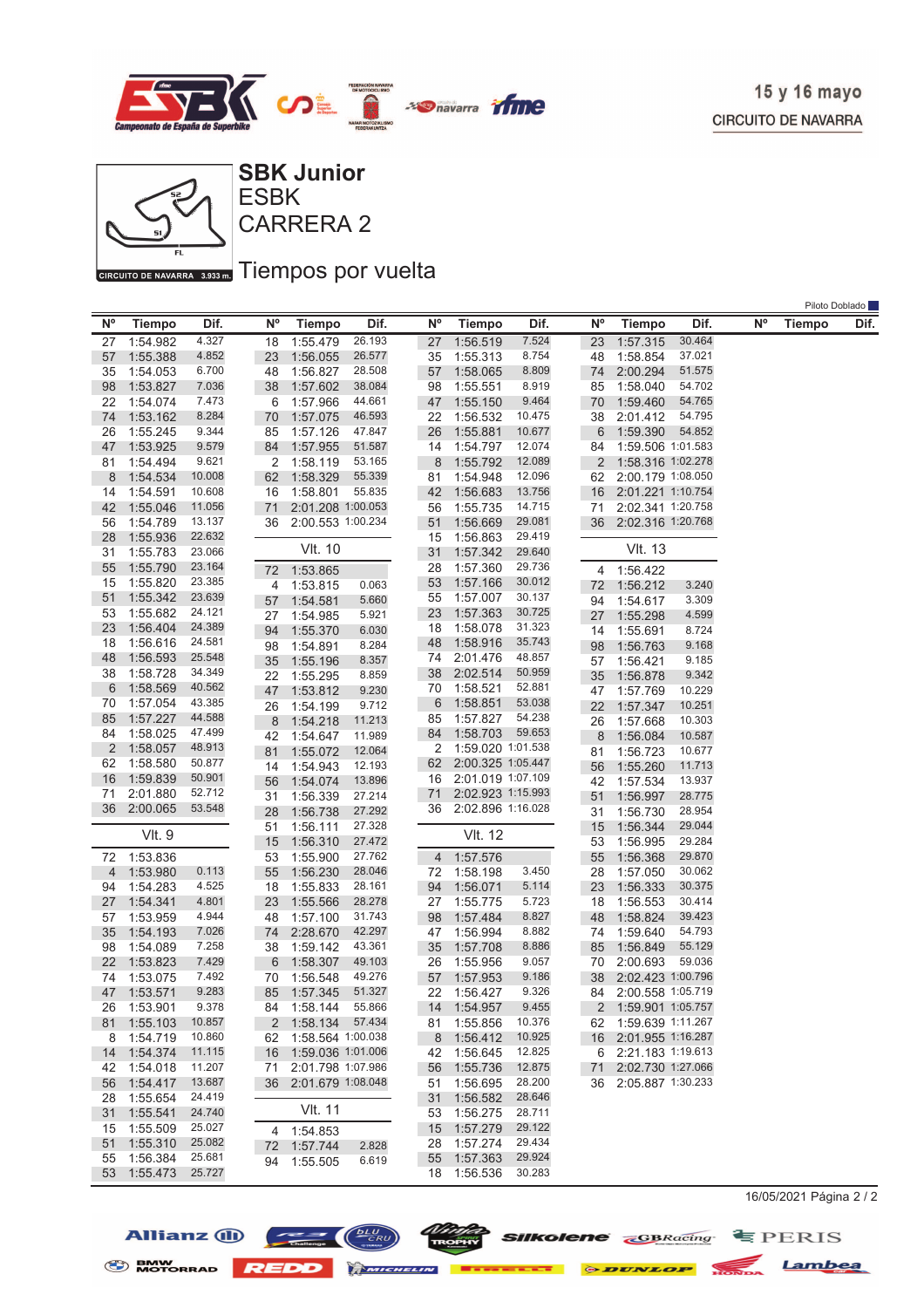



## GIRGUITO DE NAVARRA 3.933 m. VUelta a vuelta

|                           |                      |                                   |                  |                                  |                | __ Vuelta invalidada   |                                | Mejor Personal         |                                |                                  | Mejor de la sesión <b>B</b> Cruzando por el pit lane |                |                      |
|---------------------------|----------------------|-----------------------------------|------------------|----------------------------------|----------------|------------------------|--------------------------------|------------------------|--------------------------------|----------------------------------|------------------------------------------------------|----------------|----------------------|
| VIt.                      | <b>Tiempo</b>        |                                   |                  | Sector 1 Sector 2 Sector 3 V.Max |                | T. Sesión              | VIt.                           | Tiempo                 |                                | Sector 1 Sector 2 Sector 3 V.Max |                                                      |                | T. Sesión            |
|                           |                      | <b>Natalia RIVERA RESEL</b>       |                  |                                  |                | <b>SPA</b>             | $\boldsymbol{7}$               | 1:54.318               | 31.344                         | 41.387                           | 41.587                                               | 177.6          | 13:24.594            |
| $\mathbf 2$               |                      |                                   |                  |                                  |                |                        | 8                              | 1:54.534               | 31.675                         | 41.117                           | 41.742                                               | 178.5          | 15:19.128            |
|                           |                      | <b>I+DENT RACING TEAM</b>         |                  |                                  |                | YAMAHA                 | 9                              | 1:54.719               | 31.531                         | 41.282                           | 41.906                                               | 179.7          | 17:13.847            |
| $\mathbf{1}$              | 2:10.550             | 42.850                            | 44.177           | 43.523                           | 164.1          | 2:10.550               | 10                             | 1:54.218               | 31.411                         | 40.924                           | 41.883                                               | 176.5          | 19:08.065            |
| $\overline{2}$            | 1:59.968             | 33.374                            | 43.394           | 43.200                           | 182.1          | 4:10.518               | 11                             | 1:55.792               | 31.653                         | 41.495                           | 42.644                                               | 175.3          | 21:03.857            |
| 3                         | 1:57.723             | 31.715                            | 43.010           | 42.998                           | 180.6          | 6:08.241               | 12                             | 1:56.412               | 32.833                         | 41.545                           | 42.034                                               | 170.6          | 23:00.269            |
| $\overline{4}$            | 1:57.623             | 32.155                            | 42.699           | 42.769                           | 184.6          | 8:05.864               | 13                             | 1:56.084               | 31.792                         | 41.680                           | 42.612                                               | 178.5          | 24:56.353            |
| 5                         | 1:57.723             | 32.087                            | 42.885           | 42.751                           | 182.7          | 10:03.587              |                                |                        | <b>Alex MILLAN GOMEZ</b>       |                                  |                                                      |                | <b>SPA</b>           |
| $6\phantom{1}$            | 1:57.896             | 31.808                            | 43.210           | 42.878                           | 173.9          | 12:01.483              | 14                             |                        | <b>TEAM SPN-EMACOMPETICION</b> |                                  |                                                      |                | <b>KAWASAKI</b>      |
| $\overline{7}$<br>$\,8\,$ | 1:58.493<br>1:58.057 | 32.086<br>32.457                  | 43.162<br>42.623 | 43.245<br>42.977                 | 171.7<br>173.1 | 13:59.976<br>15:58.033 | $\mathbf{1}$                   | 2:02.693               | 38.513                         | 41.941                           | 42.239                                               | 160.7          | 2:02.693             |
| 9                         | 1:58.119             | 31.877                            | 43.162           | 43.080                           | 170.1          | 17:56.152              | $\overline{2}$                 | 1:53.931               | 30.815                         | 41.432                           | 41.684                                               | 186.2          | 3:56.624             |
| 10                        | 1:58.134             | 31.894                            | 42.926           | 43.314                           | 170.6          | 19:54.286              | 3                              | 1:53.733               | 30.854                         | 41.128                           | 41.751                                               | 184.9          | 5:50.357             |
| 11                        | 1:59.020             | 32.740                            | 43.014           | 43.266                           | 171.2          | 21:53.306              | $\overline{4}$                 | 1:53.845               | 31.003                         | 41.098                           | 41.744                                               | 185.6          | 7:44.202             |
| 12                        | 1:58.316             | 32.821                            | 42.559           | 42.936                           | 170.3          | 23:51.622              | 5                              | 1:53.652               | 31.366                         | 40.884                           | 41.402                                               | 188.8          | 9:37.854             |
| 13                        | 1:59.901             | 33.006                            | 43.493           | 43.402                           | 174.2          | 25:51.523              | 6                              | 1:53.494               | 31.151                         | 40.880                           | 41.463                                               | 181.5          | 11:31.348            |
|                           |                      | Eric FERNANDEZ ROBLEDILLO         |                  |                                  |                | <b>SPA</b>             | 7                              | 1:53.789               | 31.129                         | 41.098                           | 41.562                                               | 186.5          | 13:25.137            |
| 4                         |                      |                                   |                  |                                  |                |                        | 8                              | 1:54.591               | 31.237                         | 41.403                           | 41.951                                               | 184.3          | 15:19.728            |
|                           |                      | TEAM SPEED RACING                 |                  |                                  |                | <b>KAWASAKI</b>        | 9                              | 1:54.374               | 31.407                         | 41.382                           | 41.585                                               | 177.6          | 17:14.102            |
| $\mathbf{1}$              | 1:59.834             | 37.571                            | 41.113           | 41.150                           | 156.5          | 1:59.834               | 10                             | 1:54.943               | 31.549                         | 41.685                           | 41.709                                               | 179.1          | 19:09.045            |
| 2                         | 1:53.300             | 31.357                            | 41.000           | 40.943                           | 177.3          | 3:53.134               | 11                             | 1:54.797               | 31.372                         | 41.706                           | 41.719                                               | 184.9          | 21:03.842            |
| 3                         | 1:53.295             | 31.373                            | 40.958           | 40.964                           | 179.1          | 5:46.429               | 12                             | 1:54.957               | 31.943                         | 41.319                           | 41.695                                               | 170.9          | 22:58.799            |
| 4                         | 1:52.520             | 30.659                            | 40.817           | 41.044                           | 187.8          | 7:38.949               | 13                             | 1:55.691               | 31.475                         | 41.991                           | 42.225                                               | 190.5          | 24:54.490            |
| $5\overline{)}$           | 1:51.975             | 30.780                            | 40.442           | 40.753                           | 188.5          | 9:30.924               |                                |                        | <b>Aaron GARCIA VAZQUEZ</b>    |                                  |                                                      |                | <b>SPA</b>           |
| 6                         | 1:52.731             | 31.167                            | 40.597           | 40.967                           | 178.5          | 11:23.655              | 1                              | 5<br><b>TJT RACING</b> |                                |                                  |                                                      |                | <b>KAWASAKI</b>      |
| $\overline{7}$            | 1:52.323             | 30.905                            | 40.516           | 40.902                           | 185.9          | 13:15.978              |                                |                        |                                |                                  |                                                      |                |                      |
| 8<br>$9\,$                | 1:53.142<br>1:53.980 | 30.918<br>31.526                  | 40.858<br>41.051 | 41.366<br>41.403                 | 183.4<br>177.3 | 15:09.120<br>17:03.100 | $\mathbf{1}$<br>$\overline{2}$ | 2:05.379<br>1:54.744   | 39.435<br>31.149               | 43.520<br>41.898                 | 42.424<br>41.697                                     | 167.4<br>187.5 | 2:05.379<br>4:00.123 |
| 10                        | 1:53.815             | 31.393                            | 41.137           | 41.285                           | 177.3          | 18:56.915              | $\sqrt{3}$                     | 1:55.403               | 31.212                         | 42.172                           | 42.019                                               | 190.1          | 5:55.526             |
| 11                        | 1:54.853             | 31.631                            | 41.336           | 41.886                           | 175.9          | 20:51.768              | 4                              | 1:55.439               | 30.791                         | 42.549                           | 42.099                                               | 187.5          | 7:50.965             |
| 12                        | 1:57.576             | 32.176                            | 42.418           | 42.982                           | 175.0          | 22:49.344              | 5                              | 1:55.337               | 31.361                         | 42.090                           | 41.886                                               | 186.5          | 9:46.302             |
| 13                        | 1:56.422             | 31.996                            | 42.155           | 42.271                           | 176.2          | 24:45.766              | 6                              | 1:55.118               | 31.761                         | 41.615                           | 41.742                                               | 189.5          | 11:41.420            |
|                           |                      | <b>Guilherme MARQUES GOMES</b>    |                  |                                  |                | <b>POR</b>             | $\overline{7}$                 | 1:55.265               | 30.863                         | 42.684                           | 41.718                                               | 186.9          | 13:36.685            |
| 6                         |                      |                                   |                  |                                  |                |                        | 8                              | 1:55.820               | 31.976                         | 41.873                           | 41.971                                               | 183.7          | 15:32.505            |
|                           |                      | MIGUEL OLIVEIRA FAN CLUB          |                  |                                  |                | YAMAHA                 | 9                              | 1:55.509               | 32.022                         | 41.561                           | 41.926                                               | 185.6          | 17:28.014            |
| $\mathbf{1}$              | 2:08.068             | 41.699                            | 43.665           | 42.704                           | 162.7          | 2:08.068               | 10                             | 1:56.310               | 31.814                         | 42.216                           | 42.280                                               | 180.0          | 19:24.324            |
| 2                         | 1:56.396             | 31.542                            | 42.420           | 42.434                           | 182.7          | 4:04.464               | 11                             | 1:56.863               | 31.272                         | 42.984                           | 42.607                                               | 180.9          | 21:21.187            |
| 3                         | 1:56.235             | 30.922                            | 42.919           | 42.394                           | 177.9          | 6:00.699               | 12                             | 1:57.279               | 32.302                         | 42.389                           | 42.588                                               | 177.6          | 23:18.466            |
| $\overline{4}$            | 1:57.064             | 31.422                            | 42.892           | 42.750                           | 177.0          | 7:57.763               | 13                             | 1:56.344               | 31.915                         | 42.280                           | 42.149                                               | 182.7          | 25:14.810            |
| 5                         | 1:57.198             | 32.348                            | 42.253           | 42.597                           | 174.5          | 9:54.961               |                                |                        | Michal Adam BUDZIASZEK         |                                  |                                                      |                | POL                  |
| $6\phantom{1}$            | 1:57.911             | 32.200                            | 42.576           | 43.135                           | 172.2          | 11:52.872              | 16                             |                        | <b>I+DENT RACING TEAM</b>      |                                  |                                                      |                | YAMAHA               |
| 7                         | 1:58.241             | 32.706                            | 42.353           | 43.182                           | 172.0          | 13:51.113              |                                |                        |                                |                                  |                                                      |                |                      |
| 8<br>9                    | 1:58.569<br>1:57.966 | 32.134<br>32.050                  | 43.163<br>43.090 | 43.272<br>42.826                 | 168.0<br>168.0 | 15:49.682<br>17:47.648 | $\mathbf{1}$<br>$\overline{2}$ | 2:10.146<br>2:00.578   | 41.217<br>34.090               | 44.910<br>43.318                 | 44.019<br>43.170                                     | 167.4<br>176.2 | 2:10.146<br>4:10.724 |
| 10                        | 1:58.307             | 32.140                            | 42.940           | 43.227                           | 166.4          | 19:45.955              | 3                              | 1:57.974               | 32.416                         | 42.665                           | 42.893                                               | 185.9          | 6:08.698             |
| 11                        | 1:58.851             | 32.558                            | 42.884           | 43.409                           | 171.4          | 21:44.806              | $\overline{4}$                 | 1:58.112               | 31.532                         | 43.632                           | 42.948                                               | 183.1          | 8:06.810             |
| 12                        | 1:59.390             | 32.162                            | 43.553           | 43.675                           | 173.9          | 23:44.196              | 5                              | 1:57.138               | 31.868                         | 42.585                           | 42.685                                               | 184.0          | 10:03.948            |
| 13                        | 2:21.183             | 33.321                            | 42.953           | 1:04.909                         | 178.2          | 26:05.379              | 6                              | 1:57.813               | 32.443                         | 42.645                           | 42.725                                               | 180.0          | 12:01.761            |
|                           |                      | <b>Carlos GIMENEZ DE TORRES</b>   |                  |                                  |                |                        | 7                              | 1:58.421               | 32.188                         | 42.999                           | 43.234                                               | 184.0          | 14:00.182            |
| 8                         |                      |                                   |                  |                                  |                | <b>SPA</b>             | 8                              | 1:59.839               | 32.318                         | 43.950                           | 43.571                                               | 179.4          | 16:00.021            |
|                           |                      | <b>ARCO MOTOR UNIVERSITY TEAM</b> |                  |                                  |                | YAMAHA                 | 9                              | 1:58.801               | 32.854                         | 42.934                           | 43.013                                               | 171.4          | 17:58.822            |
| $\mathbf{1}$              | 2:01.965             | 38.366                            | 41.804           | 41.795                           | 160.7          | 2:01.965               | 10                             | 1:59.036               | 31.894                         | 43.749                           | 43.393                                               | 175.9          | 19:57.858            |
| 2                         | 1:54.103             | 31.254                            | 41.300           | 41.549                           | 183.7          | 3:56.068               | 11                             | 2:01.019               | 33.460                         | 43.362                           | 44.197                                               | 175.6          | 21:58.877            |
| 3                         | 1:53.443             | 31.274                            | 40.806           | 41.363                           | 185.2          | 5:49.511               | 12                             | 2:01.221               | 33.265                         | 44.089                           | 43.867                                               | 171.2          | 24:00.098            |
| 4                         | 1:54.117             | 31.332                            | 41.232           | 41.553                           | 183.4          | 7:43.628               | 13                             | 2:01.955               | 33.502                         | 43.770                           | 44.683                                               | 172.2          | 26:02.053            |
| 5                         | 1:53.464             | 31.800                            | 40.621           | 41.043                           | 182.1          | 9:37.092               |                                |                        |                                |                                  |                                                      |                |                      |
| $6 \mid$                  | 1:53.184             | 31.123                            | 40.458           | 41.603                           | 181.2          | 11:30.276              |                                |                        |                                |                                  |                                                      |                |                      |

 $16/05/2021$  Página 1 / 6





*Ninte* **SIIKolene** *GBRacing* **E** PERIS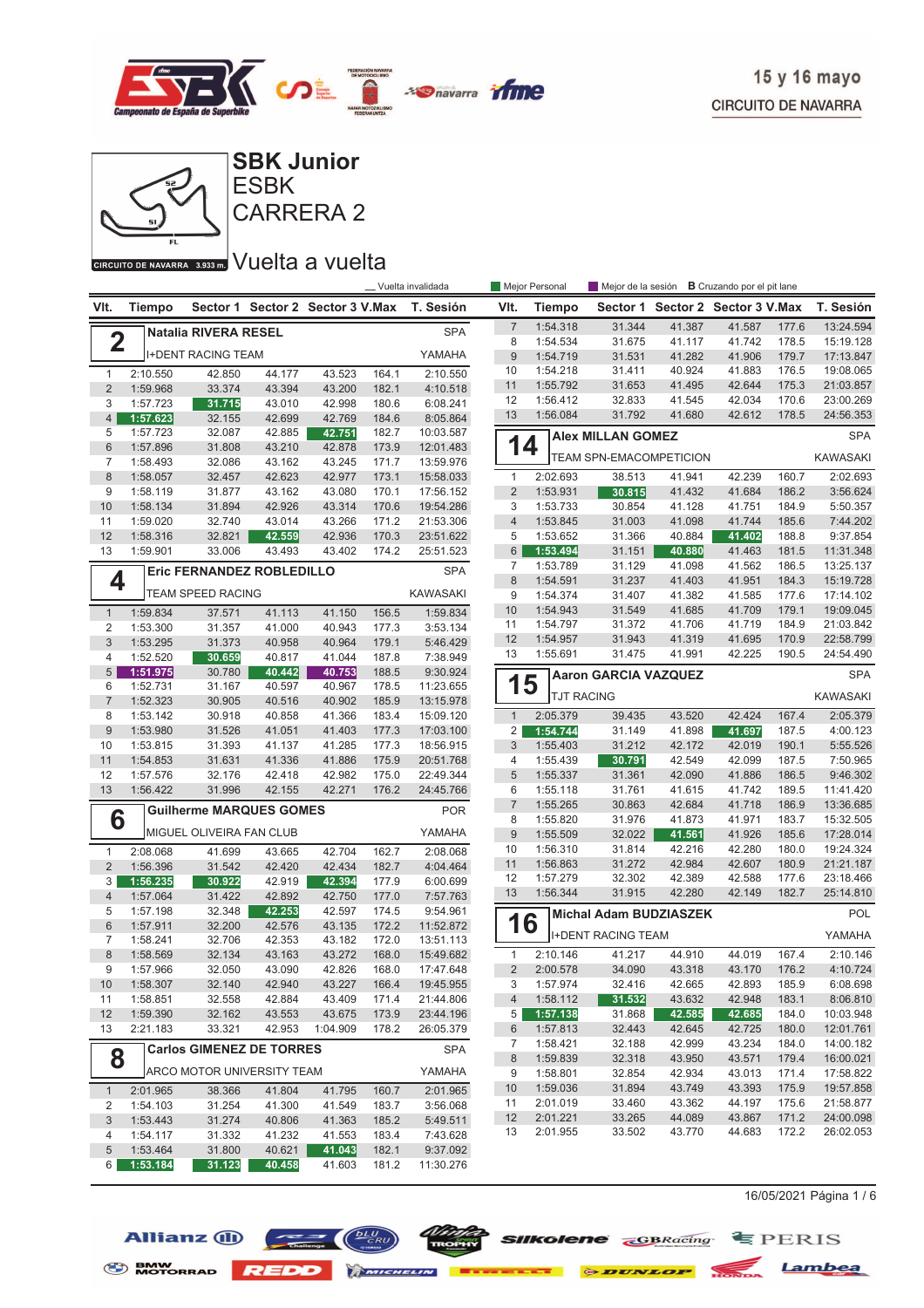



**CIRCUITO DE NAVARRA** 3.939mm Vuelta a vuelta

|                     |                      |                                   |                  |                                  |                | __ Vuelta invalidada   |                     | Mejor Personal       | Mejor de la sesión             |                                  | <b>B</b> Cruzando por el pit lane |                |                        |
|---------------------|----------------------|-----------------------------------|------------------|----------------------------------|----------------|------------------------|---------------------|----------------------|--------------------------------|----------------------------------|-----------------------------------|----------------|------------------------|
| VIt.                | <b>Tiempo</b>        |                                   |                  | Sector 1 Sector 2 Sector 3 V.Max |                | T. Sesión              | VIt.                | Tiempo               |                                | Sector 1 Sector 2 Sector 3 V.Max |                                   |                | T. Sesión              |
|                     |                      | <b>Joan SANTOS TRILLA</b>         |                  |                                  |                | <b>SPA</b>             | $\overline{7}$      | 1:53.630             | 31.060                         | 41.088                           | 41.482                            | 182.7          | 13:23.219              |
| 18                  |                      |                                   |                  |                                  |                |                        | $\boldsymbol{8}$    | 1:55.245             | 31.924                         | 41.459                           | 41.862                            | 181.8          | 15:18.464              |
|                     |                      |                                   |                  |                                  |                | KAWASAKI               | 9                   | 1:53.901             | 31.447                         | 40.976                           | 41.478                            | 178.8          | 17:12.365              |
| $\mathbf{1}$        | 2:03.968             | 39.993                            | 42.107           | 41.868                           | 169.3          | 2:03.968               | 10                  | 1:54.199             | 31.303                         | 41.322                           | 41.574                            | 181.5          | 19:06.564              |
| $\overline{c}$      | 1:55.407             | 31.887                            | 41.370           | 42.150                           | 181.8          | 3:59.375               | 11                  | 1:55.881             | 31.248                         | 41.551                           | 43.082                            | 184.6          | 21:02.445              |
| $\mathfrak{S}$      | 1:55.415             | 31.508                            | 42.377           | 41.530                           | 181.8          | 5:54.790               | 12                  | 1:55.956             | 31.747                         | 41.980                           | 42.229                            | 183.7          | 22:58.401              |
| 4                   | 1:56.008             | 31.896                            | 41.889           | 42.223                           | 183.7          | 7:50.798               | 13                  | 1:57.668             | 31.838                         | 42.801                           | 43.029                            | 180.3          | 24:56.069              |
| 5                   | 1:55.254             | 31.370                            | 42.004           | 41.880                           | 184.0          | 9:46.052               |                     |                      | <b>Alvaro DIAZ CEBRIAN</b>     |                                  |                                   |                | <b>SPA</b>             |
| 6                   | 1:55.004             | 31.746                            | 41.372           | 41.886                           | 183.1          | 11:41.056              | 27                  |                      | ARCO- MOTOR UNIVERSITY TEAM    |                                  |                                   |                | YAMAHA                 |
| $\overline{7}$      | 1:56.029             | 32.101                            | 42.062           | 41.866<br>42.090                 | 181.5<br>180.9 | 13:37.085              | $\mathbf{1}$        | 2:01.380             | 38.104                         | 41.820                           | 41.456                            | 154.1          | 2:01.380               |
| 8<br>$9$            | 1:56.616<br>1:55.479 | 32.619<br>31.622                  | 41.907<br>41.787 | 42.070                           | 184.0          | 15:33.701<br>17:29.180 | 2                   | 1:52.855             | 30.873                         | 40.792                           | 41.190                            | 191.2          | 3:54.235               |
| 10                  | 1:55.833             | 31.616                            | 41.934           | 42.283                           | 179.1          | 19:25.013              | 3                   | 1:53.147             | 30.891                         | 40.897                           | 41.359                            | 183.7          | 5:47.382               |
| 11                  | 1:58.078             | 32.131                            | 43.704           | 42.243                           | 185.9          | 21:23.091              | 4                   | 1:52.862             | 31.127                         | 40.682                           | 41.053                            | 186.2          | 7:40.244               |
| 12                  | 1:56.536             | 32.003                            | 42.239           | 42.294                           | 177.6          | 23:19.627              | 5                   | 1:52.393             | 30.992                         | 40.372                           | 41.029                            | 181.8          | 9:32.637               |
| 13                  | 1:56.553             | 32.081                            | 42.102           | 42.370                           | 180.0          | 25:16.180              | 6                   | 1:52.635             | 30.941                         | 40.330                           | 41.364                            | 180.9          | 11:25.272              |
|                     |                      |                                   |                  |                                  |                |                        | $\overline{7}$      | 1:53.193             | 31.088                         | 40.503                           | 41.602                            | 179.4          | 13:18.465              |
| 22                  |                      | <b>Alejandro CARRION MARTINEZ</b> |                  |                                  |                | <b>SPA</b>             | 8                   | 1:54.982             | 31.615                         | 41.500                           | 41.867                            | 175.3          | 15:13.447              |
|                     | <b>DR7 HMAX</b>      |                                   |                  |                                  |                | KAWASAKI               | 9                   | 1:54.341             | 31.488                         | 41.265                           | 41.588                            | 179.7          | 17:07.788              |
| $\mathbf{1}$        | 2:02.346             | 38.899                            | 41.744           | 41.703                           | 159.8          | 2:02.346               | 10                  | 1:54.985             | 31.314                         | 41.775                           | 41.896                            | 177.0          | 19:02.773              |
| $\overline{2}$      | 1:53.238             | 30.236                            | 41.664           | 41.338                           | 190.5          | 3:55.584               | 11                  | 1:56.519             | 32.170                         | 42.026                           | 42.323                            | 180.9          | 20:59.292              |
| 3                   | 1:52.602             | 30.322                            | 41.396           | 40.884                           | 192.2          | 5:48.186               | 12                  | 1:55.775             | 31.874                         | 41.837                           | 42.064                            | 173.6          | 22:55.067              |
| 4                   | 1:52.832             | 30.300                            | 41.277           | 41.255                           | 192.9          | 7:41.018               | 13                  | 1:55.298             | 31.755                         | 41.510                           | 42.033                            | 175.3          | 24:50.365              |
| 5                   | 1:53.382             | 30.948                            | 40.975           | 41.459                           | 186.5          | 9:34.400               |                     |                      | <b>Valentin PERRONE CANTON</b> |                                  |                                   |                | ARG                    |
| 6                   | 1:53.857             | 31.103                            | 41.292           | 41.462                           | 183.7          | 11:28.257              | 28                  |                      |                                |                                  |                                   |                | <b>KAWASAKI</b>        |
| $\overline{7}$      | 1:54.262             | 31.179                            | 41.625           | 41.458                           | 186.2          | 13:22.519              |                     |                      | <b>TEAM SPEED RACING</b>       |                                  |                                   |                |                        |
| $\,8\,$             | 1:54.074             | 31.134                            | 41.480           | 41.460                           | 185.6          | 15:16.593              | $\mathbf{1}$        | 2:05.011             | 40.686                         | 42.258                           | 42.067                            | 161.9          | 2:05.011               |
| 9                   | 1:53.823             | 30.578                            | 41.686           | 41.559                           | 180.0          | 17:10.416              | $\overline{2}$      | 1:54.881             | 31.327                         | 41.780                           | 41.774                            | 188.8          | 3:59.892               |
| 10                  | 1:55.295             | 31.138                            | 41.875           | 42.282                           | 186.2          | 19:05.711              | 3                   | 1:54.965             | 31.266                         | 41.853                           | 41.846                            | 185.6          | 5:54.857               |
| 11<br>12            | 1:56.532<br>1:56.427 | 30.871<br>31.585                  | 42.569<br>42.742 | 43.092<br>42.100                 | 183.1<br>177.3 | 21:02.243<br>22:58.670 | $\overline{4}$<br>5 | 1:55.278<br>1:55.414 | 31.660<br>31.543               | 41.762<br>42.054                 | 41.856<br>41.817                  | 183.4<br>182.1 | 7:50.135<br>9:45.549   |
| 13                  | 1:57.347             | 31.719                            | 42.695           | 42.933                           | 187.8          | 24:56.017              | $6\phantom{1}$      | 1:54.973             | 31.741                         | 41.406                           | 41.826                            | 176.2          | 11:40.522              |
|                     |                      |                                   |                  |                                  |                |                        | 7                   | 1:55.294             | 31.662                         | 41.604                           | 42.028                            | 177.9          | 13:35.816              |
| 23                  |                      | Jordi RAPOSEIRAS BERENGUERAS      |                  |                                  |                | <b>AND</b>             | $\boldsymbol{8}$    | 1:55.936             | 31.798                         | 41.921                           | 42.217                            | 174.2          | 15:31.752              |
|                     |                      | <b>ILUSION TEAM</b>               |                  |                                  |                | <b>KAWASAKI</b>        | 9                   | 1:55.654             | 31.868                         | 41.611                           | 42.175                            | 172.5          | 17:27.406              |
| $\mathbf{1}$        | 2:05.978             | 40.317                            | 43.019           | 42.642                           | 165.4          | 2:05.978               | 10                  | 1:56.738             | 32.002                         | 41.871                           | 42.865                            | 171.4          | 19:24.144              |
| $\overline{c}$      | 1:55.064             | 31.299                            | 41.890           | 41.875                           | 187.8          | 4:01.042               | 11                  | 1:57.360             | 32.720                         | 42.249                           | 42.391                            | 174.8          | 21:21.504              |
| 3                   | 1:55.206             | 30.985                            | 42.078           | 42.143                           | 192.9          | 5:56.248               | 12                  | 1:57.274             | 32.586                         | 42.377                           | 42.311                            | 180.3          | 23:18.778              |
| 4                   | 1:54.710             | 30.981                            | 41.899           | 41.830                           | 187.5          | 7:50.958               | 13                  | 1:57.050             | 31.860                         | 42.620                           | 42.570                            | 185.2          | 25:15.828              |
| 5                   | 1:55.287             | 31.671                            | 41.970           | 41.646                           | 180.9          | 9:46.245               |                     |                      | <b>Max SANCHEZ QUESADA</b>     |                                  |                                   |                | <b>SPA</b>             |
| 6                   | 1:54.789             | 31.653                            | 41.458           | 41.678                           | 189.1          | 11:41.034              | 31                  |                      |                                |                                  |                                   |                |                        |
| $\overline{7}$      | 1:56.071             | 31.632                            | 42.489           | 41.950                           | 183.4          | 13:37.105              |                     |                      | <b>ETG RACING</b>              |                                  |                                   |                | YAMAHA                 |
| 8                   | 1:56.404             | 31.679                            | 42.561           | 42.164                           | 184.6          | 15:33.509              | $\mathbf{1}$        | 2:05.938             | 40.873                         | 42.710                           | 42.355                            | 163.6          | 2:05.938               |
| 9                   | 1:56.055             | 31.799                            | 42.108           | 42.148                           | 184.6          | 17:29.564              | 2                   | 1:54.501             | 31.111                         | 41.665                           | 41.725                            | 188.2          | 4:00.439               |
| 10                  | 1:55.566             | 31.460                            | 41.959           | 42.147                           | 186.5          | 19:25.130              | $\sqrt{3}$          | 1:55.088             | 31.127                         | 41.985                           | 41.976                            | 192.2          | 5:55.527               |
| 11                  | 1:57.363             | 32.060                            | 42.797           | 42.506                           | 181.5          | 21:22.493              | 4                   | 1:54.830             | 31.302                         | 41.739                           | 41.789                            | 188.2          | 7:50.357               |
| 12                  | 1:57.315             | 31.914                            | 42.952           | 42.449                           | 182.7          | 23:19.808              | 5                   | 1:55.105             | 31.473                         | 41.609                           | 42.023                            | 187.2          | 9:45.462               |
| 13                  | 1:56.333             | 31.577                            | 42.165           | 42.591                           | 186.9          | 25:16.141              | 6                   | 1:55.036             | 31.600                         | 41.328                           | 42.108                            | 177.3          | 11:40.498              |
|                     |                      | <b>Jose Manuel OSUNA SAEZ</b>     |                  |                                  |                | <b>SPA</b>             | $\overline{7}$      | 1:55.905             | 32.048                         | 41.897                           | 41.960                            | 173.6          | 13:36.403              |
| 26                  | BOX 77               |                                   |                  |                                  |                | KAWASAKI               | 8                   | 1:55.783<br>1:55.541 | 31.812                         | 41.745                           | 42.226                            | 178.5          | 15:32.186<br>17:27.727 |
|                     |                      |                                   |                  |                                  |                |                        | 9<br>10             | 1:56.339             | 31.878<br>31.958               | 41.654<br>41.820                 | 42.009<br>42.561                  | 179.1<br>178.8 | 19:24.066              |
| $\mathbf{1}$        | 2:02.856             | 39.150                            | 41.935           | 41.771                           | 160.7          | 2:02.856               | 11                  | 1:57.342             | 32.652                         | 42.147                           | 42.543                            | 175.0          | 21:21.408              |
| $\overline{c}$      | 1:53.212<br>1:53.277 | 30.817<br>30.963                  | 41.085           | 41.310                           | 191.5          | 3:56.068<br>5:49.345   | 12                  | 1:56.582             | 32.304                         | 41.878                           | 42.400                            | 182.4          | 23:17.990              |
| 3<br>$\overline{4}$ | 1:53.961             | 31.410                            | 40.896<br>41.110 | 41.418<br>41.441                 | 186.9<br>179.7 | 7:43.306               | 13                  | 1:56.730             | 32.067                         | 42.470                           | 42.193                            | 182.1          | 25:14.720              |
| 5                   | 1:53.051             | 31.182                            | 40.673           | 41.196                           | 181.2          | 9:36.357               |                     |                      |                                |                                  |                                   |                |                        |
| 6                   | 1:53.232             | 31.135                            | 40.777           | 41.320                           | 181.5          | 11:29.589              |                     |                      |                                |                                  |                                   |                |                        |
|                     |                      |                                   |                  |                                  |                |                        |                     |                      |                                |                                  |                                   |                |                        |

16/05/2021 Página 2 / 6



 $\frac{Wt}{1000}$  SIIKolene  $\frac{C_{\text{BRacing}}}{1000}$   $\equiv$  PERIS

BMW MOTORRAD REDD MINIMULATE DESCRIPTION DE LAMBEA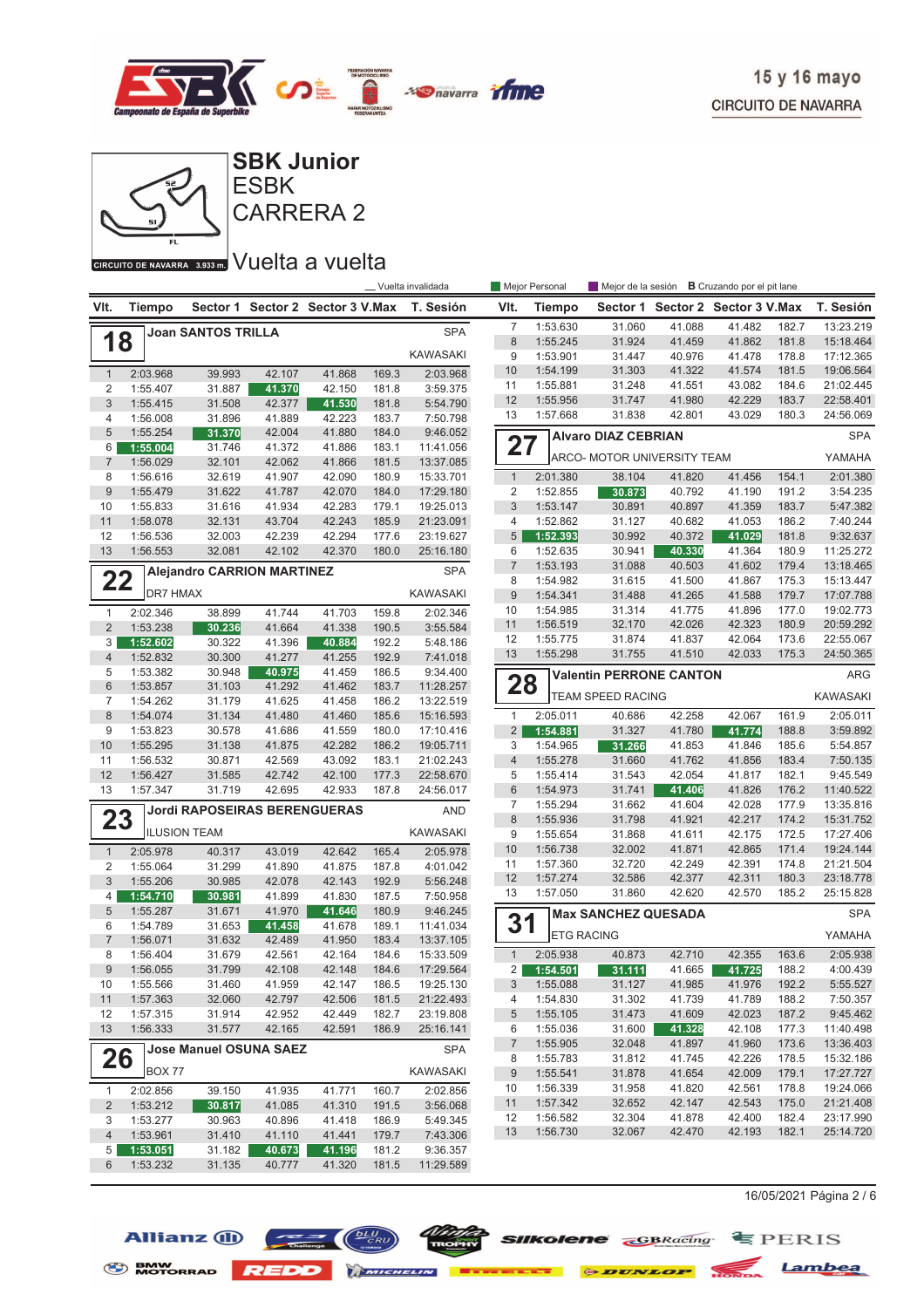



## CIRCUITO DE NAVARRA 3.933 m. VUEIta a vuelta

| VIt.<br>VIt.<br><b>Tiempo</b><br>Sector 1 Sector 2 Sector 3 V.Max<br>T. Sesión<br>Sector 1 Sector 2 Sector 3 V.Max<br>Tiempo<br>$\overline{7}$<br>1:53.490<br>41.245<br>30.941<br>41.304<br>187.5<br><b>SPA</b><br><b>Yeray SAIZ MARQUEZ</b><br>35<br>8<br>1:55.046<br>31.416<br>41.624<br>42.006<br>181.8<br><b>TECNIRACING</b><br><b>KAWASAKI</b><br>9<br>1:54.018<br>31.204<br>41.413<br>41.401<br>181.8<br>10<br>1:54.647<br>31.190<br>41.253<br>42.204<br>181.8<br>2:02.124<br>2:02.124<br>38.641<br>41.719<br>41.764<br>162.2<br>$\mathbf{1}$<br>11<br>31.390<br>42.694<br>42.599<br>1:56.683<br>180.3<br>$\overline{2}$<br>1:53.274<br>30.811<br>40.999<br>41.464<br>189.8<br>3:55.398<br>12<br>1:56.645<br>31.709<br>42.452<br>42.484<br>177.6<br>3<br>30.821<br>5:48.028<br>1:52.630<br>40.708<br>41.101<br>186.2<br>13<br>31.874<br>1:57.534<br>42.479<br>43.181<br>178.2<br>24:59.703<br>$\overline{4}$<br>1:53.418<br>31.200<br>40.948<br>41.270<br>190.1<br>7:41.446<br>5<br>1:53.288<br>30.856<br>184.9<br>9:34.734<br>40.911<br>41.521<br><b>Ferran HERNANDEZ MOYANO</b><br>47<br>$6\phantom{1}$<br>1:53.288<br>30.994<br>40.921<br>41.373<br>184.6<br>11:28.022<br><b>HONDA</b><br>TEAM BOX 64<br>$\overline{7}$<br>1:53.745<br>13:21.767<br>31.085<br>41.059<br>41.601<br>179.1<br>8<br>2:03.431<br>1:54.053<br>31.365<br>41.030<br>41.658<br>177.3<br>$\mathbf{1}$<br>39.418<br>42.038<br>41.975<br>164.6<br>2:03.431<br>15:15.820<br>9<br>$\overline{2}$<br>41.832<br>41.253<br>1:54.193<br>31.495<br>41.150<br>41.548<br>176.2<br>17:10.013<br>1:54.131<br>31.046<br>193.9<br>3:57.562<br>10<br>31.892<br>41.312<br>41.992<br>175.0<br>3<br>1:53.000<br>30.763<br>41.010<br>41.227<br>192.2<br>5:50.562<br>1:55.196<br>19:05.209<br>31.540<br>41.330<br>42.443<br>179.7<br>1:53.690<br>30.841<br>41.490<br>41.359<br>191.5<br>7:44.252<br>11<br>1:55.313<br>21:00.522<br>$\overline{4}$<br>12<br>5<br>9:38.084<br>1:57.708<br>31.710<br>43.103<br>42.895<br>173.9<br>22:58.230<br>1:53.832<br>31.462<br>41.118<br>41.252<br>192.9<br>13<br>6<br>40.935<br>41.269<br>190.8<br>1:56.878<br>32.464<br>42.108<br>42.306<br>182.4<br>24:55.108<br>1:53.319<br>31.115<br>11:31.403<br>41.129<br>7<br>1:53.371<br>30.840<br>41.402<br>189.1<br><b>Juho KANTOLA</b><br><b>FIN</b><br>36<br>$\boldsymbol{8}$<br>1:53.925<br>31.205<br>41.206<br>41.514<br>190.5<br><b>I</b> KALLIO RACING JUNIOR TEAM<br><b>KTM</b><br>9<br>1:53.571<br>30.892<br>185.9<br>41.091<br>41.588<br>10<br>1:53.812<br>31.102<br>41.215<br>41.495<br>180.9<br>2:10.049<br>$\mathbf{1}$<br>2:10.049<br>42.385<br>43.996<br>43.668<br>164.6<br>11<br>1:55.150<br>31.117<br>41.808<br>42.225<br>186.5<br>$\overline{2}$<br>1:58.647<br>32.549<br>178.2<br>4:08.696<br>43.078<br>43.020<br>12<br>42.715<br>1:56.994<br>31.691<br>42.588<br>183.4<br>3<br>1:58.593<br>32.327<br>43.071<br>43.195<br>177.9<br>6:07.289<br>13<br>1:57.769<br>32.575<br>42.654<br>42.540<br>175.6<br>4<br>1:59.385<br>8:06.674<br>32.690<br>43.507<br>43.188<br>173.9<br>$\sqrt{5}$<br>1:58.473<br>32.496<br>42.920<br>43.057<br>178.8<br>10:05.147<br><b>Julio GARCIA GONZALEZ</b><br>48<br>6<br>1:58.630<br>12:03.777<br>32.689<br>42.826<br>43.115<br>174.8<br><b>TEAM SPNEMACOMPETICION</b><br><b>KAWASAKI</b><br>$\overline{7}$<br>1:58.826<br>42.947<br>43.112<br>174.2<br>32.767<br>14:02.603<br>8<br>32.792<br>43.702<br>43.571<br>16:02.668<br>2:06.092<br>40.684<br>43.284<br>42.124<br>162.7<br>2:00.065<br>173.4<br>$\mathbf{1}$<br>$9\,$<br>2:00.553<br>43.624<br>43.921<br>$\overline{\mathbf{c}}$<br>1:55.092<br>41.920<br>41.757<br>188.2<br>33.008<br>171.7<br>18:03.221<br>31.415<br>$\sqrt{3}$<br>42.215<br>192.2<br>5:56.603<br>10<br>2:01.679<br>33.130<br>44.092<br>44.457<br>172.0<br>20:04.900<br>1:55.419<br>31.116<br>42.088<br>11<br>169.5<br>1:54.975<br>185.2<br>2:02.896<br>33.753<br>44.156<br>44.987<br>22:07.796<br>4<br>31.315<br>41.760<br>41.900<br>7:51.578<br>12<br>2:02.316<br>33.616<br>168.2<br>5<br>1:55.269<br>31.399<br>41.724<br>187.2<br>44.153<br>44.547<br>24:10.112<br>42.146<br>9:46.847<br>13<br>33.976<br>44.368<br>6<br>187.2<br>2:05.887<br>47.543<br>169.3<br>26:15.999<br>1:55.580<br>31.991<br>41.746<br>41.843<br>11:42.427<br>$\overline{7}$<br>42.047<br>42.237<br>184.3<br>13:38.075<br>1:55.648<br>31.364<br><b>SPA</b><br>Ola NESBAKKEN GRANSHAGEN<br>38<br>8<br>1:56.593<br>31.935<br>42.312<br>42.346<br>181.2<br>15:34.668<br><b>KAWASAKI</b><br><b>ALMA RACING TEAM</b><br>$9\,$<br>32.022<br>42.093<br>1:56.827<br>42.712<br>175.9<br>10<br>31.996<br>42.164<br>173.9<br>1:57.100<br>42.940<br>2:07.630<br>$\mathbf{1}$<br>2:07.630<br>40.948<br>44.011<br>42.671<br>163.6<br>32.937<br>42.747<br>173.9<br>11<br>1:58.916<br>43.232<br>$\overline{2}$<br>1:55.998<br>30.942<br>42.211<br>182.7<br>42.845<br>4:03.628<br>12<br>172.0<br>1:58.854<br>32.505<br>42.995<br>43.354<br>3<br>1:56.082<br>30.707<br>43.066<br>42.309<br>183.1<br>5:59.710<br>1:58.824<br>32.510<br>42.942<br>43.372<br>13<br>173.6<br>$\overline{4}$<br>31.113<br>42.645<br>42.425<br>181.8<br>7:55.893<br>1:56.183<br>5<br>42.232<br>1:56.283<br>31.713<br>42.338<br>183.4<br>9:52.176<br><b>Juan P. URIOSTEGUI DOMINGUEZ</b><br>51<br>$6\phantom{1}$<br>42.432<br>1:56.236<br>31.234<br>42.570<br>177.3<br>11:48.412<br><b>I+DENT RACING TEAM</b><br>YAMAHA<br>$\overline{7}$<br>31.028<br>42.893<br>42.408<br>1:56.329<br>177.9<br>13:44.741<br>$\bf 8$<br>175.9<br>2:07.578<br>41.280<br>43.877<br>42.421<br>1:58.728<br>31.935<br>43.517<br>43.276<br>15:43.469<br>1<br>166.9<br>$\overline{2}$<br>9<br>1:57.602<br>31.654<br>43.037<br>42.911<br>176.5<br>17:41.071<br>1:55.555<br>31.411<br>42.090<br>42.054<br>184.6<br>31.898<br>43.398<br>43.846<br>19:40.213<br>3<br>1:55.033<br>31.494<br>41.853<br>41.686<br>183.1<br>1:59.142<br>173.9<br>10<br>21:42.727<br>7:52.874<br>2:02.514<br>33.062<br>45.105<br>44.347<br>$\overline{4}$<br>1:54.708<br>31.541<br>41.327<br>41.840<br>184.6<br>11<br>175.3<br>12<br>2:01.412<br>32.470<br>44.551<br>44.391<br>174.5<br>23:44.139<br>1:54.402<br>31.259<br>41.533<br>184.9<br>9:47.276<br>5 <sup>1</sup><br>41.610<br>13<br>2:02.423<br>32.923<br>44.966<br>44.534<br>179.1<br>25:46.562<br>1:54.493<br>31.496<br>41.341<br>41.656<br>188.8<br>11:41.769<br>6<br>1:55.648<br>31.522<br>42.126<br>42.000<br>189.8<br>13:37.417<br>7<br><b>SPA</b><br><b>Raul PEREZ ORNEDO</b><br>42<br>1:55.342<br>31.546<br>41.977<br>41.819<br>190.8<br>15:32.759<br>8<br>FUSIÓN RACING TEAM<br><b>KAWASAKI</b><br>17:28.069<br>1:55.310<br>32.179<br>41.414<br>41.717<br>188.5<br>9<br>19:24.180<br>1:56.111<br>31.919<br>41.728<br>42.464<br>177.9<br>10<br>2:04.719<br>$\mathbf{1}$<br>2:04.719<br>40.057<br>42.470<br>42.192<br>168.0<br>11<br>1:56.669<br>31.933<br>42.134<br>42.602<br>179.1<br>3:59.411<br>2<br>1:54.692<br>31.352<br>41.510<br>41.830<br>188.8<br>32.164<br>42.155<br>42.376<br>12<br>1:56.695<br>172.0<br>3<br>1:53.211<br>30.752<br>5:52.622<br>41.109<br>41.350<br>183.4<br>1:56.997<br>32.343<br>42.457<br>42.197<br>174.8<br>13<br>1:52.845<br>4<br>30.922<br>40.708<br>41.215<br>181.5<br>7:45.467 |  |  |  | __ Vuelta invalidada | Mejor Personal | Mejor de la sesión <b>B</b> Cruzando por el pit lane |  |            |
|----------------------------------------------------------------------------------------------------------------------------------------------------------------------------------------------------------------------------------------------------------------------------------------------------------------------------------------------------------------------------------------------------------------------------------------------------------------------------------------------------------------------------------------------------------------------------------------------------------------------------------------------------------------------------------------------------------------------------------------------------------------------------------------------------------------------------------------------------------------------------------------------------------------------------------------------------------------------------------------------------------------------------------------------------------------------------------------------------------------------------------------------------------------------------------------------------------------------------------------------------------------------------------------------------------------------------------------------------------------------------------------------------------------------------------------------------------------------------------------------------------------------------------------------------------------------------------------------------------------------------------------------------------------------------------------------------------------------------------------------------------------------------------------------------------------------------------------------------------------------------------------------------------------------------------------------------------------------------------------------------------------------------------------------------------------------------------------------------------------------------------------------------------------------------------------------------------------------------------------------------------------------------------------------------------------------------------------------------------------------------------------------------------------------------------------------------------------------------------------------------------------------------------------------------------------------------------------------------------------------------------------------------------------------------------------------------------------------------------------------------------------------------------------------------------------------------------------------------------------------------------------------------------------------------------------------------------------------------------------------------------------------------------------------------------------------------------------------------------------------------------------------------------------------------------------------------------------------------------------------------------------------------------------------------------------------------------------------------------------------------------------------------------------------------------------------------------------------------------------------------------------------------------------------------------------------------------------------------------------------------------------------------------------------------------------------------------------------------------------------------------------------------------------------------------------------------------------------------------------------------------------------------------------------------------------------------------------------------------------------------------------------------------------------------------------------------------------------------------------------------------------------------------------------------------------------------------------------------------------------------------------------------------------------------------------------------------------------------------------------------------------------------------------------------------------------------------------------------------------------------------------------------------------------------------------------------------------------------------------------------------------------------------------------------------------------------------------------------------------------------------------------------------------------------------------------------------------------------------------------------------------------------------------------------------------------------------------------------------------------------------------------------------------------------------------------------------------------------------------------------------------------------------------------------------------------------------------------------------------------------------------------------------------------------------------------------------------------------------------------------------------------------------------------------------------------------------------------------------------------------------------------------------------------------------------------------------------------------------------------------------------------------------------------------------------------------------------------------------------------------------------------------------------------------------------------------------------------------------------------------------------------------------------------------------------------------------------------------------------------------------------------------------------------------------------------------------------------------------------------------------------------------------------------------------------------------------------------------------------------------------------------------------------------------------------------------------------------------------------------------------------------------------------------------------------------------------------------------------------------------------------------------------------------------------------------------------------------------------------------------------------------------------------------------------------------------------------------------------------------------------------------------------------------------------------------------------------------------------------------------------------------------------------------------------------------------------------------------------------------------------------------------------------------------------------------------------------------------------------------------------------------------------------------------------|--|--|--|----------------------|----------------|------------------------------------------------------|--|------------|
|                                                                                                                                                                                                                                                                                                                                                                                                                                                                                                                                                                                                                                                                                                                                                                                                                                                                                                                                                                                                                                                                                                                                                                                                                                                                                                                                                                                                                                                                                                                                                                                                                                                                                                                                                                                                                                                                                                                                                                                                                                                                                                                                                                                                                                                                                                                                                                                                                                                                                                                                                                                                                                                                                                                                                                                                                                                                                                                                                                                                                                                                                                                                                                                                                                                                                                                                                                                                                                                                                                                                                                                                                                                                                                                                                                                                                                                                                                                                                                                                                                                                                                                                                                                                                                                                                                                                                                                                                                                                                                                                                                                                                                                                                                                                                                                                                                                                                                                                                                                                                                                                                                                                                                                                                                                                                                                                                                                                                                                                                                                                                                                                                                                                                                                                                                                                                                                                                                                                                                                                                                                                                                                                                                                                                                                                                                                                                                                                                                                                                                                                                                                                                                                                                                                                                                                                                                                                                                                                                                                                                                                                                                                                                                                  |  |  |  |                      |                |                                                      |  | T. Sesión  |
|                                                                                                                                                                                                                                                                                                                                                                                                                                                                                                                                                                                                                                                                                                                                                                                                                                                                                                                                                                                                                                                                                                                                                                                                                                                                                                                                                                                                                                                                                                                                                                                                                                                                                                                                                                                                                                                                                                                                                                                                                                                                                                                                                                                                                                                                                                                                                                                                                                                                                                                                                                                                                                                                                                                                                                                                                                                                                                                                                                                                                                                                                                                                                                                                                                                                                                                                                                                                                                                                                                                                                                                                                                                                                                                                                                                                                                                                                                                                                                                                                                                                                                                                                                                                                                                                                                                                                                                                                                                                                                                                                                                                                                                                                                                                                                                                                                                                                                                                                                                                                                                                                                                                                                                                                                                                                                                                                                                                                                                                                                                                                                                                                                                                                                                                                                                                                                                                                                                                                                                                                                                                                                                                                                                                                                                                                                                                                                                                                                                                                                                                                                                                                                                                                                                                                                                                                                                                                                                                                                                                                                                                                                                                                                                  |  |  |  |                      |                |                                                      |  | 13:25.130  |
|                                                                                                                                                                                                                                                                                                                                                                                                                                                                                                                                                                                                                                                                                                                                                                                                                                                                                                                                                                                                                                                                                                                                                                                                                                                                                                                                                                                                                                                                                                                                                                                                                                                                                                                                                                                                                                                                                                                                                                                                                                                                                                                                                                                                                                                                                                                                                                                                                                                                                                                                                                                                                                                                                                                                                                                                                                                                                                                                                                                                                                                                                                                                                                                                                                                                                                                                                                                                                                                                                                                                                                                                                                                                                                                                                                                                                                                                                                                                                                                                                                                                                                                                                                                                                                                                                                                                                                                                                                                                                                                                                                                                                                                                                                                                                                                                                                                                                                                                                                                                                                                                                                                                                                                                                                                                                                                                                                                                                                                                                                                                                                                                                                                                                                                                                                                                                                                                                                                                                                                                                                                                                                                                                                                                                                                                                                                                                                                                                                                                                                                                                                                                                                                                                                                                                                                                                                                                                                                                                                                                                                                                                                                                                                                  |  |  |  |                      |                |                                                      |  | 15:20.176  |
|                                                                                                                                                                                                                                                                                                                                                                                                                                                                                                                                                                                                                                                                                                                                                                                                                                                                                                                                                                                                                                                                                                                                                                                                                                                                                                                                                                                                                                                                                                                                                                                                                                                                                                                                                                                                                                                                                                                                                                                                                                                                                                                                                                                                                                                                                                                                                                                                                                                                                                                                                                                                                                                                                                                                                                                                                                                                                                                                                                                                                                                                                                                                                                                                                                                                                                                                                                                                                                                                                                                                                                                                                                                                                                                                                                                                                                                                                                                                                                                                                                                                                                                                                                                                                                                                                                                                                                                                                                                                                                                                                                                                                                                                                                                                                                                                                                                                                                                                                                                                                                                                                                                                                                                                                                                                                                                                                                                                                                                                                                                                                                                                                                                                                                                                                                                                                                                                                                                                                                                                                                                                                                                                                                                                                                                                                                                                                                                                                                                                                                                                                                                                                                                                                                                                                                                                                                                                                                                                                                                                                                                                                                                                                                                  |  |  |  |                      |                |                                                      |  | 17:14.194  |
|                                                                                                                                                                                                                                                                                                                                                                                                                                                                                                                                                                                                                                                                                                                                                                                                                                                                                                                                                                                                                                                                                                                                                                                                                                                                                                                                                                                                                                                                                                                                                                                                                                                                                                                                                                                                                                                                                                                                                                                                                                                                                                                                                                                                                                                                                                                                                                                                                                                                                                                                                                                                                                                                                                                                                                                                                                                                                                                                                                                                                                                                                                                                                                                                                                                                                                                                                                                                                                                                                                                                                                                                                                                                                                                                                                                                                                                                                                                                                                                                                                                                                                                                                                                                                                                                                                                                                                                                                                                                                                                                                                                                                                                                                                                                                                                                                                                                                                                                                                                                                                                                                                                                                                                                                                                                                                                                                                                                                                                                                                                                                                                                                                                                                                                                                                                                                                                                                                                                                                                                                                                                                                                                                                                                                                                                                                                                                                                                                                                                                                                                                                                                                                                                                                                                                                                                                                                                                                                                                                                                                                                                                                                                                                                  |  |  |  |                      |                |                                                      |  | 19:08.841  |
|                                                                                                                                                                                                                                                                                                                                                                                                                                                                                                                                                                                                                                                                                                                                                                                                                                                                                                                                                                                                                                                                                                                                                                                                                                                                                                                                                                                                                                                                                                                                                                                                                                                                                                                                                                                                                                                                                                                                                                                                                                                                                                                                                                                                                                                                                                                                                                                                                                                                                                                                                                                                                                                                                                                                                                                                                                                                                                                                                                                                                                                                                                                                                                                                                                                                                                                                                                                                                                                                                                                                                                                                                                                                                                                                                                                                                                                                                                                                                                                                                                                                                                                                                                                                                                                                                                                                                                                                                                                                                                                                                                                                                                                                                                                                                                                                                                                                                                                                                                                                                                                                                                                                                                                                                                                                                                                                                                                                                                                                                                                                                                                                                                                                                                                                                                                                                                                                                                                                                                                                                                                                                                                                                                                                                                                                                                                                                                                                                                                                                                                                                                                                                                                                                                                                                                                                                                                                                                                                                                                                                                                                                                                                                                                  |  |  |  |                      |                |                                                      |  | 21:05.524  |
|                                                                                                                                                                                                                                                                                                                                                                                                                                                                                                                                                                                                                                                                                                                                                                                                                                                                                                                                                                                                                                                                                                                                                                                                                                                                                                                                                                                                                                                                                                                                                                                                                                                                                                                                                                                                                                                                                                                                                                                                                                                                                                                                                                                                                                                                                                                                                                                                                                                                                                                                                                                                                                                                                                                                                                                                                                                                                                                                                                                                                                                                                                                                                                                                                                                                                                                                                                                                                                                                                                                                                                                                                                                                                                                                                                                                                                                                                                                                                                                                                                                                                                                                                                                                                                                                                                                                                                                                                                                                                                                                                                                                                                                                                                                                                                                                                                                                                                                                                                                                                                                                                                                                                                                                                                                                                                                                                                                                                                                                                                                                                                                                                                                                                                                                                                                                                                                                                                                                                                                                                                                                                                                                                                                                                                                                                                                                                                                                                                                                                                                                                                                                                                                                                                                                                                                                                                                                                                                                                                                                                                                                                                                                                                                  |  |  |  |                      |                |                                                      |  | 23:02.169  |
|                                                                                                                                                                                                                                                                                                                                                                                                                                                                                                                                                                                                                                                                                                                                                                                                                                                                                                                                                                                                                                                                                                                                                                                                                                                                                                                                                                                                                                                                                                                                                                                                                                                                                                                                                                                                                                                                                                                                                                                                                                                                                                                                                                                                                                                                                                                                                                                                                                                                                                                                                                                                                                                                                                                                                                                                                                                                                                                                                                                                                                                                                                                                                                                                                                                                                                                                                                                                                                                                                                                                                                                                                                                                                                                                                                                                                                                                                                                                                                                                                                                                                                                                                                                                                                                                                                                                                                                                                                                                                                                                                                                                                                                                                                                                                                                                                                                                                                                                                                                                                                                                                                                                                                                                                                                                                                                                                                                                                                                                                                                                                                                                                                                                                                                                                                                                                                                                                                                                                                                                                                                                                                                                                                                                                                                                                                                                                                                                                                                                                                                                                                                                                                                                                                                                                                                                                                                                                                                                                                                                                                                                                                                                                                                  |  |  |  |                      |                |                                                      |  |            |
|                                                                                                                                                                                                                                                                                                                                                                                                                                                                                                                                                                                                                                                                                                                                                                                                                                                                                                                                                                                                                                                                                                                                                                                                                                                                                                                                                                                                                                                                                                                                                                                                                                                                                                                                                                                                                                                                                                                                                                                                                                                                                                                                                                                                                                                                                                                                                                                                                                                                                                                                                                                                                                                                                                                                                                                                                                                                                                                                                                                                                                                                                                                                                                                                                                                                                                                                                                                                                                                                                                                                                                                                                                                                                                                                                                                                                                                                                                                                                                                                                                                                                                                                                                                                                                                                                                                                                                                                                                                                                                                                                                                                                                                                                                                                                                                                                                                                                                                                                                                                                                                                                                                                                                                                                                                                                                                                                                                                                                                                                                                                                                                                                                                                                                                                                                                                                                                                                                                                                                                                                                                                                                                                                                                                                                                                                                                                                                                                                                                                                                                                                                                                                                                                                                                                                                                                                                                                                                                                                                                                                                                                                                                                                                                  |  |  |  |                      |                |                                                      |  | <b>SPA</b> |
|                                                                                                                                                                                                                                                                                                                                                                                                                                                                                                                                                                                                                                                                                                                                                                                                                                                                                                                                                                                                                                                                                                                                                                                                                                                                                                                                                                                                                                                                                                                                                                                                                                                                                                                                                                                                                                                                                                                                                                                                                                                                                                                                                                                                                                                                                                                                                                                                                                                                                                                                                                                                                                                                                                                                                                                                                                                                                                                                                                                                                                                                                                                                                                                                                                                                                                                                                                                                                                                                                                                                                                                                                                                                                                                                                                                                                                                                                                                                                                                                                                                                                                                                                                                                                                                                                                                                                                                                                                                                                                                                                                                                                                                                                                                                                                                                                                                                                                                                                                                                                                                                                                                                                                                                                                                                                                                                                                                                                                                                                                                                                                                                                                                                                                                                                                                                                                                                                                                                                                                                                                                                                                                                                                                                                                                                                                                                                                                                                                                                                                                                                                                                                                                                                                                                                                                                                                                                                                                                                                                                                                                                                                                                                                                  |  |  |  |                      |                |                                                      |  |            |
|                                                                                                                                                                                                                                                                                                                                                                                                                                                                                                                                                                                                                                                                                                                                                                                                                                                                                                                                                                                                                                                                                                                                                                                                                                                                                                                                                                                                                                                                                                                                                                                                                                                                                                                                                                                                                                                                                                                                                                                                                                                                                                                                                                                                                                                                                                                                                                                                                                                                                                                                                                                                                                                                                                                                                                                                                                                                                                                                                                                                                                                                                                                                                                                                                                                                                                                                                                                                                                                                                                                                                                                                                                                                                                                                                                                                                                                                                                                                                                                                                                                                                                                                                                                                                                                                                                                                                                                                                                                                                                                                                                                                                                                                                                                                                                                                                                                                                                                                                                                                                                                                                                                                                                                                                                                                                                                                                                                                                                                                                                                                                                                                                                                                                                                                                                                                                                                                                                                                                                                                                                                                                                                                                                                                                                                                                                                                                                                                                                                                                                                                                                                                                                                                                                                                                                                                                                                                                                                                                                                                                                                                                                                                                                                  |  |  |  |                      |                |                                                      |  |            |
|                                                                                                                                                                                                                                                                                                                                                                                                                                                                                                                                                                                                                                                                                                                                                                                                                                                                                                                                                                                                                                                                                                                                                                                                                                                                                                                                                                                                                                                                                                                                                                                                                                                                                                                                                                                                                                                                                                                                                                                                                                                                                                                                                                                                                                                                                                                                                                                                                                                                                                                                                                                                                                                                                                                                                                                                                                                                                                                                                                                                                                                                                                                                                                                                                                                                                                                                                                                                                                                                                                                                                                                                                                                                                                                                                                                                                                                                                                                                                                                                                                                                                                                                                                                                                                                                                                                                                                                                                                                                                                                                                                                                                                                                                                                                                                                                                                                                                                                                                                                                                                                                                                                                                                                                                                                                                                                                                                                                                                                                                                                                                                                                                                                                                                                                                                                                                                                                                                                                                                                                                                                                                                                                                                                                                                                                                                                                                                                                                                                                                                                                                                                                                                                                                                                                                                                                                                                                                                                                                                                                                                                                                                                                                                                  |  |  |  |                      |                |                                                      |  |            |
|                                                                                                                                                                                                                                                                                                                                                                                                                                                                                                                                                                                                                                                                                                                                                                                                                                                                                                                                                                                                                                                                                                                                                                                                                                                                                                                                                                                                                                                                                                                                                                                                                                                                                                                                                                                                                                                                                                                                                                                                                                                                                                                                                                                                                                                                                                                                                                                                                                                                                                                                                                                                                                                                                                                                                                                                                                                                                                                                                                                                                                                                                                                                                                                                                                                                                                                                                                                                                                                                                                                                                                                                                                                                                                                                                                                                                                                                                                                                                                                                                                                                                                                                                                                                                                                                                                                                                                                                                                                                                                                                                                                                                                                                                                                                                                                                                                                                                                                                                                                                                                                                                                                                                                                                                                                                                                                                                                                                                                                                                                                                                                                                                                                                                                                                                                                                                                                                                                                                                                                                                                                                                                                                                                                                                                                                                                                                                                                                                                                                                                                                                                                                                                                                                                                                                                                                                                                                                                                                                                                                                                                                                                                                                                                  |  |  |  |                      |                |                                                      |  |            |
|                                                                                                                                                                                                                                                                                                                                                                                                                                                                                                                                                                                                                                                                                                                                                                                                                                                                                                                                                                                                                                                                                                                                                                                                                                                                                                                                                                                                                                                                                                                                                                                                                                                                                                                                                                                                                                                                                                                                                                                                                                                                                                                                                                                                                                                                                                                                                                                                                                                                                                                                                                                                                                                                                                                                                                                                                                                                                                                                                                                                                                                                                                                                                                                                                                                                                                                                                                                                                                                                                                                                                                                                                                                                                                                                                                                                                                                                                                                                                                                                                                                                                                                                                                                                                                                                                                                                                                                                                                                                                                                                                                                                                                                                                                                                                                                                                                                                                                                                                                                                                                                                                                                                                                                                                                                                                                                                                                                                                                                                                                                                                                                                                                                                                                                                                                                                                                                                                                                                                                                                                                                                                                                                                                                                                                                                                                                                                                                                                                                                                                                                                                                                                                                                                                                                                                                                                                                                                                                                                                                                                                                                                                                                                                                  |  |  |  |                      |                |                                                      |  |            |
|                                                                                                                                                                                                                                                                                                                                                                                                                                                                                                                                                                                                                                                                                                                                                                                                                                                                                                                                                                                                                                                                                                                                                                                                                                                                                                                                                                                                                                                                                                                                                                                                                                                                                                                                                                                                                                                                                                                                                                                                                                                                                                                                                                                                                                                                                                                                                                                                                                                                                                                                                                                                                                                                                                                                                                                                                                                                                                                                                                                                                                                                                                                                                                                                                                                                                                                                                                                                                                                                                                                                                                                                                                                                                                                                                                                                                                                                                                                                                                                                                                                                                                                                                                                                                                                                                                                                                                                                                                                                                                                                                                                                                                                                                                                                                                                                                                                                                                                                                                                                                                                                                                                                                                                                                                                                                                                                                                                                                                                                                                                                                                                                                                                                                                                                                                                                                                                                                                                                                                                                                                                                                                                                                                                                                                                                                                                                                                                                                                                                                                                                                                                                                                                                                                                                                                                                                                                                                                                                                                                                                                                                                                                                                                                  |  |  |  |                      |                |                                                      |  |            |
|                                                                                                                                                                                                                                                                                                                                                                                                                                                                                                                                                                                                                                                                                                                                                                                                                                                                                                                                                                                                                                                                                                                                                                                                                                                                                                                                                                                                                                                                                                                                                                                                                                                                                                                                                                                                                                                                                                                                                                                                                                                                                                                                                                                                                                                                                                                                                                                                                                                                                                                                                                                                                                                                                                                                                                                                                                                                                                                                                                                                                                                                                                                                                                                                                                                                                                                                                                                                                                                                                                                                                                                                                                                                                                                                                                                                                                                                                                                                                                                                                                                                                                                                                                                                                                                                                                                                                                                                                                                                                                                                                                                                                                                                                                                                                                                                                                                                                                                                                                                                                                                                                                                                                                                                                                                                                                                                                                                                                                                                                                                                                                                                                                                                                                                                                                                                                                                                                                                                                                                                                                                                                                                                                                                                                                                                                                                                                                                                                                                                                                                                                                                                                                                                                                                                                                                                                                                                                                                                                                                                                                                                                                                                                                                  |  |  |  |                      |                |                                                      |  |            |
|                                                                                                                                                                                                                                                                                                                                                                                                                                                                                                                                                                                                                                                                                                                                                                                                                                                                                                                                                                                                                                                                                                                                                                                                                                                                                                                                                                                                                                                                                                                                                                                                                                                                                                                                                                                                                                                                                                                                                                                                                                                                                                                                                                                                                                                                                                                                                                                                                                                                                                                                                                                                                                                                                                                                                                                                                                                                                                                                                                                                                                                                                                                                                                                                                                                                                                                                                                                                                                                                                                                                                                                                                                                                                                                                                                                                                                                                                                                                                                                                                                                                                                                                                                                                                                                                                                                                                                                                                                                                                                                                                                                                                                                                                                                                                                                                                                                                                                                                                                                                                                                                                                                                                                                                                                                                                                                                                                                                                                                                                                                                                                                                                                                                                                                                                                                                                                                                                                                                                                                                                                                                                                                                                                                                                                                                                                                                                                                                                                                                                                                                                                                                                                                                                                                                                                                                                                                                                                                                                                                                                                                                                                                                                                                  |  |  |  |                      |                |                                                      |  | 13:24.774  |
|                                                                                                                                                                                                                                                                                                                                                                                                                                                                                                                                                                                                                                                                                                                                                                                                                                                                                                                                                                                                                                                                                                                                                                                                                                                                                                                                                                                                                                                                                                                                                                                                                                                                                                                                                                                                                                                                                                                                                                                                                                                                                                                                                                                                                                                                                                                                                                                                                                                                                                                                                                                                                                                                                                                                                                                                                                                                                                                                                                                                                                                                                                                                                                                                                                                                                                                                                                                                                                                                                                                                                                                                                                                                                                                                                                                                                                                                                                                                                                                                                                                                                                                                                                                                                                                                                                                                                                                                                                                                                                                                                                                                                                                                                                                                                                                                                                                                                                                                                                                                                                                                                                                                                                                                                                                                                                                                                                                                                                                                                                                                                                                                                                                                                                                                                                                                                                                                                                                                                                                                                                                                                                                                                                                                                                                                                                                                                                                                                                                                                                                                                                                                                                                                                                                                                                                                                                                                                                                                                                                                                                                                                                                                                                                  |  |  |  |                      |                |                                                      |  | 15:18.699  |
|                                                                                                                                                                                                                                                                                                                                                                                                                                                                                                                                                                                                                                                                                                                                                                                                                                                                                                                                                                                                                                                                                                                                                                                                                                                                                                                                                                                                                                                                                                                                                                                                                                                                                                                                                                                                                                                                                                                                                                                                                                                                                                                                                                                                                                                                                                                                                                                                                                                                                                                                                                                                                                                                                                                                                                                                                                                                                                                                                                                                                                                                                                                                                                                                                                                                                                                                                                                                                                                                                                                                                                                                                                                                                                                                                                                                                                                                                                                                                                                                                                                                                                                                                                                                                                                                                                                                                                                                                                                                                                                                                                                                                                                                                                                                                                                                                                                                                                                                                                                                                                                                                                                                                                                                                                                                                                                                                                                                                                                                                                                                                                                                                                                                                                                                                                                                                                                                                                                                                                                                                                                                                                                                                                                                                                                                                                                                                                                                                                                                                                                                                                                                                                                                                                                                                                                                                                                                                                                                                                                                                                                                                                                                                                                  |  |  |  |                      |                |                                                      |  | 17:12.270  |
|                                                                                                                                                                                                                                                                                                                                                                                                                                                                                                                                                                                                                                                                                                                                                                                                                                                                                                                                                                                                                                                                                                                                                                                                                                                                                                                                                                                                                                                                                                                                                                                                                                                                                                                                                                                                                                                                                                                                                                                                                                                                                                                                                                                                                                                                                                                                                                                                                                                                                                                                                                                                                                                                                                                                                                                                                                                                                                                                                                                                                                                                                                                                                                                                                                                                                                                                                                                                                                                                                                                                                                                                                                                                                                                                                                                                                                                                                                                                                                                                                                                                                                                                                                                                                                                                                                                                                                                                                                                                                                                                                                                                                                                                                                                                                                                                                                                                                                                                                                                                                                                                                                                                                                                                                                                                                                                                                                                                                                                                                                                                                                                                                                                                                                                                                                                                                                                                                                                                                                                                                                                                                                                                                                                                                                                                                                                                                                                                                                                                                                                                                                                                                                                                                                                                                                                                                                                                                                                                                                                                                                                                                                                                                                                  |  |  |  |                      |                |                                                      |  | 19:06.082  |
|                                                                                                                                                                                                                                                                                                                                                                                                                                                                                                                                                                                                                                                                                                                                                                                                                                                                                                                                                                                                                                                                                                                                                                                                                                                                                                                                                                                                                                                                                                                                                                                                                                                                                                                                                                                                                                                                                                                                                                                                                                                                                                                                                                                                                                                                                                                                                                                                                                                                                                                                                                                                                                                                                                                                                                                                                                                                                                                                                                                                                                                                                                                                                                                                                                                                                                                                                                                                                                                                                                                                                                                                                                                                                                                                                                                                                                                                                                                                                                                                                                                                                                                                                                                                                                                                                                                                                                                                                                                                                                                                                                                                                                                                                                                                                                                                                                                                                                                                                                                                                                                                                                                                                                                                                                                                                                                                                                                                                                                                                                                                                                                                                                                                                                                                                                                                                                                                                                                                                                                                                                                                                                                                                                                                                                                                                                                                                                                                                                                                                                                                                                                                                                                                                                                                                                                                                                                                                                                                                                                                                                                                                                                                                                                  |  |  |  |                      |                |                                                      |  | 21:01.232  |
|                                                                                                                                                                                                                                                                                                                                                                                                                                                                                                                                                                                                                                                                                                                                                                                                                                                                                                                                                                                                                                                                                                                                                                                                                                                                                                                                                                                                                                                                                                                                                                                                                                                                                                                                                                                                                                                                                                                                                                                                                                                                                                                                                                                                                                                                                                                                                                                                                                                                                                                                                                                                                                                                                                                                                                                                                                                                                                                                                                                                                                                                                                                                                                                                                                                                                                                                                                                                                                                                                                                                                                                                                                                                                                                                                                                                                                                                                                                                                                                                                                                                                                                                                                                                                                                                                                                                                                                                                                                                                                                                                                                                                                                                                                                                                                                                                                                                                                                                                                                                                                                                                                                                                                                                                                                                                                                                                                                                                                                                                                                                                                                                                                                                                                                                                                                                                                                                                                                                                                                                                                                                                                                                                                                                                                                                                                                                                                                                                                                                                                                                                                                                                                                                                                                                                                                                                                                                                                                                                                                                                                                                                                                                                                                  |  |  |  |                      |                |                                                      |  | 22:58.226  |
|                                                                                                                                                                                                                                                                                                                                                                                                                                                                                                                                                                                                                                                                                                                                                                                                                                                                                                                                                                                                                                                                                                                                                                                                                                                                                                                                                                                                                                                                                                                                                                                                                                                                                                                                                                                                                                                                                                                                                                                                                                                                                                                                                                                                                                                                                                                                                                                                                                                                                                                                                                                                                                                                                                                                                                                                                                                                                                                                                                                                                                                                                                                                                                                                                                                                                                                                                                                                                                                                                                                                                                                                                                                                                                                                                                                                                                                                                                                                                                                                                                                                                                                                                                                                                                                                                                                                                                                                                                                                                                                                                                                                                                                                                                                                                                                                                                                                                                                                                                                                                                                                                                                                                                                                                                                                                                                                                                                                                                                                                                                                                                                                                                                                                                                                                                                                                                                                                                                                                                                                                                                                                                                                                                                                                                                                                                                                                                                                                                                                                                                                                                                                                                                                                                                                                                                                                                                                                                                                                                                                                                                                                                                                                                                  |  |  |  |                      |                |                                                      |  | 24:55.995  |
|                                                                                                                                                                                                                                                                                                                                                                                                                                                                                                                                                                                                                                                                                                                                                                                                                                                                                                                                                                                                                                                                                                                                                                                                                                                                                                                                                                                                                                                                                                                                                                                                                                                                                                                                                                                                                                                                                                                                                                                                                                                                                                                                                                                                                                                                                                                                                                                                                                                                                                                                                                                                                                                                                                                                                                                                                                                                                                                                                                                                                                                                                                                                                                                                                                                                                                                                                                                                                                                                                                                                                                                                                                                                                                                                                                                                                                                                                                                                                                                                                                                                                                                                                                                                                                                                                                                                                                                                                                                                                                                                                                                                                                                                                                                                                                                                                                                                                                                                                                                                                                                                                                                                                                                                                                                                                                                                                                                                                                                                                                                                                                                                                                                                                                                                                                                                                                                                                                                                                                                                                                                                                                                                                                                                                                                                                                                                                                                                                                                                                                                                                                                                                                                                                                                                                                                                                                                                                                                                                                                                                                                                                                                                                                                  |  |  |  |                      |                |                                                      |  | <b>SPA</b> |
|                                                                                                                                                                                                                                                                                                                                                                                                                                                                                                                                                                                                                                                                                                                                                                                                                                                                                                                                                                                                                                                                                                                                                                                                                                                                                                                                                                                                                                                                                                                                                                                                                                                                                                                                                                                                                                                                                                                                                                                                                                                                                                                                                                                                                                                                                                                                                                                                                                                                                                                                                                                                                                                                                                                                                                                                                                                                                                                                                                                                                                                                                                                                                                                                                                                                                                                                                                                                                                                                                                                                                                                                                                                                                                                                                                                                                                                                                                                                                                                                                                                                                                                                                                                                                                                                                                                                                                                                                                                                                                                                                                                                                                                                                                                                                                                                                                                                                                                                                                                                                                                                                                                                                                                                                                                                                                                                                                                                                                                                                                                                                                                                                                                                                                                                                                                                                                                                                                                                                                                                                                                                                                                                                                                                                                                                                                                                                                                                                                                                                                                                                                                                                                                                                                                                                                                                                                                                                                                                                                                                                                                                                                                                                                                  |  |  |  |                      |                |                                                      |  |            |
|                                                                                                                                                                                                                                                                                                                                                                                                                                                                                                                                                                                                                                                                                                                                                                                                                                                                                                                                                                                                                                                                                                                                                                                                                                                                                                                                                                                                                                                                                                                                                                                                                                                                                                                                                                                                                                                                                                                                                                                                                                                                                                                                                                                                                                                                                                                                                                                                                                                                                                                                                                                                                                                                                                                                                                                                                                                                                                                                                                                                                                                                                                                                                                                                                                                                                                                                                                                                                                                                                                                                                                                                                                                                                                                                                                                                                                                                                                                                                                                                                                                                                                                                                                                                                                                                                                                                                                                                                                                                                                                                                                                                                                                                                                                                                                                                                                                                                                                                                                                                                                                                                                                                                                                                                                                                                                                                                                                                                                                                                                                                                                                                                                                                                                                                                                                                                                                                                                                                                                                                                                                                                                                                                                                                                                                                                                                                                                                                                                                                                                                                                                                                                                                                                                                                                                                                                                                                                                                                                                                                                                                                                                                                                                                  |  |  |  |                      |                |                                                      |  |            |
|                                                                                                                                                                                                                                                                                                                                                                                                                                                                                                                                                                                                                                                                                                                                                                                                                                                                                                                                                                                                                                                                                                                                                                                                                                                                                                                                                                                                                                                                                                                                                                                                                                                                                                                                                                                                                                                                                                                                                                                                                                                                                                                                                                                                                                                                                                                                                                                                                                                                                                                                                                                                                                                                                                                                                                                                                                                                                                                                                                                                                                                                                                                                                                                                                                                                                                                                                                                                                                                                                                                                                                                                                                                                                                                                                                                                                                                                                                                                                                                                                                                                                                                                                                                                                                                                                                                                                                                                                                                                                                                                                                                                                                                                                                                                                                                                                                                                                                                                                                                                                                                                                                                                                                                                                                                                                                                                                                                                                                                                                                                                                                                                                                                                                                                                                                                                                                                                                                                                                                                                                                                                                                                                                                                                                                                                                                                                                                                                                                                                                                                                                                                                                                                                                                                                                                                                                                                                                                                                                                                                                                                                                                                                                                                  |  |  |  |                      |                |                                                      |  | 2:06.092   |
|                                                                                                                                                                                                                                                                                                                                                                                                                                                                                                                                                                                                                                                                                                                                                                                                                                                                                                                                                                                                                                                                                                                                                                                                                                                                                                                                                                                                                                                                                                                                                                                                                                                                                                                                                                                                                                                                                                                                                                                                                                                                                                                                                                                                                                                                                                                                                                                                                                                                                                                                                                                                                                                                                                                                                                                                                                                                                                                                                                                                                                                                                                                                                                                                                                                                                                                                                                                                                                                                                                                                                                                                                                                                                                                                                                                                                                                                                                                                                                                                                                                                                                                                                                                                                                                                                                                                                                                                                                                                                                                                                                                                                                                                                                                                                                                                                                                                                                                                                                                                                                                                                                                                                                                                                                                                                                                                                                                                                                                                                                                                                                                                                                                                                                                                                                                                                                                                                                                                                                                                                                                                                                                                                                                                                                                                                                                                                                                                                                                                                                                                                                                                                                                                                                                                                                                                                                                                                                                                                                                                                                                                                                                                                                                  |  |  |  |                      |                |                                                      |  | 4:01.184   |
|                                                                                                                                                                                                                                                                                                                                                                                                                                                                                                                                                                                                                                                                                                                                                                                                                                                                                                                                                                                                                                                                                                                                                                                                                                                                                                                                                                                                                                                                                                                                                                                                                                                                                                                                                                                                                                                                                                                                                                                                                                                                                                                                                                                                                                                                                                                                                                                                                                                                                                                                                                                                                                                                                                                                                                                                                                                                                                                                                                                                                                                                                                                                                                                                                                                                                                                                                                                                                                                                                                                                                                                                                                                                                                                                                                                                                                                                                                                                                                                                                                                                                                                                                                                                                                                                                                                                                                                                                                                                                                                                                                                                                                                                                                                                                                                                                                                                                                                                                                                                                                                                                                                                                                                                                                                                                                                                                                                                                                                                                                                                                                                                                                                                                                                                                                                                                                                                                                                                                                                                                                                                                                                                                                                                                                                                                                                                                                                                                                                                                                                                                                                                                                                                                                                                                                                                                                                                                                                                                                                                                                                                                                                                                                                  |  |  |  |                      |                |                                                      |  |            |
|                                                                                                                                                                                                                                                                                                                                                                                                                                                                                                                                                                                                                                                                                                                                                                                                                                                                                                                                                                                                                                                                                                                                                                                                                                                                                                                                                                                                                                                                                                                                                                                                                                                                                                                                                                                                                                                                                                                                                                                                                                                                                                                                                                                                                                                                                                                                                                                                                                                                                                                                                                                                                                                                                                                                                                                                                                                                                                                                                                                                                                                                                                                                                                                                                                                                                                                                                                                                                                                                                                                                                                                                                                                                                                                                                                                                                                                                                                                                                                                                                                                                                                                                                                                                                                                                                                                                                                                                                                                                                                                                                                                                                                                                                                                                                                                                                                                                                                                                                                                                                                                                                                                                                                                                                                                                                                                                                                                                                                                                                                                                                                                                                                                                                                                                                                                                                                                                                                                                                                                                                                                                                                                                                                                                                                                                                                                                                                                                                                                                                                                                                                                                                                                                                                                                                                                                                                                                                                                                                                                                                                                                                                                                                                                  |  |  |  |                      |                |                                                      |  |            |
|                                                                                                                                                                                                                                                                                                                                                                                                                                                                                                                                                                                                                                                                                                                                                                                                                                                                                                                                                                                                                                                                                                                                                                                                                                                                                                                                                                                                                                                                                                                                                                                                                                                                                                                                                                                                                                                                                                                                                                                                                                                                                                                                                                                                                                                                                                                                                                                                                                                                                                                                                                                                                                                                                                                                                                                                                                                                                                                                                                                                                                                                                                                                                                                                                                                                                                                                                                                                                                                                                                                                                                                                                                                                                                                                                                                                                                                                                                                                                                                                                                                                                                                                                                                                                                                                                                                                                                                                                                                                                                                                                                                                                                                                                                                                                                                                                                                                                                                                                                                                                                                                                                                                                                                                                                                                                                                                                                                                                                                                                                                                                                                                                                                                                                                                                                                                                                                                                                                                                                                                                                                                                                                                                                                                                                                                                                                                                                                                                                                                                                                                                                                                                                                                                                                                                                                                                                                                                                                                                                                                                                                                                                                                                                                  |  |  |  |                      |                |                                                      |  |            |
|                                                                                                                                                                                                                                                                                                                                                                                                                                                                                                                                                                                                                                                                                                                                                                                                                                                                                                                                                                                                                                                                                                                                                                                                                                                                                                                                                                                                                                                                                                                                                                                                                                                                                                                                                                                                                                                                                                                                                                                                                                                                                                                                                                                                                                                                                                                                                                                                                                                                                                                                                                                                                                                                                                                                                                                                                                                                                                                                                                                                                                                                                                                                                                                                                                                                                                                                                                                                                                                                                                                                                                                                                                                                                                                                                                                                                                                                                                                                                                                                                                                                                                                                                                                                                                                                                                                                                                                                                                                                                                                                                                                                                                                                                                                                                                                                                                                                                                                                                                                                                                                                                                                                                                                                                                                                                                                                                                                                                                                                                                                                                                                                                                                                                                                                                                                                                                                                                                                                                                                                                                                                                                                                                                                                                                                                                                                                                                                                                                                                                                                                                                                                                                                                                                                                                                                                                                                                                                                                                                                                                                                                                                                                                                                  |  |  |  |                      |                |                                                      |  |            |
|                                                                                                                                                                                                                                                                                                                                                                                                                                                                                                                                                                                                                                                                                                                                                                                                                                                                                                                                                                                                                                                                                                                                                                                                                                                                                                                                                                                                                                                                                                                                                                                                                                                                                                                                                                                                                                                                                                                                                                                                                                                                                                                                                                                                                                                                                                                                                                                                                                                                                                                                                                                                                                                                                                                                                                                                                                                                                                                                                                                                                                                                                                                                                                                                                                                                                                                                                                                                                                                                                                                                                                                                                                                                                                                                                                                                                                                                                                                                                                                                                                                                                                                                                                                                                                                                                                                                                                                                                                                                                                                                                                                                                                                                                                                                                                                                                                                                                                                                                                                                                                                                                                                                                                                                                                                                                                                                                                                                                                                                                                                                                                                                                                                                                                                                                                                                                                                                                                                                                                                                                                                                                                                                                                                                                                                                                                                                                                                                                                                                                                                                                                                                                                                                                                                                                                                                                                                                                                                                                                                                                                                                                                                                                                                  |  |  |  |                      |                |                                                      |  |            |
|                                                                                                                                                                                                                                                                                                                                                                                                                                                                                                                                                                                                                                                                                                                                                                                                                                                                                                                                                                                                                                                                                                                                                                                                                                                                                                                                                                                                                                                                                                                                                                                                                                                                                                                                                                                                                                                                                                                                                                                                                                                                                                                                                                                                                                                                                                                                                                                                                                                                                                                                                                                                                                                                                                                                                                                                                                                                                                                                                                                                                                                                                                                                                                                                                                                                                                                                                                                                                                                                                                                                                                                                                                                                                                                                                                                                                                                                                                                                                                                                                                                                                                                                                                                                                                                                                                                                                                                                                                                                                                                                                                                                                                                                                                                                                                                                                                                                                                                                                                                                                                                                                                                                                                                                                                                                                                                                                                                                                                                                                                                                                                                                                                                                                                                                                                                                                                                                                                                                                                                                                                                                                                                                                                                                                                                                                                                                                                                                                                                                                                                                                                                                                                                                                                                                                                                                                                                                                                                                                                                                                                                                                                                                                                                  |  |  |  |                      |                |                                                      |  | 17:31.495  |
|                                                                                                                                                                                                                                                                                                                                                                                                                                                                                                                                                                                                                                                                                                                                                                                                                                                                                                                                                                                                                                                                                                                                                                                                                                                                                                                                                                                                                                                                                                                                                                                                                                                                                                                                                                                                                                                                                                                                                                                                                                                                                                                                                                                                                                                                                                                                                                                                                                                                                                                                                                                                                                                                                                                                                                                                                                                                                                                                                                                                                                                                                                                                                                                                                                                                                                                                                                                                                                                                                                                                                                                                                                                                                                                                                                                                                                                                                                                                                                                                                                                                                                                                                                                                                                                                                                                                                                                                                                                                                                                                                                                                                                                                                                                                                                                                                                                                                                                                                                                                                                                                                                                                                                                                                                                                                                                                                                                                                                                                                                                                                                                                                                                                                                                                                                                                                                                                                                                                                                                                                                                                                                                                                                                                                                                                                                                                                                                                                                                                                                                                                                                                                                                                                                                                                                                                                                                                                                                                                                                                                                                                                                                                                                                  |  |  |  |                      |                |                                                      |  | 19:28.595  |
|                                                                                                                                                                                                                                                                                                                                                                                                                                                                                                                                                                                                                                                                                                                                                                                                                                                                                                                                                                                                                                                                                                                                                                                                                                                                                                                                                                                                                                                                                                                                                                                                                                                                                                                                                                                                                                                                                                                                                                                                                                                                                                                                                                                                                                                                                                                                                                                                                                                                                                                                                                                                                                                                                                                                                                                                                                                                                                                                                                                                                                                                                                                                                                                                                                                                                                                                                                                                                                                                                                                                                                                                                                                                                                                                                                                                                                                                                                                                                                                                                                                                                                                                                                                                                                                                                                                                                                                                                                                                                                                                                                                                                                                                                                                                                                                                                                                                                                                                                                                                                                                                                                                                                                                                                                                                                                                                                                                                                                                                                                                                                                                                                                                                                                                                                                                                                                                                                                                                                                                                                                                                                                                                                                                                                                                                                                                                                                                                                                                                                                                                                                                                                                                                                                                                                                                                                                                                                                                                                                                                                                                                                                                                                                                  |  |  |  |                      |                |                                                      |  | 21:27.511  |
|                                                                                                                                                                                                                                                                                                                                                                                                                                                                                                                                                                                                                                                                                                                                                                                                                                                                                                                                                                                                                                                                                                                                                                                                                                                                                                                                                                                                                                                                                                                                                                                                                                                                                                                                                                                                                                                                                                                                                                                                                                                                                                                                                                                                                                                                                                                                                                                                                                                                                                                                                                                                                                                                                                                                                                                                                                                                                                                                                                                                                                                                                                                                                                                                                                                                                                                                                                                                                                                                                                                                                                                                                                                                                                                                                                                                                                                                                                                                                                                                                                                                                                                                                                                                                                                                                                                                                                                                                                                                                                                                                                                                                                                                                                                                                                                                                                                                                                                                                                                                                                                                                                                                                                                                                                                                                                                                                                                                                                                                                                                                                                                                                                                                                                                                                                                                                                                                                                                                                                                                                                                                                                                                                                                                                                                                                                                                                                                                                                                                                                                                                                                                                                                                                                                                                                                                                                                                                                                                                                                                                                                                                                                                                                                  |  |  |  |                      |                |                                                      |  | 23:26.365  |
|                                                                                                                                                                                                                                                                                                                                                                                                                                                                                                                                                                                                                                                                                                                                                                                                                                                                                                                                                                                                                                                                                                                                                                                                                                                                                                                                                                                                                                                                                                                                                                                                                                                                                                                                                                                                                                                                                                                                                                                                                                                                                                                                                                                                                                                                                                                                                                                                                                                                                                                                                                                                                                                                                                                                                                                                                                                                                                                                                                                                                                                                                                                                                                                                                                                                                                                                                                                                                                                                                                                                                                                                                                                                                                                                                                                                                                                                                                                                                                                                                                                                                                                                                                                                                                                                                                                                                                                                                                                                                                                                                                                                                                                                                                                                                                                                                                                                                                                                                                                                                                                                                                                                                                                                                                                                                                                                                                                                                                                                                                                                                                                                                                                                                                                                                                                                                                                                                                                                                                                                                                                                                                                                                                                                                                                                                                                                                                                                                                                                                                                                                                                                                                                                                                                                                                                                                                                                                                                                                                                                                                                                                                                                                                                  |  |  |  |                      |                |                                                      |  | 25:25.189  |
|                                                                                                                                                                                                                                                                                                                                                                                                                                                                                                                                                                                                                                                                                                                                                                                                                                                                                                                                                                                                                                                                                                                                                                                                                                                                                                                                                                                                                                                                                                                                                                                                                                                                                                                                                                                                                                                                                                                                                                                                                                                                                                                                                                                                                                                                                                                                                                                                                                                                                                                                                                                                                                                                                                                                                                                                                                                                                                                                                                                                                                                                                                                                                                                                                                                                                                                                                                                                                                                                                                                                                                                                                                                                                                                                                                                                                                                                                                                                                                                                                                                                                                                                                                                                                                                                                                                                                                                                                                                                                                                                                                                                                                                                                                                                                                                                                                                                                                                                                                                                                                                                                                                                                                                                                                                                                                                                                                                                                                                                                                                                                                                                                                                                                                                                                                                                                                                                                                                                                                                                                                                                                                                                                                                                                                                                                                                                                                                                                                                                                                                                                                                                                                                                                                                                                                                                                                                                                                                                                                                                                                                                                                                                                                                  |  |  |  |                      |                |                                                      |  | <b>MEX</b> |
|                                                                                                                                                                                                                                                                                                                                                                                                                                                                                                                                                                                                                                                                                                                                                                                                                                                                                                                                                                                                                                                                                                                                                                                                                                                                                                                                                                                                                                                                                                                                                                                                                                                                                                                                                                                                                                                                                                                                                                                                                                                                                                                                                                                                                                                                                                                                                                                                                                                                                                                                                                                                                                                                                                                                                                                                                                                                                                                                                                                                                                                                                                                                                                                                                                                                                                                                                                                                                                                                                                                                                                                                                                                                                                                                                                                                                                                                                                                                                                                                                                                                                                                                                                                                                                                                                                                                                                                                                                                                                                                                                                                                                                                                                                                                                                                                                                                                                                                                                                                                                                                                                                                                                                                                                                                                                                                                                                                                                                                                                                                                                                                                                                                                                                                                                                                                                                                                                                                                                                                                                                                                                                                                                                                                                                                                                                                                                                                                                                                                                                                                                                                                                                                                                                                                                                                                                                                                                                                                                                                                                                                                                                                                                                                  |  |  |  |                      |                |                                                      |  |            |
|                                                                                                                                                                                                                                                                                                                                                                                                                                                                                                                                                                                                                                                                                                                                                                                                                                                                                                                                                                                                                                                                                                                                                                                                                                                                                                                                                                                                                                                                                                                                                                                                                                                                                                                                                                                                                                                                                                                                                                                                                                                                                                                                                                                                                                                                                                                                                                                                                                                                                                                                                                                                                                                                                                                                                                                                                                                                                                                                                                                                                                                                                                                                                                                                                                                                                                                                                                                                                                                                                                                                                                                                                                                                                                                                                                                                                                                                                                                                                                                                                                                                                                                                                                                                                                                                                                                                                                                                                                                                                                                                                                                                                                                                                                                                                                                                                                                                                                                                                                                                                                                                                                                                                                                                                                                                                                                                                                                                                                                                                                                                                                                                                                                                                                                                                                                                                                                                                                                                                                                                                                                                                                                                                                                                                                                                                                                                                                                                                                                                                                                                                                                                                                                                                                                                                                                                                                                                                                                                                                                                                                                                                                                                                                                  |  |  |  |                      |                |                                                      |  |            |
|                                                                                                                                                                                                                                                                                                                                                                                                                                                                                                                                                                                                                                                                                                                                                                                                                                                                                                                                                                                                                                                                                                                                                                                                                                                                                                                                                                                                                                                                                                                                                                                                                                                                                                                                                                                                                                                                                                                                                                                                                                                                                                                                                                                                                                                                                                                                                                                                                                                                                                                                                                                                                                                                                                                                                                                                                                                                                                                                                                                                                                                                                                                                                                                                                                                                                                                                                                                                                                                                                                                                                                                                                                                                                                                                                                                                                                                                                                                                                                                                                                                                                                                                                                                                                                                                                                                                                                                                                                                                                                                                                                                                                                                                                                                                                                                                                                                                                                                                                                                                                                                                                                                                                                                                                                                                                                                                                                                                                                                                                                                                                                                                                                                                                                                                                                                                                                                                                                                                                                                                                                                                                                                                                                                                                                                                                                                                                                                                                                                                                                                                                                                                                                                                                                                                                                                                                                                                                                                                                                                                                                                                                                                                                                                  |  |  |  |                      |                |                                                      |  | 2:07.578   |
|                                                                                                                                                                                                                                                                                                                                                                                                                                                                                                                                                                                                                                                                                                                                                                                                                                                                                                                                                                                                                                                                                                                                                                                                                                                                                                                                                                                                                                                                                                                                                                                                                                                                                                                                                                                                                                                                                                                                                                                                                                                                                                                                                                                                                                                                                                                                                                                                                                                                                                                                                                                                                                                                                                                                                                                                                                                                                                                                                                                                                                                                                                                                                                                                                                                                                                                                                                                                                                                                                                                                                                                                                                                                                                                                                                                                                                                                                                                                                                                                                                                                                                                                                                                                                                                                                                                                                                                                                                                                                                                                                                                                                                                                                                                                                                                                                                                                                                                                                                                                                                                                                                                                                                                                                                                                                                                                                                                                                                                                                                                                                                                                                                                                                                                                                                                                                                                                                                                                                                                                                                                                                                                                                                                                                                                                                                                                                                                                                                                                                                                                                                                                                                                                                                                                                                                                                                                                                                                                                                                                                                                                                                                                                                                  |  |  |  |                      |                |                                                      |  | 4:03.133   |
|                                                                                                                                                                                                                                                                                                                                                                                                                                                                                                                                                                                                                                                                                                                                                                                                                                                                                                                                                                                                                                                                                                                                                                                                                                                                                                                                                                                                                                                                                                                                                                                                                                                                                                                                                                                                                                                                                                                                                                                                                                                                                                                                                                                                                                                                                                                                                                                                                                                                                                                                                                                                                                                                                                                                                                                                                                                                                                                                                                                                                                                                                                                                                                                                                                                                                                                                                                                                                                                                                                                                                                                                                                                                                                                                                                                                                                                                                                                                                                                                                                                                                                                                                                                                                                                                                                                                                                                                                                                                                                                                                                                                                                                                                                                                                                                                                                                                                                                                                                                                                                                                                                                                                                                                                                                                                                                                                                                                                                                                                                                                                                                                                                                                                                                                                                                                                                                                                                                                                                                                                                                                                                                                                                                                                                                                                                                                                                                                                                                                                                                                                                                                                                                                                                                                                                                                                                                                                                                                                                                                                                                                                                                                                                                  |  |  |  |                      |                |                                                      |  | 5:58.166   |
|                                                                                                                                                                                                                                                                                                                                                                                                                                                                                                                                                                                                                                                                                                                                                                                                                                                                                                                                                                                                                                                                                                                                                                                                                                                                                                                                                                                                                                                                                                                                                                                                                                                                                                                                                                                                                                                                                                                                                                                                                                                                                                                                                                                                                                                                                                                                                                                                                                                                                                                                                                                                                                                                                                                                                                                                                                                                                                                                                                                                                                                                                                                                                                                                                                                                                                                                                                                                                                                                                                                                                                                                                                                                                                                                                                                                                                                                                                                                                                                                                                                                                                                                                                                                                                                                                                                                                                                                                                                                                                                                                                                                                                                                                                                                                                                                                                                                                                                                                                                                                                                                                                                                                                                                                                                                                                                                                                                                                                                                                                                                                                                                                                                                                                                                                                                                                                                                                                                                                                                                                                                                                                                                                                                                                                                                                                                                                                                                                                                                                                                                                                                                                                                                                                                                                                                                                                                                                                                                                                                                                                                                                                                                                                                  |  |  |  |                      |                |                                                      |  |            |
|                                                                                                                                                                                                                                                                                                                                                                                                                                                                                                                                                                                                                                                                                                                                                                                                                                                                                                                                                                                                                                                                                                                                                                                                                                                                                                                                                                                                                                                                                                                                                                                                                                                                                                                                                                                                                                                                                                                                                                                                                                                                                                                                                                                                                                                                                                                                                                                                                                                                                                                                                                                                                                                                                                                                                                                                                                                                                                                                                                                                                                                                                                                                                                                                                                                                                                                                                                                                                                                                                                                                                                                                                                                                                                                                                                                                                                                                                                                                                                                                                                                                                                                                                                                                                                                                                                                                                                                                                                                                                                                                                                                                                                                                                                                                                                                                                                                                                                                                                                                                                                                                                                                                                                                                                                                                                                                                                                                                                                                                                                                                                                                                                                                                                                                                                                                                                                                                                                                                                                                                                                                                                                                                                                                                                                                                                                                                                                                                                                                                                                                                                                                                                                                                                                                                                                                                                                                                                                                                                                                                                                                                                                                                                                                  |  |  |  |                      |                |                                                      |  |            |
|                                                                                                                                                                                                                                                                                                                                                                                                                                                                                                                                                                                                                                                                                                                                                                                                                                                                                                                                                                                                                                                                                                                                                                                                                                                                                                                                                                                                                                                                                                                                                                                                                                                                                                                                                                                                                                                                                                                                                                                                                                                                                                                                                                                                                                                                                                                                                                                                                                                                                                                                                                                                                                                                                                                                                                                                                                                                                                                                                                                                                                                                                                                                                                                                                                                                                                                                                                                                                                                                                                                                                                                                                                                                                                                                                                                                                                                                                                                                                                                                                                                                                                                                                                                                                                                                                                                                                                                                                                                                                                                                                                                                                                                                                                                                                                                                                                                                                                                                                                                                                                                                                                                                                                                                                                                                                                                                                                                                                                                                                                                                                                                                                                                                                                                                                                                                                                                                                                                                                                                                                                                                                                                                                                                                                                                                                                                                                                                                                                                                                                                                                                                                                                                                                                                                                                                                                                                                                                                                                                                                                                                                                                                                                                                  |  |  |  |                      |                |                                                      |  |            |
|                                                                                                                                                                                                                                                                                                                                                                                                                                                                                                                                                                                                                                                                                                                                                                                                                                                                                                                                                                                                                                                                                                                                                                                                                                                                                                                                                                                                                                                                                                                                                                                                                                                                                                                                                                                                                                                                                                                                                                                                                                                                                                                                                                                                                                                                                                                                                                                                                                                                                                                                                                                                                                                                                                                                                                                                                                                                                                                                                                                                                                                                                                                                                                                                                                                                                                                                                                                                                                                                                                                                                                                                                                                                                                                                                                                                                                                                                                                                                                                                                                                                                                                                                                                                                                                                                                                                                                                                                                                                                                                                                                                                                                                                                                                                                                                                                                                                                                                                                                                                                                                                                                                                                                                                                                                                                                                                                                                                                                                                                                                                                                                                                                                                                                                                                                                                                                                                                                                                                                                                                                                                                                                                                                                                                                                                                                                                                                                                                                                                                                                                                                                                                                                                                                                                                                                                                                                                                                                                                                                                                                                                                                                                                                                  |  |  |  |                      |                |                                                      |  |            |
|                                                                                                                                                                                                                                                                                                                                                                                                                                                                                                                                                                                                                                                                                                                                                                                                                                                                                                                                                                                                                                                                                                                                                                                                                                                                                                                                                                                                                                                                                                                                                                                                                                                                                                                                                                                                                                                                                                                                                                                                                                                                                                                                                                                                                                                                                                                                                                                                                                                                                                                                                                                                                                                                                                                                                                                                                                                                                                                                                                                                                                                                                                                                                                                                                                                                                                                                                                                                                                                                                                                                                                                                                                                                                                                                                                                                                                                                                                                                                                                                                                                                                                                                                                                                                                                                                                                                                                                                                                                                                                                                                                                                                                                                                                                                                                                                                                                                                                                                                                                                                                                                                                                                                                                                                                                                                                                                                                                                                                                                                                                                                                                                                                                                                                                                                                                                                                                                                                                                                                                                                                                                                                                                                                                                                                                                                                                                                                                                                                                                                                                                                                                                                                                                                                                                                                                                                                                                                                                                                                                                                                                                                                                                                                                  |  |  |  |                      |                |                                                      |  |            |
|                                                                                                                                                                                                                                                                                                                                                                                                                                                                                                                                                                                                                                                                                                                                                                                                                                                                                                                                                                                                                                                                                                                                                                                                                                                                                                                                                                                                                                                                                                                                                                                                                                                                                                                                                                                                                                                                                                                                                                                                                                                                                                                                                                                                                                                                                                                                                                                                                                                                                                                                                                                                                                                                                                                                                                                                                                                                                                                                                                                                                                                                                                                                                                                                                                                                                                                                                                                                                                                                                                                                                                                                                                                                                                                                                                                                                                                                                                                                                                                                                                                                                                                                                                                                                                                                                                                                                                                                                                                                                                                                                                                                                                                                                                                                                                                                                                                                                                                                                                                                                                                                                                                                                                                                                                                                                                                                                                                                                                                                                                                                                                                                                                                                                                                                                                                                                                                                                                                                                                                                                                                                                                                                                                                                                                                                                                                                                                                                                                                                                                                                                                                                                                                                                                                                                                                                                                                                                                                                                                                                                                                                                                                                                                                  |  |  |  |                      |                |                                                      |  |            |
|                                                                                                                                                                                                                                                                                                                                                                                                                                                                                                                                                                                                                                                                                                                                                                                                                                                                                                                                                                                                                                                                                                                                                                                                                                                                                                                                                                                                                                                                                                                                                                                                                                                                                                                                                                                                                                                                                                                                                                                                                                                                                                                                                                                                                                                                                                                                                                                                                                                                                                                                                                                                                                                                                                                                                                                                                                                                                                                                                                                                                                                                                                                                                                                                                                                                                                                                                                                                                                                                                                                                                                                                                                                                                                                                                                                                                                                                                                                                                                                                                                                                                                                                                                                                                                                                                                                                                                                                                                                                                                                                                                                                                                                                                                                                                                                                                                                                                                                                                                                                                                                                                                                                                                                                                                                                                                                                                                                                                                                                                                                                                                                                                                                                                                                                                                                                                                                                                                                                                                                                                                                                                                                                                                                                                                                                                                                                                                                                                                                                                                                                                                                                                                                                                                                                                                                                                                                                                                                                                                                                                                                                                                                                                                                  |  |  |  |                      |                |                                                      |  | 21:20.849  |
|                                                                                                                                                                                                                                                                                                                                                                                                                                                                                                                                                                                                                                                                                                                                                                                                                                                                                                                                                                                                                                                                                                                                                                                                                                                                                                                                                                                                                                                                                                                                                                                                                                                                                                                                                                                                                                                                                                                                                                                                                                                                                                                                                                                                                                                                                                                                                                                                                                                                                                                                                                                                                                                                                                                                                                                                                                                                                                                                                                                                                                                                                                                                                                                                                                                                                                                                                                                                                                                                                                                                                                                                                                                                                                                                                                                                                                                                                                                                                                                                                                                                                                                                                                                                                                                                                                                                                                                                                                                                                                                                                                                                                                                                                                                                                                                                                                                                                                                                                                                                                                                                                                                                                                                                                                                                                                                                                                                                                                                                                                                                                                                                                                                                                                                                                                                                                                                                                                                                                                                                                                                                                                                                                                                                                                                                                                                                                                                                                                                                                                                                                                                                                                                                                                                                                                                                                                                                                                                                                                                                                                                                                                                                                                                  |  |  |  |                      |                |                                                      |  | 23:17.544  |
|                                                                                                                                                                                                                                                                                                                                                                                                                                                                                                                                                                                                                                                                                                                                                                                                                                                                                                                                                                                                                                                                                                                                                                                                                                                                                                                                                                                                                                                                                                                                                                                                                                                                                                                                                                                                                                                                                                                                                                                                                                                                                                                                                                                                                                                                                                                                                                                                                                                                                                                                                                                                                                                                                                                                                                                                                                                                                                                                                                                                                                                                                                                                                                                                                                                                                                                                                                                                                                                                                                                                                                                                                                                                                                                                                                                                                                                                                                                                                                                                                                                                                                                                                                                                                                                                                                                                                                                                                                                                                                                                                                                                                                                                                                                                                                                                                                                                                                                                                                                                                                                                                                                                                                                                                                                                                                                                                                                                                                                                                                                                                                                                                                                                                                                                                                                                                                                                                                                                                                                                                                                                                                                                                                                                                                                                                                                                                                                                                                                                                                                                                                                                                                                                                                                                                                                                                                                                                                                                                                                                                                                                                                                                                                                  |  |  |  |                      |                |                                                      |  | 25:14.541  |
| 5<br>1:53.165<br>30.988<br>40.948<br>41.229<br>181.8<br>9:38.632                                                                                                                                                                                                                                                                                                                                                                                                                                                                                                                                                                                                                                                                                                                                                                                                                                                                                                                                                                                                                                                                                                                                                                                                                                                                                                                                                                                                                                                                                                                                                                                                                                                                                                                                                                                                                                                                                                                                                                                                                                                                                                                                                                                                                                                                                                                                                                                                                                                                                                                                                                                                                                                                                                                                                                                                                                                                                                                                                                                                                                                                                                                                                                                                                                                                                                                                                                                                                                                                                                                                                                                                                                                                                                                                                                                                                                                                                                                                                                                                                                                                                                                                                                                                                                                                                                                                                                                                                                                                                                                                                                                                                                                                                                                                                                                                                                                                                                                                                                                                                                                                                                                                                                                                                                                                                                                                                                                                                                                                                                                                                                                                                                                                                                                                                                                                                                                                                                                                                                                                                                                                                                                                                                                                                                                                                                                                                                                                                                                                                                                                                                                                                                                                                                                                                                                                                                                                                                                                                                                                                                                                                                                 |  |  |  |                      |                |                                                      |  |            |
| 41.214<br>6<br>1:53.008<br>30.808<br>40.986<br>184.3<br>11:31.640                                                                                                                                                                                                                                                                                                                                                                                                                                                                                                                                                                                                                                                                                                                                                                                                                                                                                                                                                                                                                                                                                                                                                                                                                                                                                                                                                                                                                                                                                                                                                                                                                                                                                                                                                                                                                                                                                                                                                                                                                                                                                                                                                                                                                                                                                                                                                                                                                                                                                                                                                                                                                                                                                                                                                                                                                                                                                                                                                                                                                                                                                                                                                                                                                                                                                                                                                                                                                                                                                                                                                                                                                                                                                                                                                                                                                                                                                                                                                                                                                                                                                                                                                                                                                                                                                                                                                                                                                                                                                                                                                                                                                                                                                                                                                                                                                                                                                                                                                                                                                                                                                                                                                                                                                                                                                                                                                                                                                                                                                                                                                                                                                                                                                                                                                                                                                                                                                                                                                                                                                                                                                                                                                                                                                                                                                                                                                                                                                                                                                                                                                                                                                                                                                                                                                                                                                                                                                                                                                                                                                                                                                                                |  |  |  |                      |                |                                                      |  |            |

 $16/05/2021$  Página 3 / 6





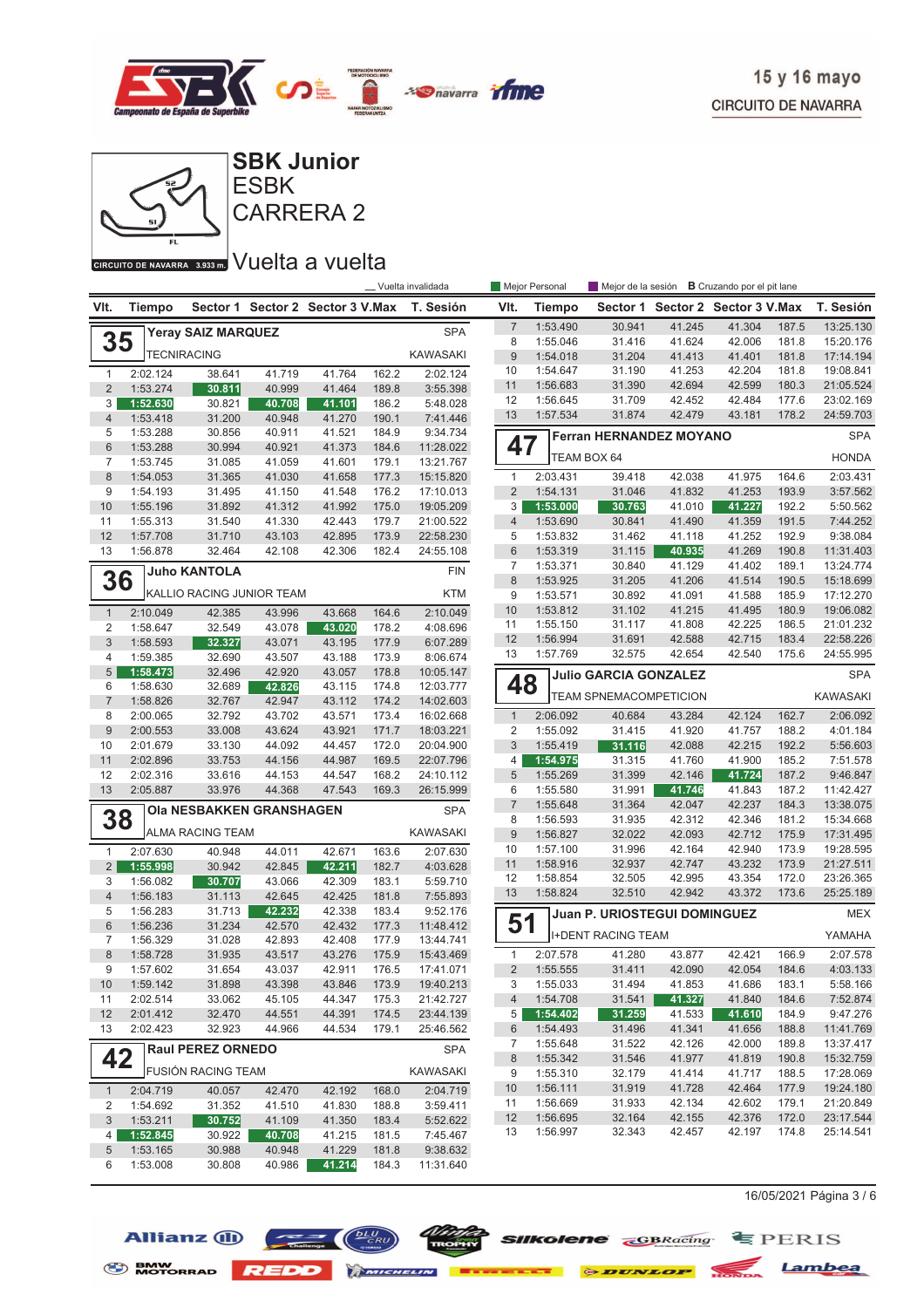



## **CIRCUITO DE NAVARRA** 3.939mm Vuelta a vuelta

|                                |                      |                                 |                  |                                  |                | __ Vuelta invalidada |                         | Mejor Personal       | Mejor de la sesión             |                                  | <b>B</b> Cruzando por el pit lane |                |                        |
|--------------------------------|----------------------|---------------------------------|------------------|----------------------------------|----------------|----------------------|-------------------------|----------------------|--------------------------------|----------------------------------|-----------------------------------|----------------|------------------------|
| VIt.                           | <b>Tiempo</b>        |                                 |                  | Sector 1 Sector 2 Sector 3 V.Max |                | T. Sesión            | VIt.                    | Tiempo               |                                | Sector 1 Sector 2 Sector 3 V.Max |                                   |                | T. Sesión              |
|                                |                      | <b>Hector YEBRA PEREZ</b>       |                  |                                  |                | <b>SPA</b>           | $\overline{7}$          | 1:54.086             | 31.047                         | 40.982                           | 42.057                            | 178.8          | 13:18.584              |
| 53                             |                      |                                 |                  |                                  |                |                      | 8                       | 1:55.388             | 31.721                         | 41.493                           | 42.174                            | 178.2          | 15:13.972              |
|                                |                      | <b>HY COMPETICION TEAM</b>      |                  |                                  |                | <b>KAWASAKI</b>      | 9                       | 1:53.959             | 31.306                         | 41.160                           | 41.493                            | 178.5          | 17:07.931              |
| $\mathbf{1}$                   | 2:05.585             | 40.523                          | 42.779           | 42.283                           | 169.3          | 2:05.585             | 10                      | 1:54.581             | 30.990                         | 41.740                           | 41.851                            | 180.9          | 19:02.512              |
| $\overline{2}$                 | 1:55.262             | 31.098                          | 42.040           | 42.124                           | 189.5          | 4:00.847             | 11                      | 1:58.065             | 31.719                         | 43.330                           | 43.016                            | 174.8          | 21:00.577              |
| $\mathfrak{S}$                 | 1:55.282             | 30.856                          | 42.175           | 42.251                           | 188.5          | 5:56.129             | 12                      | 1:57.953             | 32.114                         | 42.864                           | 42.975                            | 174.2          | 22:58.530              |
| 4                              | 1:55.291             | 31.334                          | 41.977           | 41.980                           | 184.3          | 7:51.420             | 13                      | 1:56.421             | 31.399                         | 42.479                           | 42.543                            | 185.2          | 24:54.951              |
| 5                              | 1:55.198             | 31.390                          | 42.124           | 41.684                           | 188.5          | 9:46.618             |                         |                      | <b>Carlos D. TORRES MEDINA</b> |                                  |                                   |                | <b>MEX</b>             |
| 6                              | 1:55.124             | 31.707                          | 41.623           | 41.794                           | 187.8          | 11:41.742            | 62                      |                      | TEAM CURIA / SEMILLA AZTECA    |                                  |                                   |                | YAMAHA                 |
| $\overline{7}$                 | 1:55.817             | 31.724                          | 42.151           | 41.942                           | 186.9          | 13:37.559            |                         |                      |                                |                                  |                                   |                |                        |
| 8                              | 1:55.682             | 31.909                          | 41.714           | 42.059                           | 191.2          | 15:33.241            | $\mathbf{1}$            | 2:10.368             | 42.512                         | 44.264                           | 43.592                            | 166.2          | 2:10.368               |
| 9                              | 1:55.473             | 31.924                          | 41.593           | 41.956                           | 181.2          | 17:28.714            | $\overline{\mathbf{c}}$ | 2:00.148             | 33.409                         | 43.282                           | 43.457                            | 181.8          | 4:10.516               |
| 10                             | 1:55.900             | 31.411                          | 42.218           | 42.271                           | 181.8          | 19:24.614            | $\sqrt{3}$              | 1:59.264             | 32.882                         | 42.967                           | 43.415                            | 179.4          | 6:09.780               |
| 11                             | 1:57.166             | 32.370                          | 42.387           | 42.409                           | 186.5          | 21:21.780            | 4                       | 1:58.262             | 32.305                         | 42.841                           | 43.116                            | 177.0          | 8:08.042               |
| 12<br>13                       | 1:56.275             | 32.108                          | 42.194           | 41.973                           | 184.6          | 23:18.055            | $\sqrt{5}$<br>6         | 1:57.820             | 32.128                         | 42.696                           | 42.996                            | 177.6          | 10:05.862              |
|                                | 1:56.995             | 32.161                          | 42.665           | 42.169                           | 180.6          | 25:15.050            | $\overline{7}$          | 1:58.023<br>1:57.532 | 32.183<br>32.035               | 42.754<br>42.575                 | 43.086<br>42.922                  | 175.9<br>177.9 | 12:03.885<br>14:01.417 |
|                                |                      | <b>Unai CALATAYUD PASCUAL</b>   |                  |                                  |                | <b>SPA</b>           | 8                       | 1:58.580             | 32.235                         | 43.365                           | 42.980                            | 173.4          | 15:59.997              |
| 55                             |                      |                                 |                  |                                  |                | <b>KAWASAKI</b>      | 9                       | 1:58.329             | 32.213                         | 43.010                           | 43.106                            | 170.6          | 17:58.326              |
|                                |                      |                                 |                  |                                  |                |                      | 10                      | 1:58.564             | 32.341                         | 42.815                           | 43.408                            | 170.9          | 19:56.890              |
| $\mathbf{1}$<br>$\overline{2}$ | 2:04.465<br>1:55.003 | 39.533                          | 42.367           | 42.565                           | 168.7          | 2:04.465<br>3:59.468 | 11                      | 2:00.325             | 32.771                         | 43.312                           | 44.242                            | 171.2          | 21:57.215              |
|                                |                      | 31.488                          | 41.947           | 41.568                           | 188.2          |                      | 12                      | 2:00.179             | 32.938                         | 43.522                           | 43.719                            | 169.3          | 23:57.394              |
| 3<br>$\overline{4}$            | 1:54.951<br>1:55.496 | 31.173<br>31.871                | 41.808<br>41.706 | 41.970<br>41.919                 | 182.4<br>177.9 | 5:54.419<br>7:49.915 | 13                      | 1:59.639             | 32.950                         | 43.036                           | 43.653                            | 169.3          | 25:57.033              |
| 5                              | 1:55.792             | 32.006                          | 42.015           | 41.771                           | 175.6          | 9:45.707             |                         |                      |                                |                                  |                                   |                |                        |
| $6\phantom{1}$                 | 1:54.975             | 31.768                          | 41.473           | 41.734                           | 173.6          | 11:40.682            | 67                      |                      | <b>Eliton KAWAKAMI</b>         |                                  |                                   |                | <b>BRA</b>             |
| $\overline{7}$                 | 1:55.812             | 31.576                          | 42.436           | 41.800                           | 179.7          | 13:36.494            |                         |                      | YAMAHA MS RACING               |                                  |                                   |                | YAMAHA                 |
| $\,8\,$                        | 1:55.790             | 31.835                          | 41.903           | 42.052                           | 178.8          | 15:32.284            | $\mathbf{1}$            | 2:00.951             | 37.697                         | 41.815                           | 41.439                            | 160.2          | 2:00.951               |
| 9                              | 1:56.384             | 32.504                          | 41.765           | 42.115                           | 178.8          | 17:28.668            | $\overline{2}$          | 1:52.106             | 30.673                         | 40.291                           | 41.142                            | 189.1          | 3:53.057               |
| 10                             | 1:56.230             | 31.088                          | 42.729           | 42.413                           | 180.6          | 19:24.898            | 3                       | 1:52.109             | 30.696                         | 40.339                           | 41.074                            | 180.6          | 5:45.166               |
| 11                             | 1:57.007             | 31.551                          | 43.199           | 42.257                           | 184.3          | 21:21.905            | $\overline{4}$          | 1:52.344             | 30.873                         | 40.551                           | 40.920                            | 178.2          | 7:37.510               |
| 12                             | 1:57.363             | 32.295                          | 42.904           | 42.164                           | 181.8          | 23:19.268            | 5                       | 1:52.125             | 30.957                         | 40.111                           | 41.057                            | 177.6          | 9:29.635               |
| 13                             | 1:56.368             | 31.988                          | 42.213           | 42.167                           | 178.2          | 25:15.636            | 6                       | 1:52.614             | 31.006                         | 40.532                           | 41.076                            | 176.2          | 11:22.249              |
|                                |                      |                                 |                  |                                  |                |                      | $\overline{7}$          | 1:52.509             | 30.927                         | 40.527                           | 41.055                            | 177.0          | 13:14.758              |
| 56                             |                      | <b>Dayron MORILLAS ZAMORA</b>   |                  |                                  |                | <b>SPA</b>           |                         |                      | Miguel S. VENANCIO DUARTE      |                                  |                                   |                | <b>POR</b>             |
|                                |                      | YAMAHA MS RACING                |                  |                                  |                | YAMAHA               | 70                      |                      |                                |                                  |                                   |                |                        |
| $\mathbf{1}$                   | 2:04.366             | 39.676                          | 42.692           | 41.998                           | 167.4          | 2:04.366             |                         |                      | YAMAHA MS RACING               |                                  |                                   |                | YAMAHA                 |
| 2                              | 1:54.984             | 31.206                          | 41.871           | 41.907                           | 190.8          | 3:59.350             | $\mathbf{1}$            | 2:10.116             | 42.055                         | 43.912                           | 44.149                            | 168.7          | 2:10.116               |
| $\sqrt{3}$                     | 1:53.574             | 31.051                          | 41.136           | 41.387                           | 179.4          | 5:52.924             | $\overline{\mathbf{c}}$ | 1:58.175             | 32.644                         | 42.639                           | 42.892                            | 178.8          | 4:08.291               |
| 4                              | 1:53.250             | 30.826                          | 41.006           | 41.418                           | 189.5          | 7:46.174             | 3                       | 1:57.354             | 32.109                         | 42.528                           | 42.717                            | 178.2          | 6:05.645               |
| 5                              | 1:53.283             | 30.834                          | 41.045           | 41.404                           | 186.9          | 9:39.457             | 4                       | 1:57.488             | 32.118                         | 42.585                           | 42.785                            | 177.6          | 8:03.133               |
| 6                              | 1:52.825             | 30.606                          | 40.827           | 41.392                           | 185.2          | 11:32.282            | $\sqrt{5}$              | 1:57.747             | 32.303                         | 42.677                           | 42.767                            | 176.8          | 10:00.880              |
| $\overline{7}$                 | 1:55.186             | 30.920                          | 42.193           | 42.073                           | 188.5          | 13:27.468            | 6                       | 1:57.569             | 31.760                         | 42.923                           | 42.886                            | 174.5          | 11:58.449              |
| 8                              | 1:54.789             | 30.685                          | 42.242           | 41.862                           | 181.2          | 15:22.257            | $\overline{7}$          | 1:57.002             | 32.165                         | 42.288                           | 42.549                            | 175.9          | 13:55.451              |
| $9\,$                          | 1:54.417             | 31.369                          | 41.380           | 41.668                           | 178.5          | 17:16.674            | 8                       | 1:57.054             | 31.666                         | 42.826                           | 42.562                            | 172.0          | 15:52.505              |
| 10                             | 1:54.074             | 30.566                          | 41.669           | 41.839                           | 178.8          | 19:10.748            | $\boldsymbol{9}$        | 1:57.075             | 31.548                         | 42.919                           | 42.608                            | 172.8          | 17:49.580              |
| 11                             | 1:55.735             | 30.887                          | 42.394           | 42.454                           | 180.9          | 21:06.483            | 10 <sup>1</sup>         | 1:56.548             | 32.071                         | 41.939                           | 42.538                            | 172.5          | 19:46.128              |
| 12                             | 1:55.736             | 31.880                          | 41.845           | 42.011                           | 177.9          | 23:02.219            | 11                      | 1:58.521             | 32.228                         | 42.843                           | 43.450                            | 176.8          | 21:44.649              |
| 13                             | 1:55.260             | 31.367                          | 41.960           | 41.933                           | 182.1          | 24:57.479            | 12                      | 1:59.460             | 32.586                         | 42.916                           | 43.958                            | 174.2          | 23:44.109              |
|                                |                      | <b>Antonio TORRES DOMINGUEZ</b> |                  |                                  |                | <b>SPA</b>           | 13                      | 2:00.693             | 32.916                         | 43.191                           | 44.586                            | 179.7          | 25:44.802              |
| 57                             |                      | DEZA-BOX 77 COMPETICIÓN         |                  |                                  |                | KAWASAKI             | 71                      |                      | Ivan BOLAÑO HERNANDEZ          |                                  |                                   |                | <b>SPA</b>             |
| $\mathbf{1}$                   | 2:00.586             | 37.911                          | 41.382           | 41.293                           | 162.9          | 2:00.586             |                         | ER71 TEAM            |                                |                                  |                                   |                | <b>KAWASAKI</b>        |
| $\overline{2}$                 | 1:53.740             | 31.397                          | 40.859           | 41.484                           | 181.8          | 3:54.326             | $\mathbf{1}$            | 2:10.307             | 41.099                         | 44.424                           | 44.784                            | 171.7          | 2:10.307               |
| 3                              | 1:52.721             | 30.542                          | 40.973           | 41.206                           | 185.6          | 5:47.047             | $\overline{2}$          | 1:59.037             | 33.025                         | 43.112                           | 42.900                            | 182.1          | 4:09.344               |
| $\overline{4}$                 | 1:52.631             | 30.794                          | 40.784           | 41.053                           | 186.2          | 7:39.678             | 3                       | 1:57.908             | 31.851                         | 43.108                           | 42.949                            | 184.6          | 6:07.252               |
| 5                              | 1:52.457             | 30.605                          | 40.746           | 41.106                           | 186.2          | 9:32.135             | $\overline{4}$          | 1:57.834             | 32.107                         | 42.767                           | 42.960                            | 177.3          | 8:05.086               |
| $6\overline{6}$                | 1:52.363             | 30.278                          | 40.935           | 41.150                           | 185.6          | 11:24.498            | 5                       | 1:58.365             | 31.951                         | 43.347                           | 43.067                            | 177.0          | 10:03.451              |
|                                |                      |                                 |                  |                                  |                |                      |                         |                      |                                |                                  |                                   |                |                        |

 $16/05/2021$  Página 4 / 6



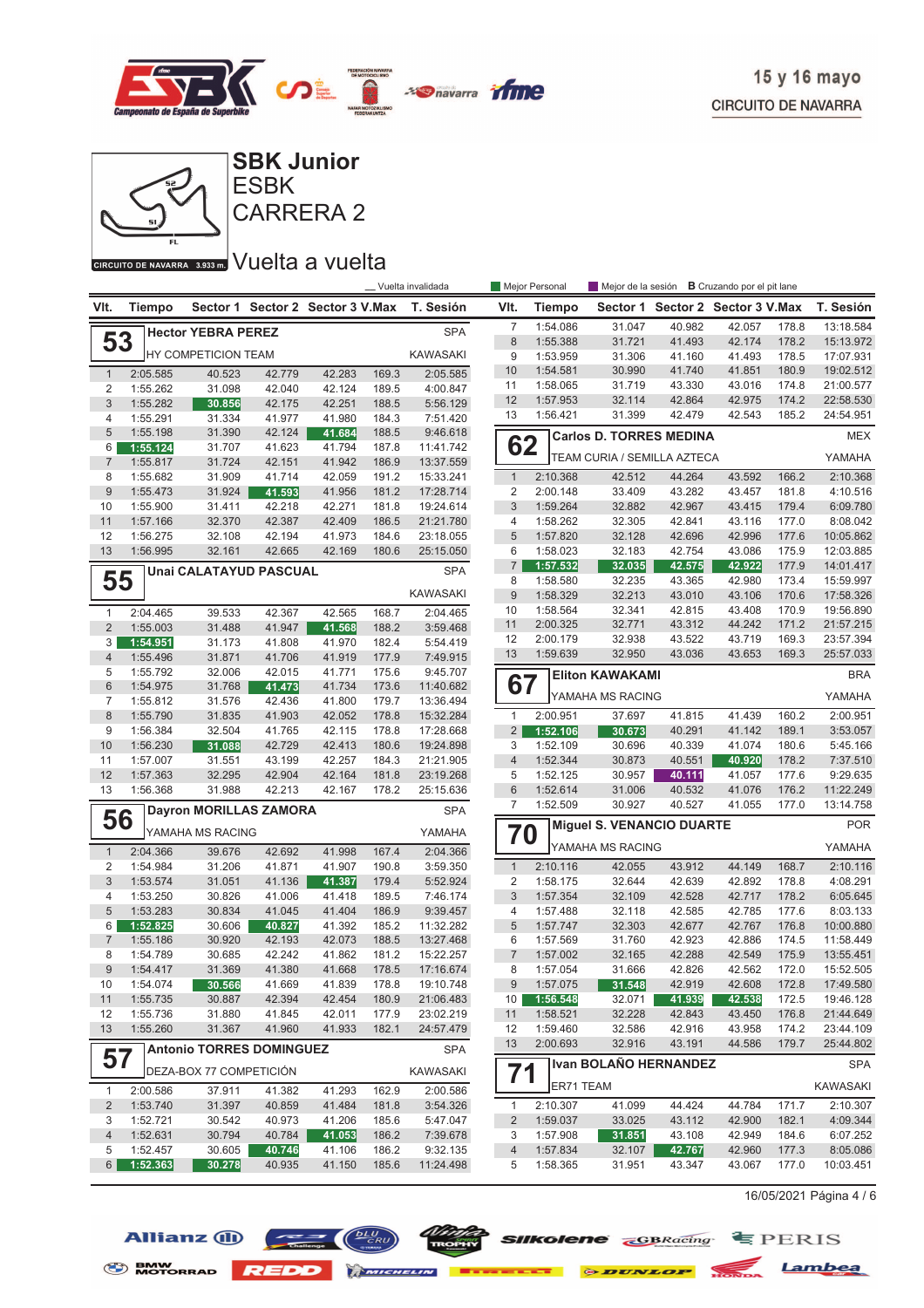



## GIRGUITO DE NAVARRA 3.933 m. VUelta a vuelta

|                 | Vuelta invalidada<br><b>B</b> Cruzando por el pit lane<br>Mejor Personal<br>Mejor de la sesión |                              |                  |                         |                |                        |                  |               |                                     |        |                                  |       |                 |
|-----------------|------------------------------------------------------------------------------------------------|------------------------------|------------------|-------------------------|----------------|------------------------|------------------|---------------|-------------------------------------|--------|----------------------------------|-------|-----------------|
| VIt.            | Tiempo                                                                                         | Sector 1                     |                  | Sector 2 Sector 3 V.Max |                | T. Sesión              | VIt.             | <b>Tiempo</b> |                                     |        | Sector 1 Sector 2 Sector 3 V.Max |       | T. Sesión       |
| $6\,$           | 1:57.799                                                                                       | 32.156                       | 42.767           | 42.876                  | 177.3          | 12:01.250              |                  |               | <b>Meikon Yuji KAWAKAMI</b>         |        |                                  |       | <b>BRA</b>      |
| 7               | 1:58.702                                                                                       | 32.011                       | 43.272           | 43.419                  | 178.8          | 13:59.952              | 83               |               |                                     |        |                                  |       |                 |
| 8               | 2:01.880                                                                                       | 33.319                       | 44.239           | 44.322                  | 173.4          | 16:01.832              |                  |               | YAMAHA MS RACING                    |        |                                  |       | YAMAHA          |
| 9<br>10         | 2:01.208<br>2:01.798                                                                           | 32.986<br>33.073             | 44.114<br>44.070 | 44.108<br>44.655        | 173.6<br>171.7 | 18:03.040<br>20:04.838 | $\mathbf{1}$     | 1:59.883      | 37.776                              | 41.094 | 41.013                           | 157.7 | 1:59.883        |
| 11              | 2:02.923                                                                                       | 33.573                       | 44.163           | 45.187                  | 172.8          | 22:07.761              | $\overline{2}$   | 1:53.132      | 30.947                              | 40.898 | 41.287                           | 181.2 | 3:53.015        |
| 12              | 2:02.341                                                                                       | 33.432                       | 44.467           | 44.442                  | 171.2          | 24:10.102              | 3                | 1:52.747      | 31.286                              | 40.359 | 41.102                           | 175.6 | 5:45.762        |
| 13              | 2:02.730                                                                                       | 33.623                       | 44.455           | 44.652                  | 172.8          | 26:12.832              | $\overline{4}$   | 1:52.860      | 31.189                              | 40.445 | 41.226                           | 176.8 | 7:38.622        |
|                 |                                                                                                | Yeray RUIZ RUIZ              |                  |                         |                | <b>SPA</b>             | 84               |               | <b>Hector DOMINGUEZ VILLARRUBIA</b> |        |                                  |       | <b>SPA</b>      |
| 72              |                                                                                                |                              |                  |                         |                |                        |                  |               | <b>I+DENT RACING TEAM</b>           |        |                                  |       | YAMAHA          |
|                 |                                                                                                | YAMAHA MS RACING             |                  |                         |                | YAMAHA                 | $\mathbf{1}$     | 2:10.420      | 42.925                              | 44.209 | 43.286                           | 165.6 | 2:10.420        |
| $\mathbf{1}$    | 1:59.722                                                                                       | 37.252                       | 40.986           | 41.484                  | 155.6          | 1:59.722               | $\overline{2}$   | 1:58.651      | 32.757                              | 42.740 | 43.154                           | 184.3 | 4:09.071        |
| 2               | 1:53.298                                                                                       | 31.265                       | 40.599           | 41.434                  | 177.3          | 3:53.020               | 3                | 1:58.735      | 32.298                              | 43.227 | 43.210                           | 174.2 | 6:07.806        |
| 3               | 1:52.734                                                                                       | 30.988                       | 40.521           | 41.225                  | 182.1          | 5:45.754               | $\overline{4}$   | 1:57.579      | 32.367                              | 42.412 | 42.800                           | 178.8 | 8:05.385        |
| 4               | 1:52.845                                                                                       | 31.121                       | 40.769           | 40.955                  | 177.0          | 7:38.599               | 5                | 1:58.201      | 32.363                              | 42.872 | 42.966                           | 175.3 | 10:03.586       |
| 5<br>6          | 1:52.307<br>1:52.488                                                                           | 30.716<br>30.820             | 40.472<br>40.520 | 41.119<br>41.148        | 183.1<br>178.5 | 9:30.906<br>11:23.394  | 6                | 1:57.462      | 32.229                              | 42.206 | 43.027                           | 176.5 | 12:01.048       |
| $\overline{7}$  | 1:52.238                                                                                       |                              | 40.433           | 40.968                  | 180.3          |                        | $\overline{7}$   | 1:57.546      | 32.365                              | 42.424 | 42.757                           | 172.0 | 13:58.594       |
| 8               | 1:53.519                                                                                       | 30.837<br>30.853             | 40.690           | 41.976                  | 179.4          | 13:15.632<br>15:09.151 | 8                | 1:58.025      | 32.807                              | 42.201 | 43.017                           | 165.6 | 15:56.619       |
| $9\,$           | 1:53.836                                                                                       | 31.277                       | 40.987           | 41.572                  | 180.0          | 17:02.987              | 9                | 1:57.955      | 32.736                              | 42.305 | 42.914                           | 165.4 | 17:54.574       |
| 10              | 1:53.865                                                                                       | 31.267                       | 41.002           | 41.596                  | 174.8          | 18:56.852              | 10               | 1:58.144      | 32.785                              | 42.089 | 43.270                           | 165.4 | 19:52.718       |
| 11              | 1:57.744                                                                                       | 31.418                       | 42.741           | 43.585                  | 176.5          | 20:54.596              | 11               | 1:58.703      | 33.281                              | 42.207 | 43.215                           | 166.4 | 21:51.421       |
| 12              | 1:58.198                                                                                       | 32.428                       | 43.171           | 42.599                  | 173.9          | 22:52.794              | 12               | 1:59.506      | 32.780                              | 43.480 | 43.246                           | 165.1 | 23:50.927       |
| 13              | 1:56.212                                                                                       | 31.897                       | 42.162           | 42.153                  | 175.6          | 24:49.006              | 13               | 2:00.558      | 33.499                              | 43.530 | 43.529                           | 166.2 | 25:51.485       |
|                 |                                                                                                | Juan Antonio CONESA BENITO   |                  |                         |                | <b>SPA</b>             | 85               |               | <b>Marcos LOPEZ NIETO</b>           |        |                                  |       | <b>SPA</b>      |
| 74              |                                                                                                |                              |                  |                         |                |                        |                  |               | <b>ALMA RACING TEAM</b>             |        |                                  |       | <b>KAWASAKI</b> |
|                 |                                                                                                | HONDA TEAM LAGLISSE          |                  |                         |                |                        | $\mathbf{1}$     | 2:10.651      | 42.699                              | 44.969 | 42.983                           | 166.9 | 2:10.651        |
| $\mathbf{1}$    | 2:03.096                                                                                       | 38.416                       | 42.444           | 42.236                  | 160.0          | 2:03.096               | $\overline{2}$   | 1:59.103      | 32.233                              | 43.927 | 42.943                           | 191.2 | 4:09.754        |
| $\overline{2}$  | 1:53.990                                                                                       | 30.641                       | 42.283           | 41.066                  | 188.5          | 3:57.086               | 3                | 1:57.913      | 32.066                              | 43.110 | 42.737                           | 188.5 | 6:07.667        |
| 3               | 1:52.524                                                                                       | 30.079                       | 41.278           | 41.167                  | 187.2          | 5:49.610               | $\overline{4}$   | 1:57.799      | 31.909                              | 43.003 | 42.887                           | 188.5 | 8:05.466        |
| $\overline{4}$  | 1:54.091                                                                                       | 31.436                       | 41.150           | 41.505                  | 180.9          | 7:43.701               | 5                | 1:57.367      | 31.893                              | 42.860 | 42.614                           | 182.4 | 10:02.833       |
| 5               | 1:52.838                                                                                       | 30.936                       | 40.749           | 41.153                  | 184.3          | 9:36.539               | 6                | 1:57.040      | 32.043                              | 42.347 | 42.650                           | 180.6 | 11:59.873       |
| $6\phantom{1}$  | 1:53.683                                                                                       | 31.076                       | 40.873           | 41.734                  | 184.0          | 11:30.222              | 7                | 1:56.608      | 31.879                              | 42.266 | 42.463                           | 181.8 | 13:56.481       |
| $\overline{7}$  | 1:54.020                                                                                       | 31.617                       | 41.087           | 41.316                  | 177.9          | 13:24.242              | 8                | 1:57.227      | 32.228                              | 42.468 | 42.531                           | 179.7 | 15:53.708       |
| 8               | 1:53.162                                                                                       | 30.418                       | 41.202           | 41.542                  | 177.9          | 15:17.404              | $9$              | 1:57.126      | 32.081                              | 42.244 | 42.801                           | 178.5 | 17:50.834       |
| 9               | 1:53.075                                                                                       | 30.491                       | 41.091           | 41.493                  | 177.3          | 17:10.479              | 10               | 1:57.345      | 32.158                              | 42.587 | 42.600                           | 177.3 | 19:48.179       |
| 10              | 2:28.670                                                                                       | 30.712                       | 41.533           | 1:16.425                | 185.6          | 19:39.149              | 11               | 1:57.827      | 32.044                              | 42.746 | 43.037                           | 178.8 | 21:46.006       |
| 11              | 2:01.476                                                                                       | 33.489                       | 44.198           | 43.789                  | 172.2          | 21:40.625              | 12               | 1:58.040      | 32.132                              | 42.790 | 43.118                           | 179.4 | 23:44.046       |
| 12<br>13        | 2:00.294<br>1:59.640                                                                           | 33.687<br>32.919             | 43.131<br>43.590 | 43.476<br>43.131        | 168.5<br>174.2 | 23:40.919<br>25:40.559 | 13               | 1:56.849      | 32.005                              | 42.415 | 42.429                           | 178.2 | 25:40.895       |
|                 |                                                                                                |                              |                  |                         |                |                        | 91               |               | <b>Borja JIMENEZ VICENTE</b>        |        |                                  |       | <b>SPA</b>      |
| 81              |                                                                                                | Juan E. RIVERA COLORADO      |                  |                         |                | COL                    |                  |               | <b>ESP SOLUTIONS MOTAP RT</b>       |        |                                  |       | <b>KAWASAKI</b> |
|                 |                                                                                                | AUSTIN RACING VHC LIQUI MOLY |                  |                         |                | <b>KAWASAKI</b>        | $\mathbf{1}$     | 2:01.432      | 38.060                              | 41.821 | 41.551                           | 158.6 | 2:01.432        |
| $\mathbf{1}$    | 2:03.199                                                                                       | 39.225                       | 41.860           | 42.114                  | 164.1          | 2:03.199               | $\overline{2}$   | 1:53.292      | 31.344                              | 40.831 | 41.117                           | 186.9 | 3:54.724        |
| $\overline{c}$  | 1:53.844                                                                                       | 31.223                       | 41.357           | 41.264                  | 190.8          | 3:57.043               | 3 <sup>1</sup>   | 1:53.047      | 30.968                              | 40.849 | 41.230                           | 188.8 | 5:47.771        |
| 3               | 1:53.292                                                                                       | 30.951                       | 40.914           | 41.427                  | 185.9          | 5:50.335               |                  |               | <b>Facundo A. LLAMBIAS ROSAS</b>    |        |                                  |       | <b>URU</b>      |
| 4               | 1:53.629                                                                                       | 31.303                       | 40.804           | 41.522                  | 183.7          | 7:43.964               | 94               |               |                                     |        |                                  |       |                 |
| $5\phantom{.0}$ | 1:53.113                                                                                       | 31.044                       | 40.771           | 41.298                  | 186.2          | 9:37.077               |                  |               | KAWASAKI PL RACING JUNIOR TEA       |        |                                  |       | KAWASAKI        |
| 6               | 1:53.300                                                                                       | 31.167                       | 40.827           | 41.306                  | 180.3          | 11:30.377              | $\mathbf{1}$     | 2:00.800      | 37.464                              | 41.642 | 41.694                           | 156.3 | 2:00.800        |
| $\overline{7}$  | 1:53.870                                                                                       | 31.296                       | 41.076           | 41.498                  | 180.6          | 13:24.247              | 2                | 1:53.050      | 31.056                              | 40.794 | 41.200                           | 187.5 | 3:53.850        |
| 8               | 1:54.494                                                                                       | 31.334                       | 41.193           | 41.967                  | 176.2          | 15:18.741              | $\mathfrak{Z}$   | 1:52.979      | 30.894                              | 40.919 | 41.166                           | 186.5 | 5:46.829        |
| 9               | 1:55.103                                                                                       | 32.239                       | 40.925           | 41.939                  | 181.2          | 17:13.844              | 4                | 1:52.585      | 30.814                              | 40.753 | 41.018                           | 185.6 | 7:39.414        |
| 10              | 1:55.072                                                                                       | 32.007                       | 41.221           | 41.844                  | 175.3          | 19:08.916              | $\overline{5}$   | 1:52.493      | 30.725                              | 40.688 | 41.080                           | 185.9 | 9:31.907        |
| 11              | 1:54.948                                                                                       | 31.599                       | 41.251           | 42.098                  | 178.8          | 21:03.864              | 6                | 1:53.916      | 31.273                              | 40.459 | 42.184                           | 182.1 | 11:25.823       |
| 12              | 1:55.856                                                                                       | 32.622                       | 41.443           | 41.791                  | 173.6          | 22:59.720              | $\overline{7}$   | 1:52.828      | 30.939                              | 40.669 | 41.220                           | 184.9 | 13:18.651       |
| 13              | 1:56.723                                                                                       | 31.489                       | 42.679           | 42.555                  | 175.9          | 24:56.443              | 8                | 1:54.578      | 31.242                              | 41.433 | 41.903                           | 181.8 | 15:13.229       |
|                 |                                                                                                |                              |                  |                         |                |                        | $\boldsymbol{9}$ | 1:54.283      | 31.562                              | 41.150 | 41.571                           | 178.5 | 17:07.512       |

 $16/05/2021$  Página 5 / 6







BMW NOTORRAD REDD MINIMUM EXECUTE & DUNLOP NOTION Lambea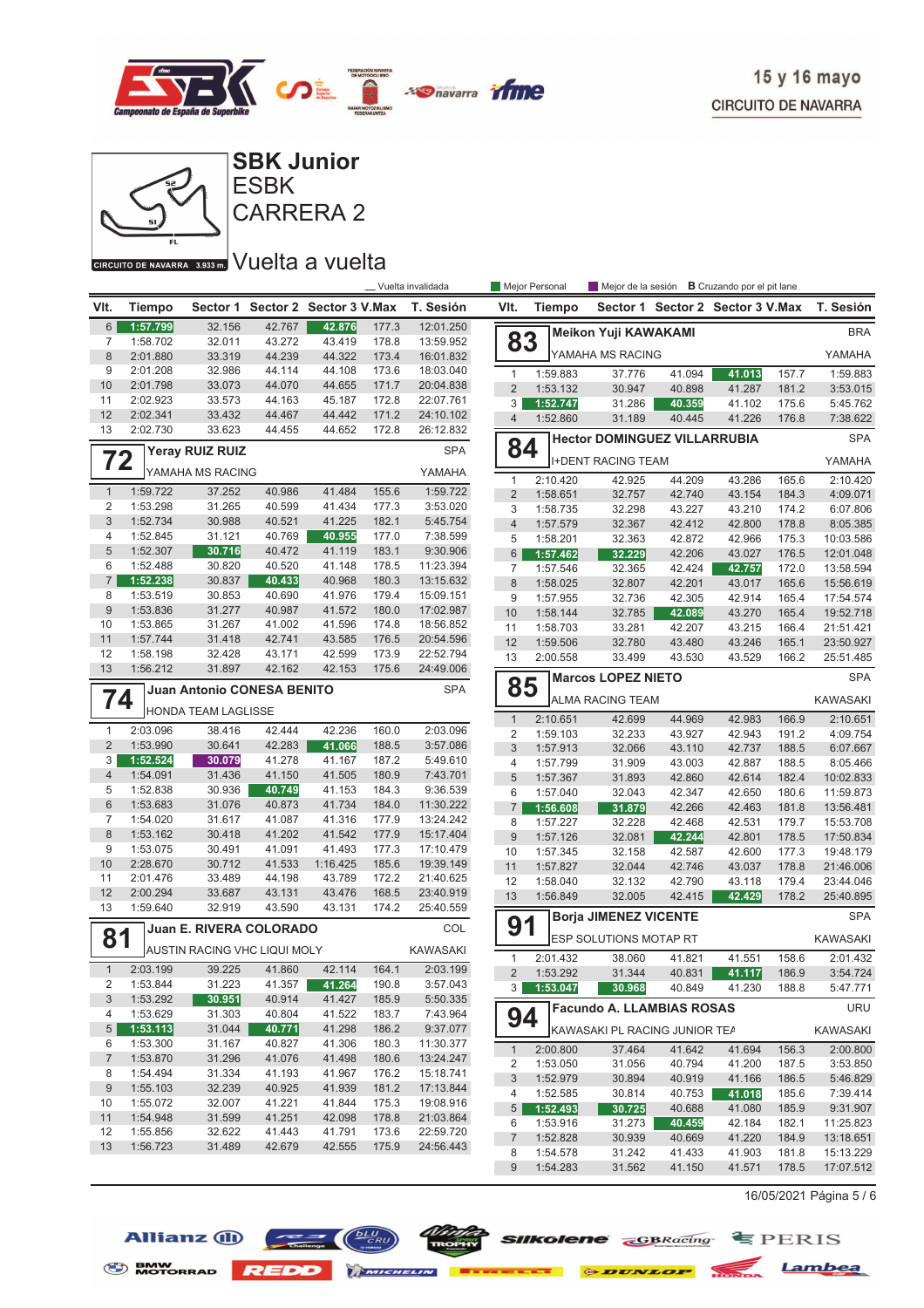



CARRERA 2

## CIRCUITO DE NAVARRA 3.933 m. VUelta a vuelta

|                                      |          |                               |        |                         |       | _ Vuelta invalidada |      | Mejor Personal | Mejor de la sesión |                         |           |
|--------------------------------------|----------|-------------------------------|--------|-------------------------|-------|---------------------|------|----------------|--------------------|-------------------------|-----------|
| VIt.                                 | Tiempo   | Sector 1                      |        | Sector 2 Sector 3 V.Max |       | T. Sesión           | VIt. | Tiempo         | Sector 1           | Sector 2 Sector 3 V.Max | T. Sesión |
| 10                                   | 1:55.370 | 31.281                        | 41.647 | 42.442                  | 178.8 | 19:02.882           |      |                |                    |                         |           |
| 11                                   | 1:55.505 | 31.478                        | 41.656 | 42.371                  | 183.4 | 20:58.387           |      |                |                    |                         |           |
| 12                                   | 1:56.071 | 31.837                        | 41.833 | 42.401                  | 177.9 | 22:54.458           |      |                |                    |                         |           |
| 13                                   | 1:54.617 | 31.584                        | 41.508 | 41.525                  | 180.3 | 24:49.075           |      |                |                    |                         |           |
| <b>Daniel MOGEDA VENDRELLS</b><br>98 |          |                               |        |                         |       | <b>SPA</b>          |      |                |                    |                         |           |
|                                      |          | <b>ESP SOLUTIONS MOTAP RT</b> |        |                         |       | KAWASAKI            |      |                |                    |                         |           |
|                                      | 2:01.327 | 37.982                        | 41.732 | 41.613                  | 158.4 | 2:01.327            |      |                |                    |                         |           |
| $\overline{2}$                       | 1:53.282 | 31.125                        | 40.926 | 41.231                  | 189.8 | 3:54.609            |      |                |                    |                         |           |
| 3                                    | 1:52.989 | 30.709                        | 40.994 | 41.286                  | 192.9 | 5:47.598            |      |                |                    |                         |           |
| $\overline{4}$                       | 1:53.211 | 31.070                        | 40.915 | 41.226                  | 193.2 | 7:40.809            |      |                |                    |                         |           |
| 5                                    | 1:53.322 | 30.990                        | 40.848 | 41.484                  | 186.9 | 9:34.131            |      |                |                    |                         |           |
| 6                                    | 1:53.833 | 31.160                        | 41.073 | 41.600                  | 182.7 | 11:27.964           |      |                |                    |                         |           |
| 7                                    | 1:54.365 | 31.610                        | 41.211 | 41.544                  | 177.9 | 13:22.329           |      |                |                    |                         |           |
| 8                                    | 1:53.827 | 31.086                        | 41.021 | 41.720                  | 184.6 | 15:16.156           |      |                |                    |                         |           |
| 9                                    | 1:54.089 | 31.266                        | 41.253 | 41.570                  | 183.4 | 17:10.245           |      |                |                    |                         |           |
| 10                                   | 1:54.891 | 31.172                        | 41.591 | 42.128                  | 183.1 | 19:05.136           |      |                |                    |                         |           |
| 11                                   | 1:55.551 | 31.726                        | 41.626 | 42.199                  | 177.9 | 21:00.687           |      |                |                    |                         |           |
| 12                                   | 1:57.484 | 31.810                        | 42.649 | 43.025                  | 180.9 | 22:58.171           |      |                |                    |                         |           |
| 13                                   | 1:56.763 | 31.933                        | 42.221 | 42.609                  | 180.3 | 24:54.934           |      |                |                    |                         |           |